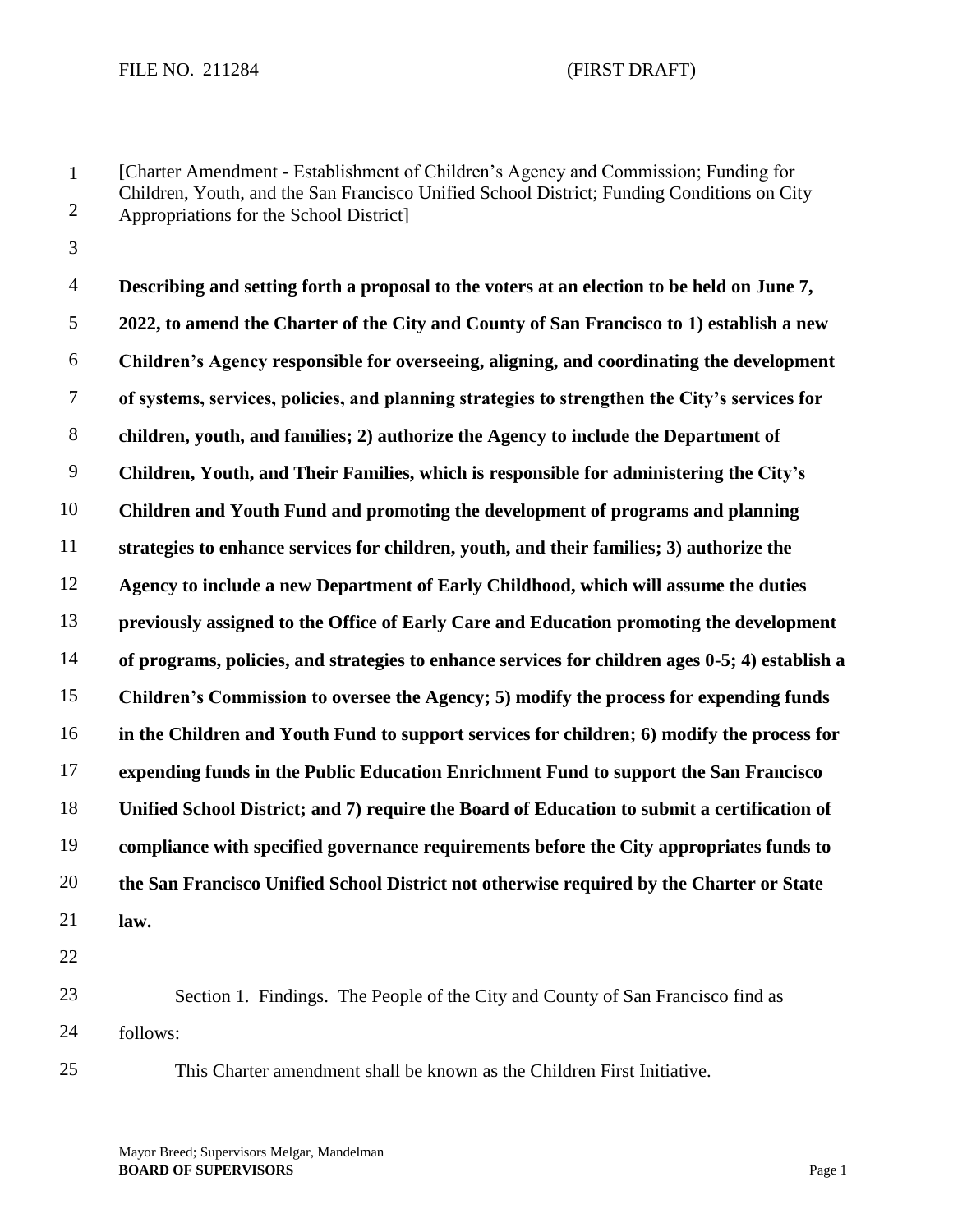| $\mathbf{1}$   | It is the intent and moral imperative of the City and County of San Francisco to provide           |
|----------------|----------------------------------------------------------------------------------------------------|
| $\overline{2}$ | every child and family—without exception—an opportunity to develop to their maximum                |
| 3              | potential. The extent to which we attend to the wellbeing of San Francisco's children and          |
| $\overline{4}$ | families is an expression of our collective values and a vital investment in our collective        |
| 5              | aspirations. San Francisco will thrive when our children and families thrive.                      |
| 6              | Yet, our City's public systems still leave many people behind, especially the most                 |
| $\tau$         | vulnerable and marginalized children and families. The COVID-19 pandemic, while producing          |
| 8              | inspirational examples of our public systems coming together to care for our most vulnerable       |
| 9              | residents, also has exposed profound inadequacies in these systems.                                |
| 10             | The present moment provides an opportunity to improve two fundamental systems that                 |
| 11             | serve our children and families.                                                                   |
| 12             | First, this Charter amendment makes changes to the City departments that serve children            |
| 13             | and families. The City's broad array of social services helps families create healthy, safe, and   |
| 14             | secure foundations from which to prosper. On its own, each City department works tirelessly to     |
| 15             | fulfill its mission. Yet, as a collective system departments lack a shared vision, shared          |
| 16             | accountability for holistic youth and family outcomes, and coordination and coherence to create    |
| 17             | a seamless experience for youth and families.                                                      |
| 18             | Second, this Charter amendment calls for a set of supports and improvements for the San            |
| 19             | Francisco Unified School District (SFUSD) Board of Education. Just as SFUSD's dedicated            |
| 20             | teachers, administrators, and support staff serve our City's students, so too should its Board     |
| 21             | members. All SFUSD students deserve to have Board members who are resolutely focused on            |
| 22             | the needs of students and their families and unswayed by issues that distract from that focus; who |
| 23             | work effectively with the Superintendent as a governance team; who govern SFUSD with a long-       |
| 24             | term vision and in a fiscally prudent manner; and who take actions aligned with accepted           |
| 25             |                                                                                                    |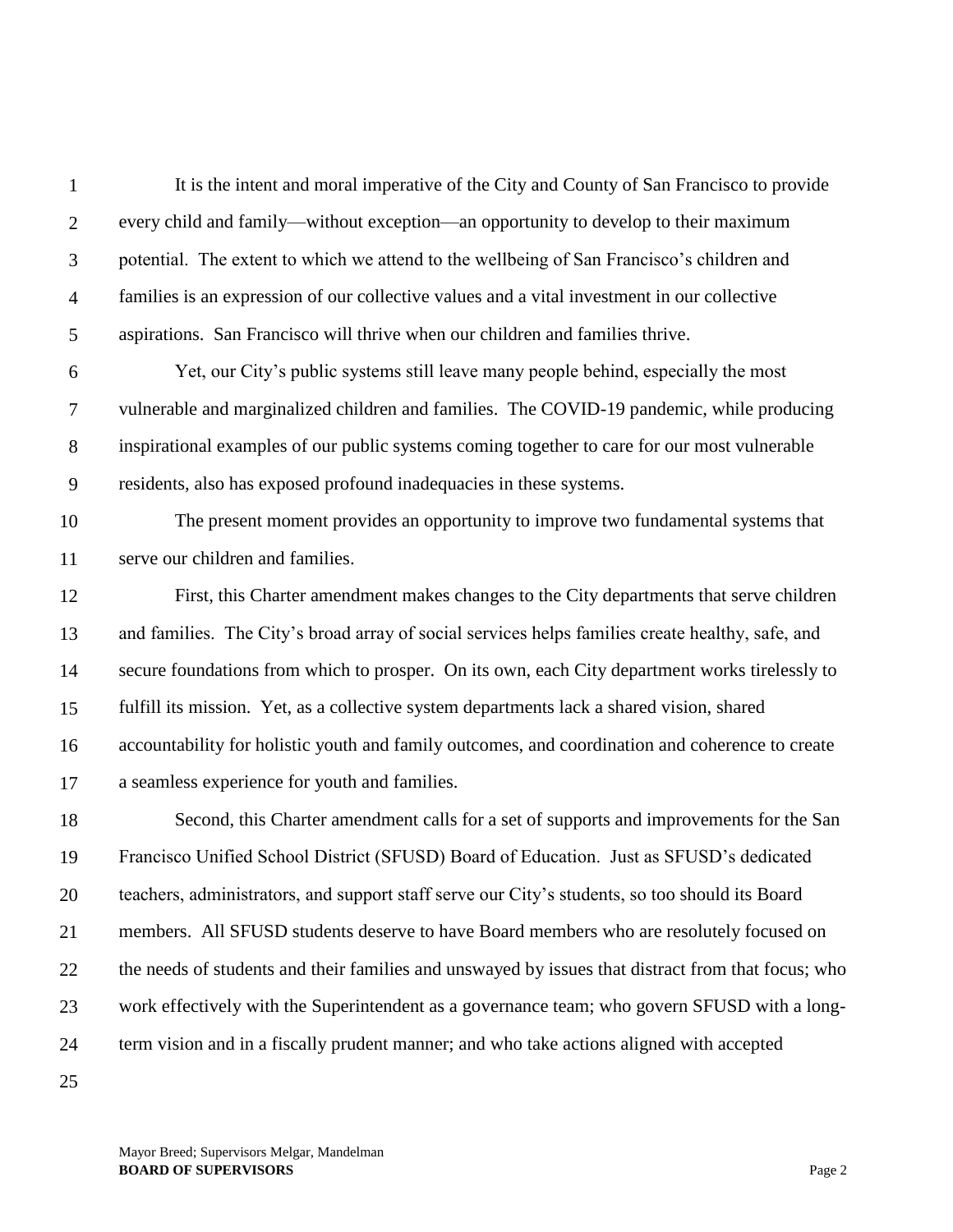1 2 governance best practices. Yet, the Board of Education in recent years has not done these things, and has lacked the willingness or capacity to reform itself.

3 4 5 6 7 8 9 10 11 Given San Francisco's moral imperative, we are compelled to act with urgency and determination to create public systems that live up to the ambitions of our youth and families. To that end, this measure, among other things: (1) creates a unified, Citywide plan for our children and families while placing accountability for outcomes on the City's top leaders; (2) creates a new Children's Agency to streamline funding and make essential social services much more accessible to families; and (3) creates structures and supports that ensure the SFUSD Board of Education is student-centered, strategic, fiscally responsible, professional, responsive to the community, transparent, and focused with the utmost determination on improving academic achievement and student wellbeing.

12 13 14 15 16 Public systems that produce persistently inequitable and substandard outcomes are not unique to San Francisco, but the task of changing that reality for our children is ours alone. Our current ways of delivering social services to children and families and governing our public schools are products of our making, and we can remake them to be more child- and familycentered, more effective, and more equitable. This Charter amendment promises to do just that.

17

18 19 20 21 22 23 Section 2. The Board of Supervisors hereby submits to the qualified voters of the City and County, at an election to be held on June 7, 2022, a proposal to amend the Charter of the City and County by adding Sections 4.142, 4.143, and 16.121; revising Sections 16.108, 16.123- 2, 16.123-4, 16.123-6, and 16.123-8; and deleting Sections 16.108-1, 16.127-1, 16.127-2, 16.127-3, 16.127-4, 16.127-5, 16.127-6, and 16.127-7, to read as follows: NOTE: **Unchanged Charter text and uncodified text** are in plain font. **Additions** are *single-underline italics Times New Roman font*.

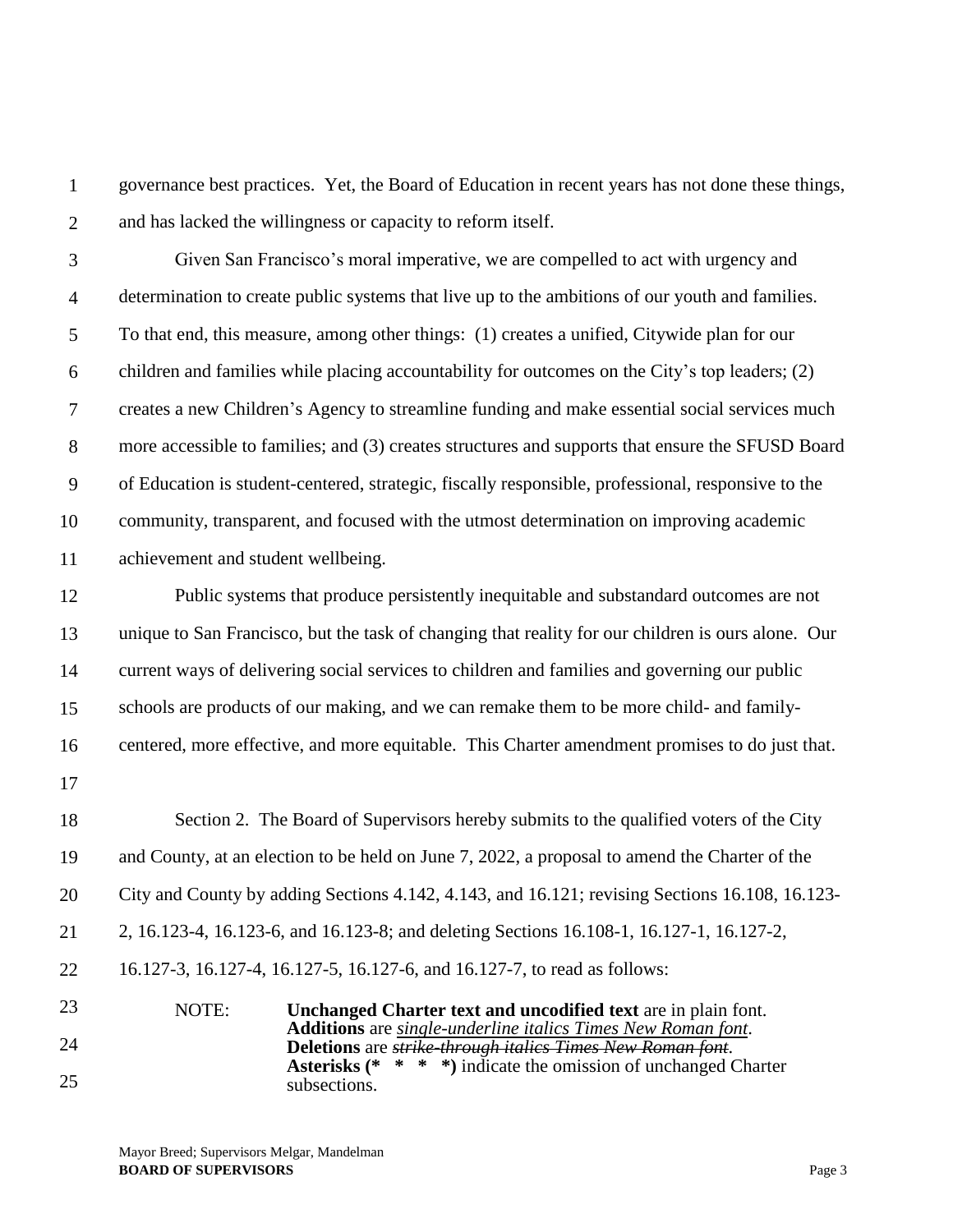| $\mathfrak{2}$ | SEC. 4.142. CHILDREN'S COMMISSION.                                                                   |
|----------------|------------------------------------------------------------------------------------------------------|
| 3              | <b>Purpose.</b> There is hereby established a Children's Commission ("Commission").<br>(a)           |
| 4              | The Commission shall set policy and provide oversight for the Children's Agency ("Agency").          |
| 5              | (b)<br><b>Membership and Terms of Office.</b>                                                        |
| 6              | The Commission shall consist of seven members appointed pursuant to<br>(I)                           |
| $\tau$         | this Section 4.142. The Mayor shall appoint members for Seats 1 through 4, and the Board of          |
| $8\,$          | Supervisors shall appoint members for Seats 5 through 7. The Mayor and the Board of                  |
| 9              | Supervisors shall make initial appointments by noon on July 1, 2024.                                 |
| 10             | (2)<br>Members of the Commission shall serve four-year terms; provided,                              |
| 11             | however, the term of the initial appointees in Seats 3, 4, and 5 shall be two years.                 |
| 12             | (3)<br>Members of the Commission may be removed from office at will by their                         |
| 13             | respective appointing authority.                                                                     |
| 14             | <b>Powers and Duties.</b> With regard to the Agency, beginning on July 1, 2024, the<br>(c)           |
| 15             | Commission shall have the following powers and duties:                                               |
| 16             | (I)<br>The Commission shall exercise all the powers and duties of boards and                         |
| 17             | commissions set forth in Sections 4.102, 4.103, and 4.104, except that the Commission shall not      |
| 18             | have the duty under Section 4.102(5) to submit to the Mayor qualified applicants for the position    |
| 19             | of Agency Director, nor shall the Commission have the authority under Section 4.102(6) to            |
| 20             | remove the Agency Director.                                                                          |
| 21             | (2)<br><i>Except as limited in subsection <math>(c)(1)</math>, the Commission shall exercise all</i> |
| 22             | the powers and duties set forth in this Charter, including in Sections 4.143 and 16.108.             |
| 23             | The Commission shall develop policies regarding outcomes for children,<br>(3)                        |
| 24             | youth, and family services; the evaluation of such services; data systems common to service          |
| 25             | providers; a process for making funding decisions; program improvement and capacity-building         |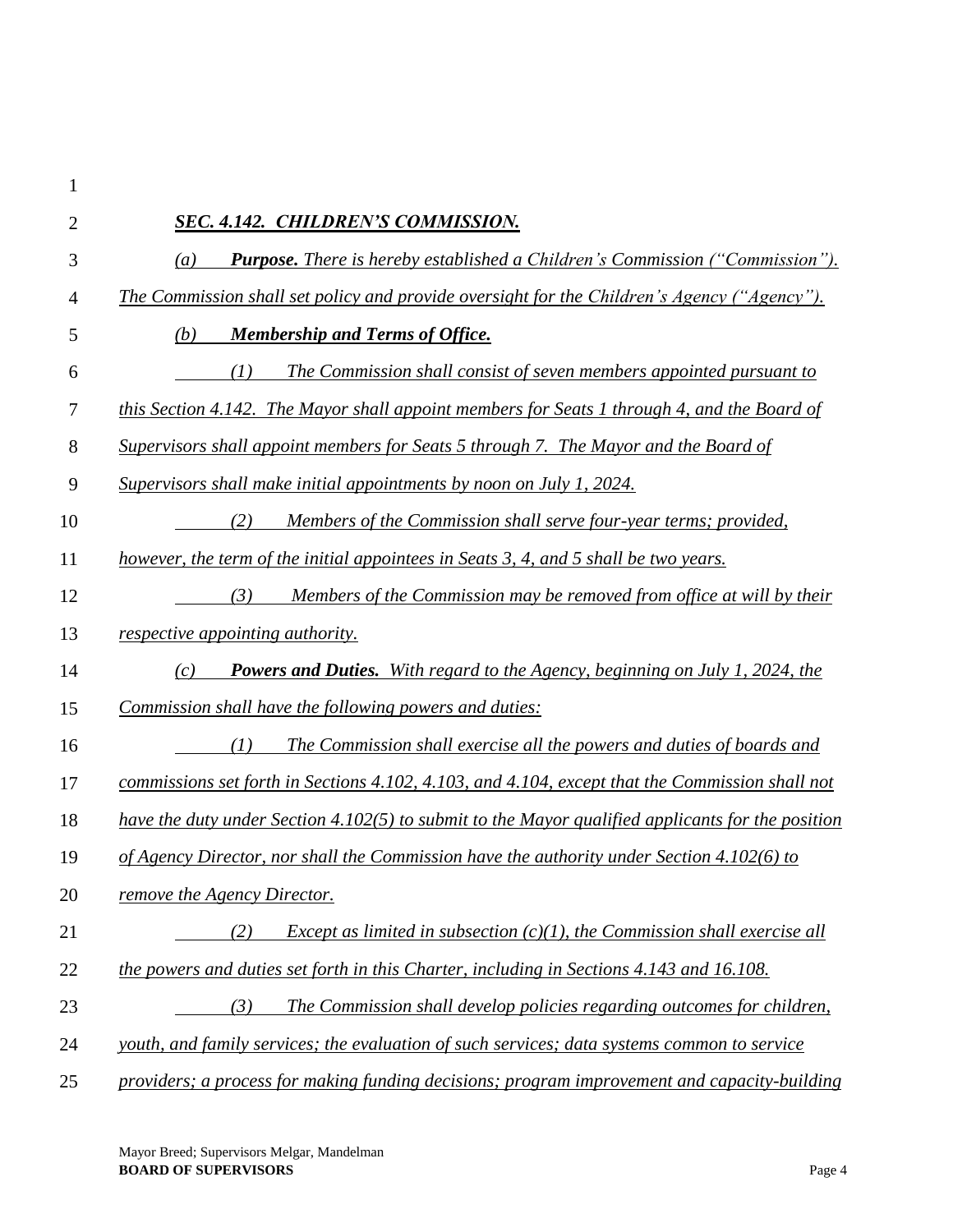| 1              | of service providers; community engagement in planning and evaluating services; leveraging       |
|----------------|--------------------------------------------------------------------------------------------------|
| $\overline{2}$ | dollars of the Children and Youth Fund in Section 16.108; and the use of that Fund as a catalyst |
| 3              | for innovation. The Commission shall promote and facilitate transparency in the administration   |
| 4              | of the Children and Youth Fund, including the Children and Youth Baseline, and other funding     |
| 5              | overseen by the Agency.                                                                          |
| 6              | The Commission shall assume such other powers and duties, if any, as<br>(4)                      |
| 7              | prescribed by ordinance.                                                                         |
| 8              | <b>Department of Children, Youth, and Their Families Community Advisory</b><br>(d)               |
| 9              | Committee.                                                                                       |
| 10             | The Commission shall establish a Department of Children, Youth, and<br>(I)                       |
| 11             | their Families Community Advisory Committee ("DCYF Advisory Committee") to advise the            |
| 12             | Department of Children, Youth, and Their Families ("DCYF") and the Commission on                 |
| 13             | implementation priorities, policy development, the planning cycle, evaluation design and plans,  |
| 14             | and any issues of concern to the DCYF Advisory Committee related to the Children and Youth       |
| 15             | Fund under Section 16.108 and other funding overseen by DCYF. The DCYF Advisory                  |
| 16             | Committee shall engage a broad cross-section of community members and service providers in       |
| 17             | providing information, education, and consultation to DCYF and the Commission.                   |
| 18             | (2)<br>The DCYF Advisory Committee shall be comprised of at least nine                           |
| 19             | members appointed by the Commission, provided that the Commission may expand the number          |
| 20             | of seats on the DCYF Advisory Committee to no more than 15. Members of the DCYF Advisory         |
| 21             | Committee shall serve at the Commission's pleasure.                                              |
| 22             | (3)<br>The DCYF Advisory Committee shall meet at least four times a year.                        |
| 23             | (4)<br>The Agency shall provide administrative support for the DCYF Advisory                     |
| 24             | Committee.                                                                                       |
|                |                                                                                                  |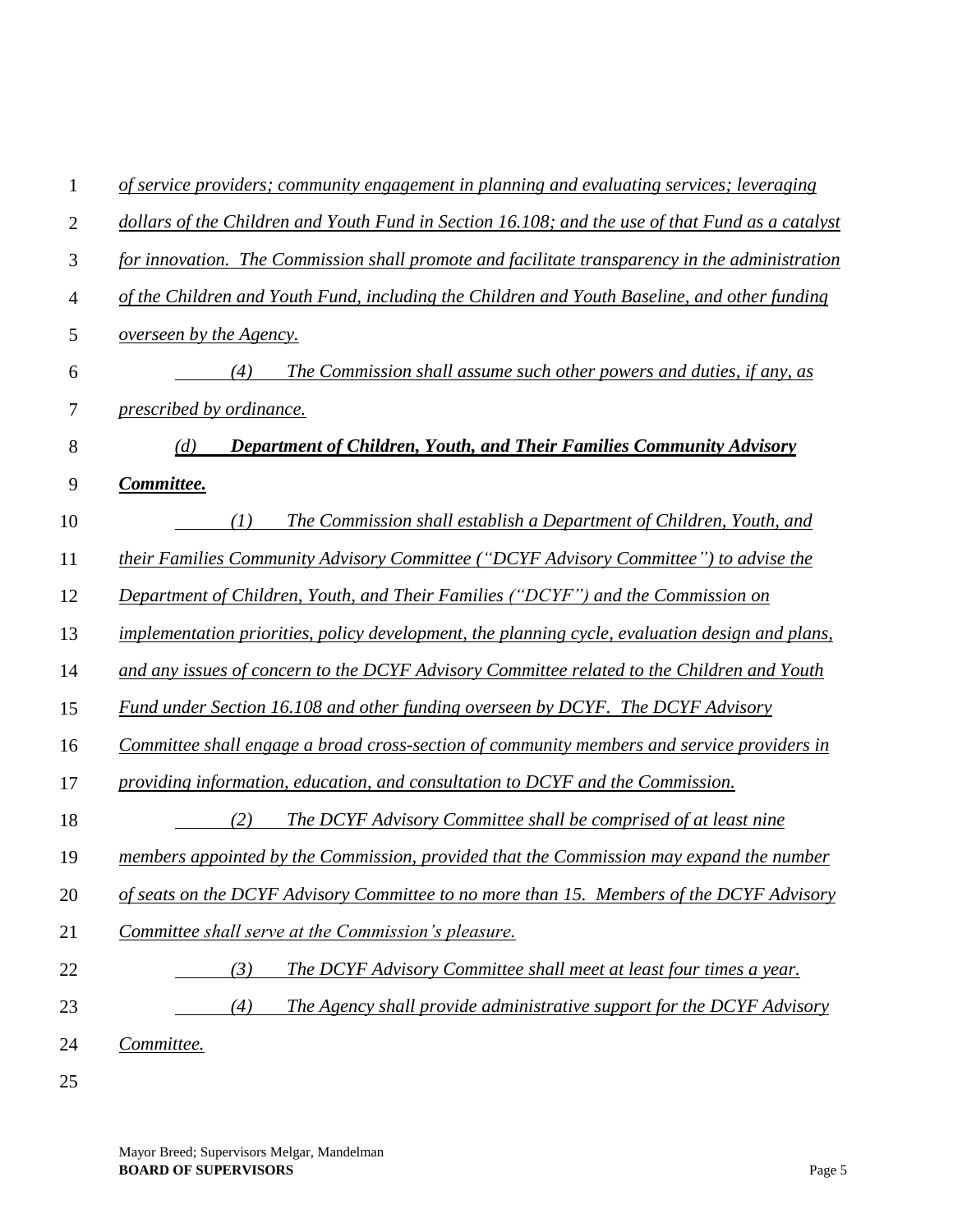| 1              | The DCYF Advisory Committee shall come into existence on July 1, 2025<br>(5)                |
|----------------|---------------------------------------------------------------------------------------------|
| $\overline{2}$ | or when the Commission has appointed members to a majority of seats on the Committee,       |
| 3              | whichever is sooner.                                                                        |
| $\overline{4}$ | Until such time as the DCYF Advisory Committee comes into existence,<br>(6)                 |
| 5              | the Service Provider Working Group under former Section 16.108-1(e) shall perform all the   |
| 6              | functions and duties set forth in former Section 16.108-1(e). On the date the DCYF Advisory |
| 7              | Committee comes into existence, the Service Provider Working Group shall cease to exist by  |
| 8              | operation of law. No later than December 31, 2025, the City Attorney shall cause this       |
| 9              | subsection $(d)(6)$ to be removed from the Charter.                                         |
| 10             | Department of Early Childhood Community Advisory Committee.<br>(e)                          |
| 11             | (I)<br>The Commission shall establish a Department of Early Childhood                       |
| 12             | Community Advisory Committee ("DEC Advisory Committee") to advise the Department of         |
| 13             | Early Childhood ("DEC") and the Commission on the implementation priorities, policy         |
| 14             | development, evaluation design and plans, and any issues of concern to the DEC Advisory     |
| 15             | Committee related to the Public Education Enrichment Fund in Section 16.123-4 and other     |
| 16             | funding overseen by the Department of Early Childhood. The DEC Advisory Committee shall     |
| 17             | engage a broad cross-section of community members and service providers in providing        |
| 18             | information, education, and consultation to DEC and the Commission.                         |
| 19             | The DEC Advisory Committee shall be comprised of at least nine members<br>(2)               |
| 20             | appointed by the Commission, provided that the Commission may expand the number of seats on |
| 21             | the DEC Advisory Committee to no more than 15. Members of the DEC Advisory Committee        |
| 22             | shall serve at the Commission's pleasure.                                                   |
| 23             | The DEC Advisory Committee shall meet at least four times a year.<br>(3)                    |
| 24             | The Agency shall provide administrative support for the DEC Advisory<br>(4)                 |
|                |                                                                                             |

25 *Committee.*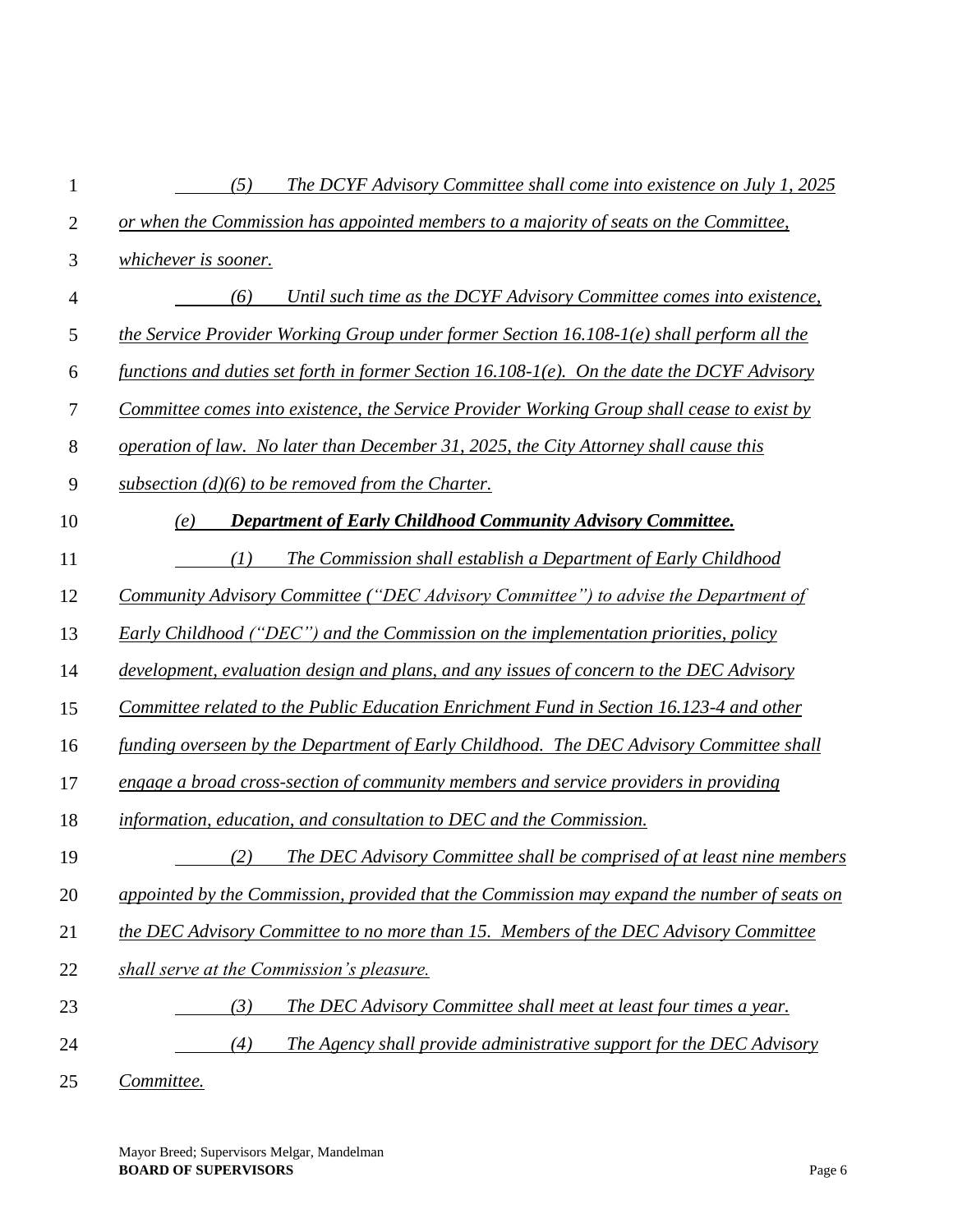| 1              | The DEC Advisory Committee shall come into existence on July 1, 2025 or<br>(5)                   |
|----------------|--------------------------------------------------------------------------------------------------|
| $\overline{2}$ | when the Commission has appointed members to a majority of seats on the Committee,               |
| 3              | whichever is sooner.                                                                             |
| 4              | Until such time as the DEC Advisory Committee comes into existence, the<br>(6)                   |
| 5              | Citizen's Advisory Committee under former Section 16.123-4(d) shall perform all the functions    |
| 6              | and duties under former Section 16.123-4(d). On the date the DEC Advisory Committee comes        |
| 7              | into existence, the Citizen's Advisory Committee shall cease to exist by operation of law. No    |
| 8              | later than December 31, 2025, the City Attorney shall cause this subsection (e)(6) to be removed |
| 9              | from the Charter.                                                                                |
| 10             | <b>Transitional Aged Youth Community Advisory Committee.</b><br>(f)                              |
| 11             | The Commission shall establish a Transitional Aged Youth Community<br>(1)                        |
| 12             | Advisory Committee ("TAY Advisory Committee") to advise the Agency and the Commission on         |
| 13             | implementation priorities, policy development, evaluation design and plans, and any issues of    |
| 14             | concern to the TAY Advisory Committee related to funding of services for Disconnected            |
| 15             | <b>Transitional Aged-Youth (as that term is defined in Section 16.108). The TAY Advisory</b>     |
| 16             | Committee shall engage a broad cross-section of community members and service providers in       |
| 17             | providing information, education, and consultation to the Agency and the Commission.             |
| 18             | The TAY Advisory Committee shall be comprised of at least nine members<br>(2)                    |
| 19             | appointed by the Commission, provided that the Commission may expand the number of seats on      |
| 20             | the TAY Advisory Committee to no more than 15. Members of the TAY Advisory Committee shall       |
| 21             | serve at the Commission's pleasure.                                                              |
| 22             | (3)<br>The TAY Advisory Committee shall meet at least four times a year.                         |
| 23             | The Children's Agency shall provide administrative support for the TAY<br>(4)                    |
| 24             | <b>Advisory Committee.</b>                                                                       |
| 25             |                                                                                                  |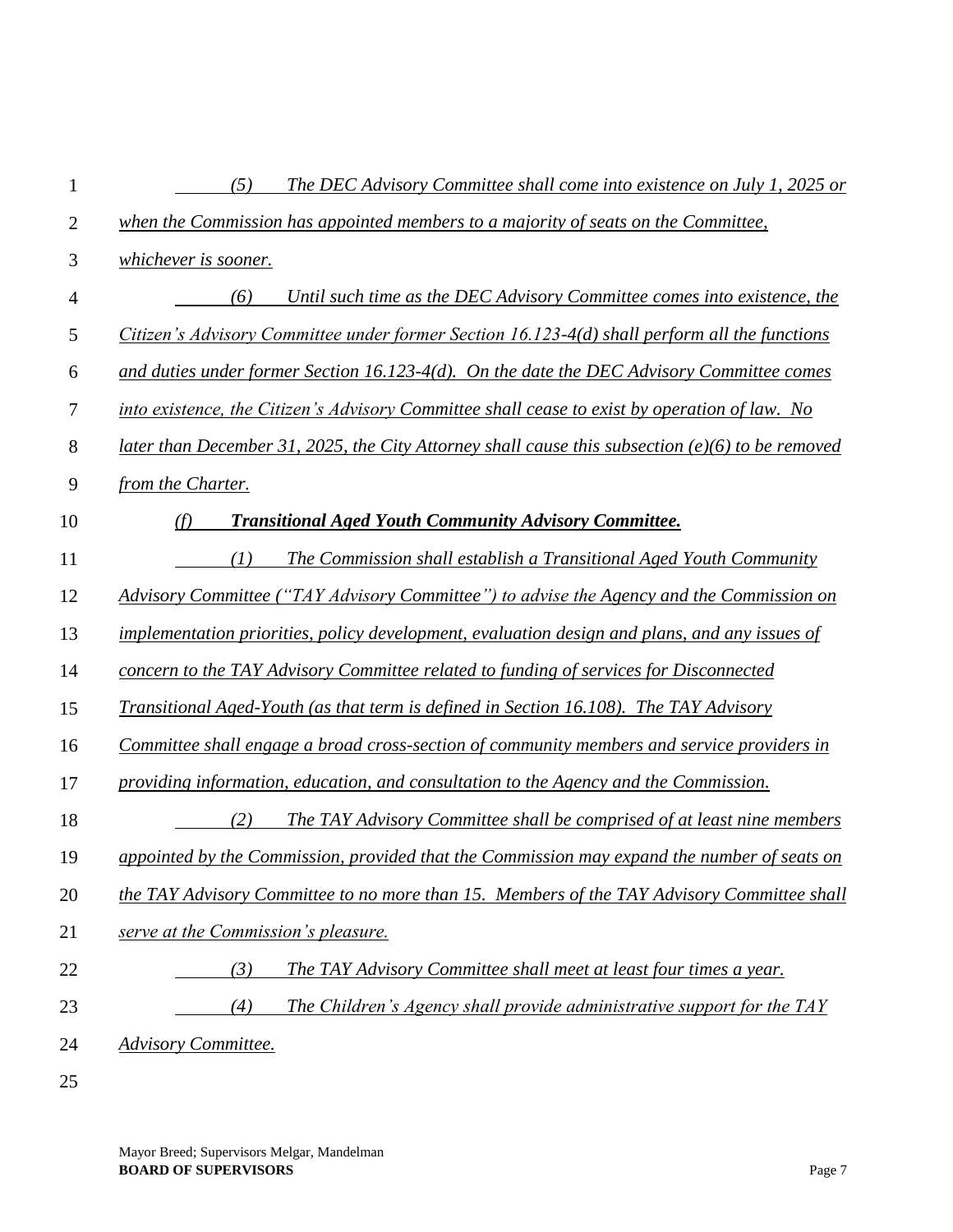| 1              | (5)<br>The TAY Advisory Committee shall come into existence on July 1, 2025 or                       |
|----------------|------------------------------------------------------------------------------------------------------|
| $\overline{2}$ | when the Commission has appointed members to a majority of seats on the Committee,                   |
| 3              | whichever is sooner.                                                                                 |
| 4              | <b>Transition provisions.</b><br>(g)                                                                 |
| 5              | The Commission shall come into existence on July 1, 2024. Until then, the<br>(I)                     |
| 6              | Children, Youth, and Their Families Oversight and Advisory Committee ("Oversight and                 |
| 7              | Advisory Committee") under former Section 16.108-1 shall perform all the functions and duties        |
| 8              | set forth in former Section 16.108-1. On July 1, 2024, the Oversight and Advisory Committee          |
| 9              | shall cease to exist by operation of law. The Mayor and Board of Supervisors may appoint             |
| 10             | members of the Oversight and Advisory Committee to the Commission. Until the Agency comes            |
| 11             | into existence on July 1, 2024 under Section 4.143, DCYF shall provide administrative support        |
| 12             | to facilitate the establishment of the Commission.                                                   |
| 13             | No later than December 31, 2025, the City Attorney shall cause this<br>(2)                           |
| 14             | subsection $(g)$ to be removed from the Charter.                                                     |
| 15             |                                                                                                      |
| 16             | <b>SEC. 4.143. CHILDREN'S AGENCY.</b>                                                                |
| 17             | <b>Establishment.</b> There shall be a Children's Agency ("Agency"), which shall<br>$\left(a\right)$ |
| 18             | come into existence on July 1, 2024. The Agency shall include and oversee the Department of          |
| 19             | Children, Youth, and Their Families ("DCYF"), the Department of Early Childhood ("DEC"),             |
| 20             | and other agencies that may be designated by ordinance or pursuant to Section 4.132 related to       |
| 21             | children, youth, Disconnected Transitional Aged-Youth (as that term is defined in Section            |
| 22             | 16.108), and families that include children, youth, or Disconnected Transitional Aged-Youth.         |
| 23             | The Agency shall provide administrative and staff support for the Children and Families First        |
| 24             | Commission unless those administrative and staff support functions are transferred by ordinance      |
| 25             |                                                                                                      |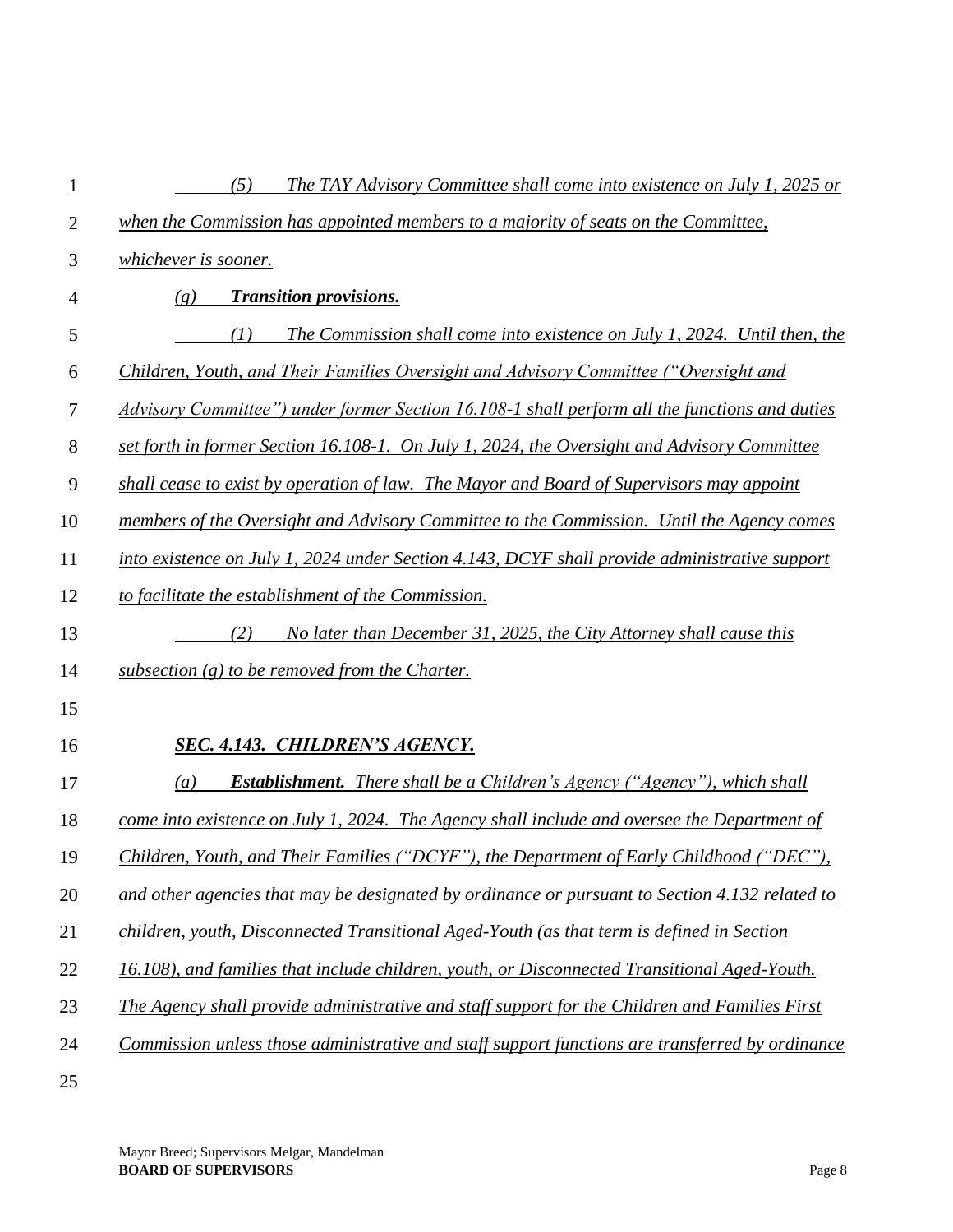| 1              | or pursuant to Section 4.132. The Agency shall be headed by a Children's Agency Director          |
|----------------|---------------------------------------------------------------------------------------------------|
| $\overline{2}$ | ("Agency Director") appointed by the Mayor.                                                       |
| 3              | (b)<br><b>Duties.</b> The Agency shall be responsible for overseeing, aligning, and               |
| 4              | coordinating the development of comprehensive and connected systems, services, policies, and      |
| 5              | planning strategies to strengthen the City's services for children, youth, Disconnected           |
| 6              | Transitional-Aged Youth, and families, with the goals of increasing equitable access and          |
| 7              | enhancing effectiveness. Except as otherwise provided in the Charter or pursuant to Section       |
| 8              | 4.132, in addition to any other duties assigned by ordinance, the Agency shall have the following |
| 9              | duties:                                                                                           |
| 10             | (I)<br>The Agency shall be responsible for the duties set forth in Sections 16.108,               |
| 11             | 16.123-2, 16.123-4, and 16.123-6.                                                                 |
| 12             | (2)<br>The Agency shall convene and coordinate with City departments and, to                      |
| 13             | the extent possible, the San Francisco Unified School District, to evaluate the City's progress   |
| 14             | toward achieving the goals of the Mayor's Plan for Children and Families prepared under           |
| 15             | Section 16.108.                                                                                   |
| 16             | (3)<br>The Agency shall maintain a service inventory of all services provided or                  |
| 17             | funded by the City for children, youth, Disconnected Transitional-Aged Youth, and families, and   |
| 18             | shall collect data and information from City departments and agencies regarding such services.    |
| 19             | Upon request from the Agency, all City departments shall provide the Agency with data and         |
| 20             | information regarding services, including the impacts and outcomes of those services, to the      |
| 21             | extent permitted by State and federal law. If any City department fails to provide the Agency     |
| 22             | with such data and information, the Board of Supervisors and the Mayor may exercise their         |
| 23             | discretion to not appropriate funds to that department from the Children and Youth Fund,          |
| 24             | including the Children and Youth Baseline, and the Public Education Enrichment Fund.              |
| 25             |                                                                                                   |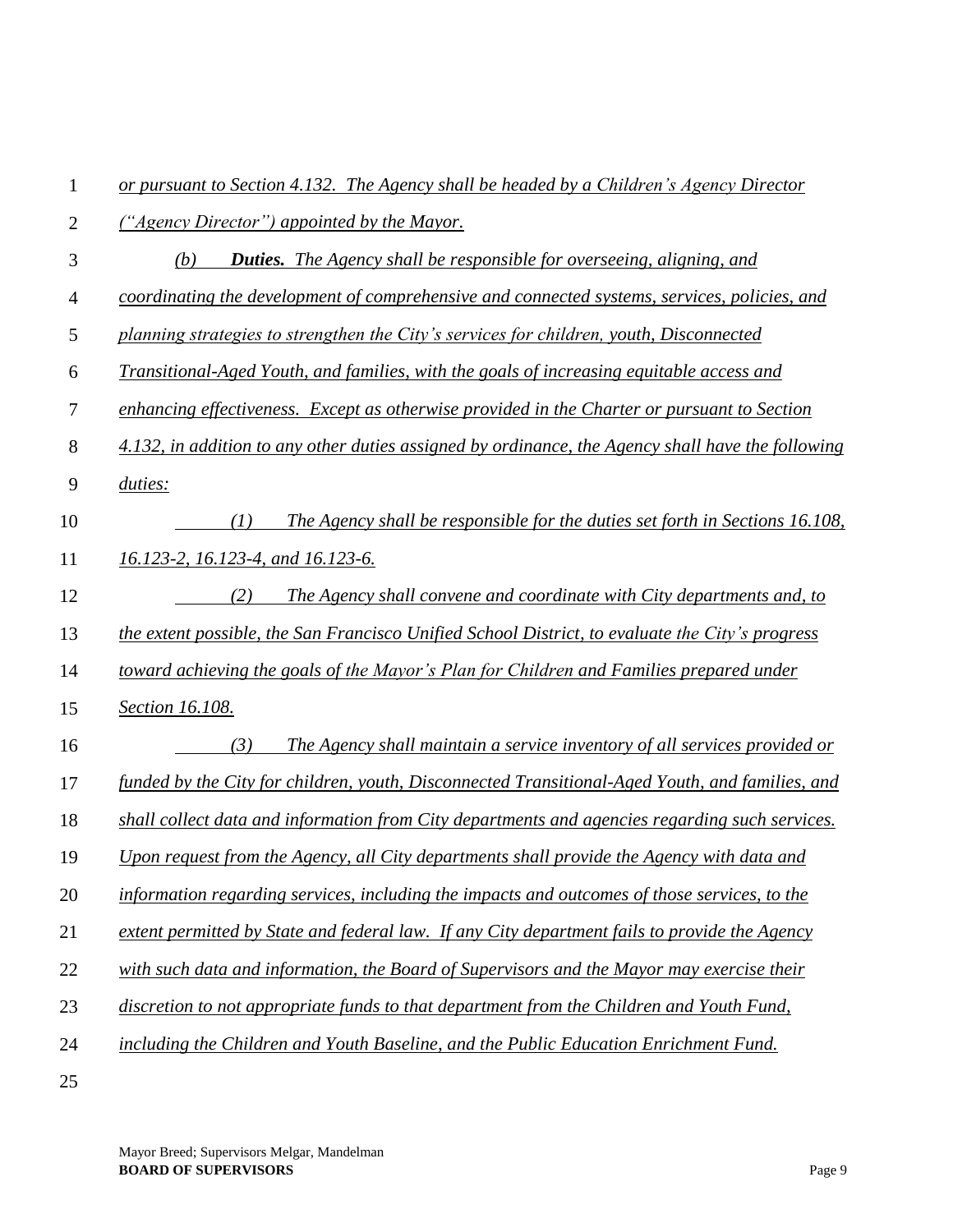| 1              | (4)<br>The Agency shall coordinate policy development and implementation for,                    |
|----------------|--------------------------------------------------------------------------------------------------|
| $\overline{2}$ | and provide administrative services to, the Department of Children, Youth, and Their Families    |
| 3              | and the Department of Early Childhood.                                                           |
| $\overline{4}$ | The Agency Director shall submit to the Mayor at least three qualified<br>(5)                    |
| 5              | applicants, and if rejected, shall make additional nominations in the same manner, for the       |
| 6              | positions of department head of the Department of Children, Youth, and Their Families and        |
| $\tau$         | department head of the Department of Early Childhood, subject to appointment by the Mayor.       |
| $8\,$          | The Agency Director may not submit a self-nomination to be the department head of the            |
| 9              | Department of Children, Youth, and Their Families, but in the Mayor's discretion, the Mayor      |
| 10             | may appoint the Agency Director as the Director of the Department of Children, Youth, and        |
| 11             | Their Families; as provided in subsection $(c)$ , such a dual appointment must end no later than |
| 12             | June 30, 2026. The Mayor may remove the department heads of those two departments in the         |
| 13             | Mayor's discretion.                                                                              |
| 14             | <b>Department of Children, Youth, and Their Families.</b> There shall be a<br>(c)                |
| 15             | Department of Children, Youth, and Their Families. The Department shall include a Director       |
| 16             | (the department head) and such staff as authorized under the budgetary and fiscal provisions of  |
| 17             | this Charter. The Department shall be responsible for administering the Children and Youth       |
| 18             | Fund in Section 16.108, promoting the development of comprehensive programs, and planning        |
| 19             | strategies to enhance services for children, youth, and their families. On July 1, 2024, the     |
| 20             | Department shall become responsible for all the duties of the Department of Children, Youth,     |
| 21             | and Their Families as set forth in the Municipal Code on that date; thereafter, those duties may |
| 22             | be modified by ordinance or pursuant to Section 4.132. The person holding the position of        |
| 23             | Director of the Department of Children, Youth, and Their Families on July 1, 2024 shall remain   |
| 24             | in that position until the Mayor appoints a new Director, who may or may not be the incumbent.   |
| 25             | The Mayor may appoint one person to hold the positions of both Agency Director and Director      |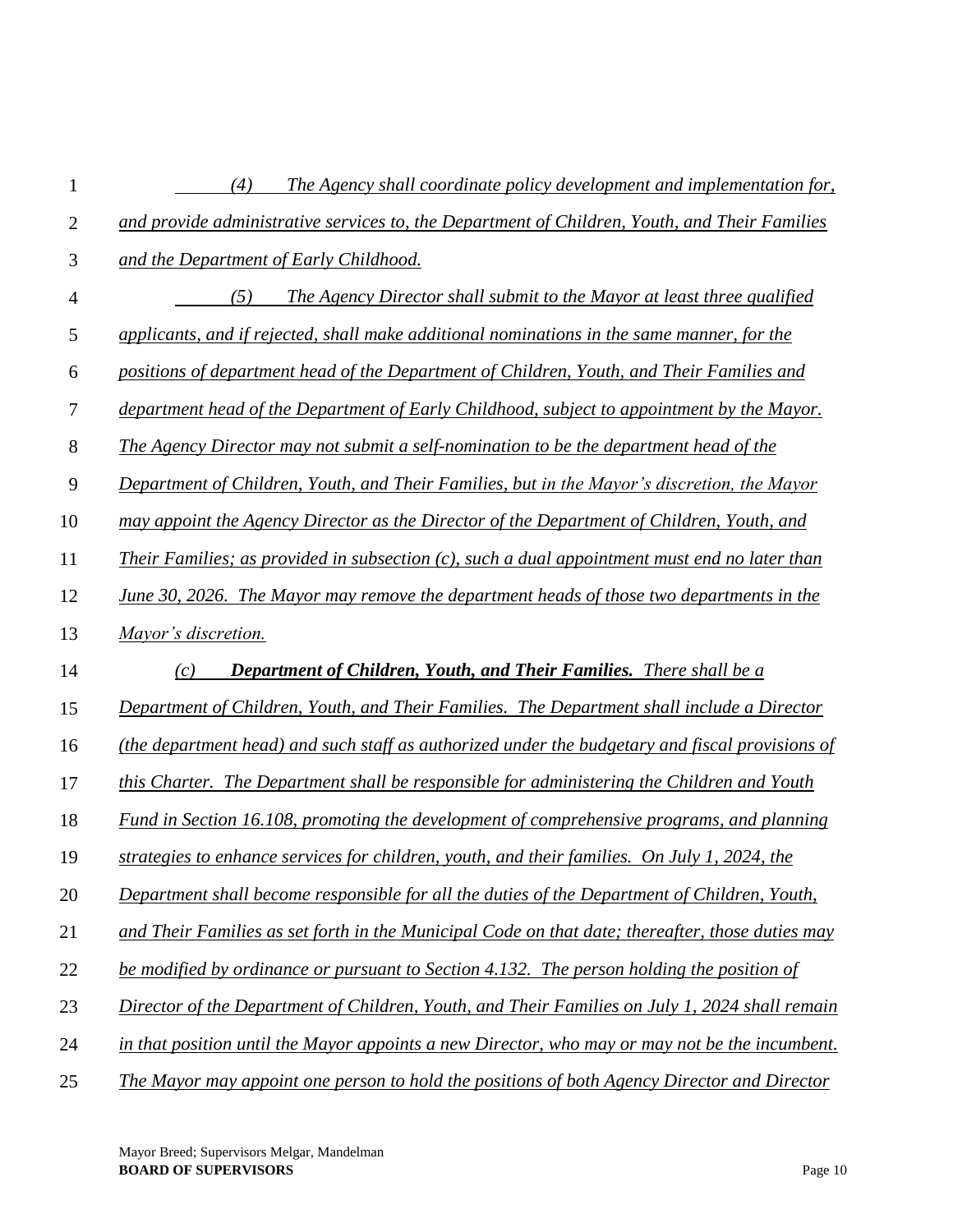| $\mathbf{1}$   | of the Department of Children, Youth, and Their Families, provided the dual appointment ends       |
|----------------|----------------------------------------------------------------------------------------------------|
| $\overline{2}$ | no later than June 30, 2026. Beginning July 1, 2026, no individual may hold both positions         |
| 3              | simultaneously; any person holding both positions at the end of the day on June 30, 2026 shall     |
| $\overline{4}$ | by operation of law forfeit the position of Director of the Department of Children, Youth, and     |
| 5              | Their Families.                                                                                    |
| 6              | (d)<br><b>Department of Early Childhood.</b> There shall be a Department of Early                  |
| 7              | Childhood. The Department shall include a Director and such staff as authorized under the          |
| 8              | budgetary and fiscal provisions of this Charter. The Department shall be responsible for           |
| 9              | promoting the development of comprehensive programs, policies, and strategies to enhance           |
| 10             | services for children ages 0-5. On July 1, 2024, the Department shall become responsible for all   |
| 11             | the duties of the Office of Early Care and Education as set forth in the Municipal Code on that    |
| 12             | date; thereafter, those duties may be modified by ordinance or pursuant to Section 4.132. The      |
| 13             | person holding the position of Director of the Office of Early Care and Education on July 1,       |
| 14             | 2024 shall perform the duties of the Director of the Department of Early Childhood in an acting    |
| 15             | capacity until the Mayor appoints a new Director.                                                  |
| 16             | <b>Children and Families First Commission.</b> The Children and Families First<br>(e)              |
| 17             | Commission (also referred to in this Charter and the Municipal Code as the First Five              |
| 18             | Commission), established under State law pursuant to Proposition 10 in November 1998, shall        |
| 19             | continue to perform the functions assigned to that Commission under State and local law, as they   |
| 20             | may be amended from time to time, related to the distribution of tax revenues to support,          |
| 21             | promote, and optimize early childhood development. The Department of Early Childhood shall         |
| 22             | manage and oversee the administration of the Commission's functions.                               |
| 23             | <b>Mayor's Annual Report.</b> Every year, the Mayor shall publish a State of the<br>(f)            |
| 24             | City's Children and Families Report on the results of the efforts of the Agency, including its two |
| 25             | departments and other offices under its authority, other City departments, the San Francisco       |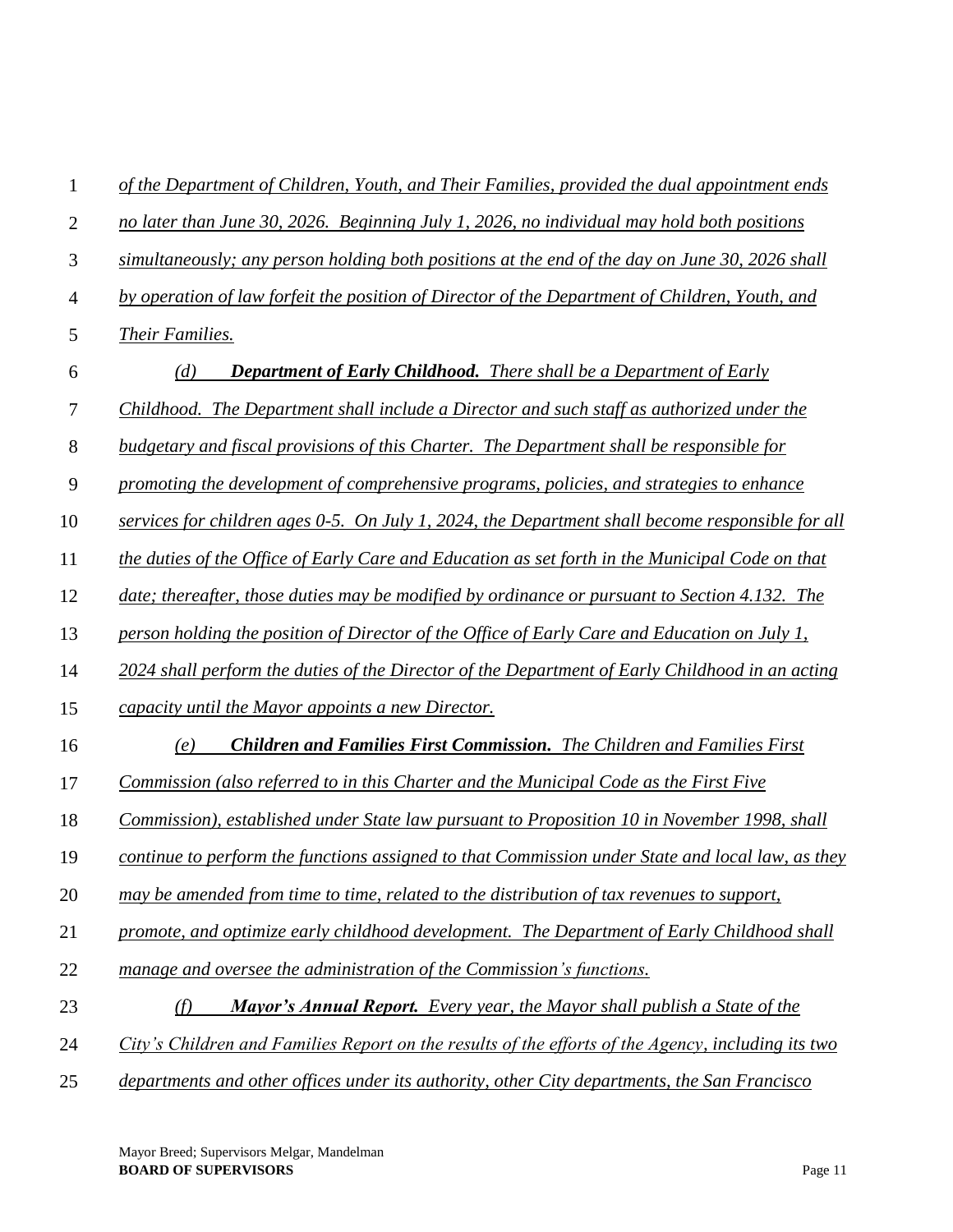| $\mathbf{1}$   | Unified School District, and community organizations to serve children and families under the         |
|----------------|-------------------------------------------------------------------------------------------------------|
| $\overline{2}$ | Mayor's Plan for Children and Families, and to report on the City's progress toward the               |
| 3              | outcomes proposed in the Citywide goals and outcomes framework approved under Section                 |
| $\overline{4}$ | $16.108(i)$ .                                                                                         |
| 5              | Transition.<br>(g)                                                                                    |
| 6              | (I)<br>The Director of the Department of Children, Youth, and Their Families as                       |
| 7              | of July 1, 2024 shall serve as the director of both the Agency and the Department of Children,        |
| 8              | Youth, and Their Families until such time as the Mayor appoints a different person to be Agency       |
| 9              | Director. The Mayor shall appoint an Agency Director to begin service in that position no later       |
| 10             | than July 1, 2026.                                                                                    |
| 11             | No later than June 30, 2025, the Agency Director shall submit to the<br>(2)                           |
| 12             | Board of Supervisors a proposed ordinance amending the Municipal Code to conform to                   |
| 13             | Sections 4.142, 16.108, 16.123-2, 16.123-4, 16.123-6, and 16.123-8, and this Section 4.143, as        |
| 14             | adopted or amended by the voters at the June 7, 2022 election. Before submitting the proposed         |
| 15             | ordinance, the Agency Director, in coordination with the Mayor, shall conduct a comprehensive         |
| 16             | review of other agencies related to children, youth, Disconnected Transitional-Aged Youth, and        |
| 17             | families. In the Agency Director's discretion, the proposed ordinance may also propose                |
| 18             | additional amendments to the Municipal Code to transfer functions related to children,                |
| 19             | Disconnected Transitional-Aged Youth, families, or education to the Agency or the departments         |
| 20             | or offices thereunder.                                                                                |
| 21             |                                                                                                       |
| 22             | SEC. 16.108. CHILDREN AND YOUTH FUND.                                                                 |
| 23             | * * * *                                                                                               |
| 24             | Fund for Children and Youth Services. Operative July 1, 2001, tThere is<br>(b)                        |
| 25             | hereby established a fund to <i>provide and</i> expand children's services, which shall be called the |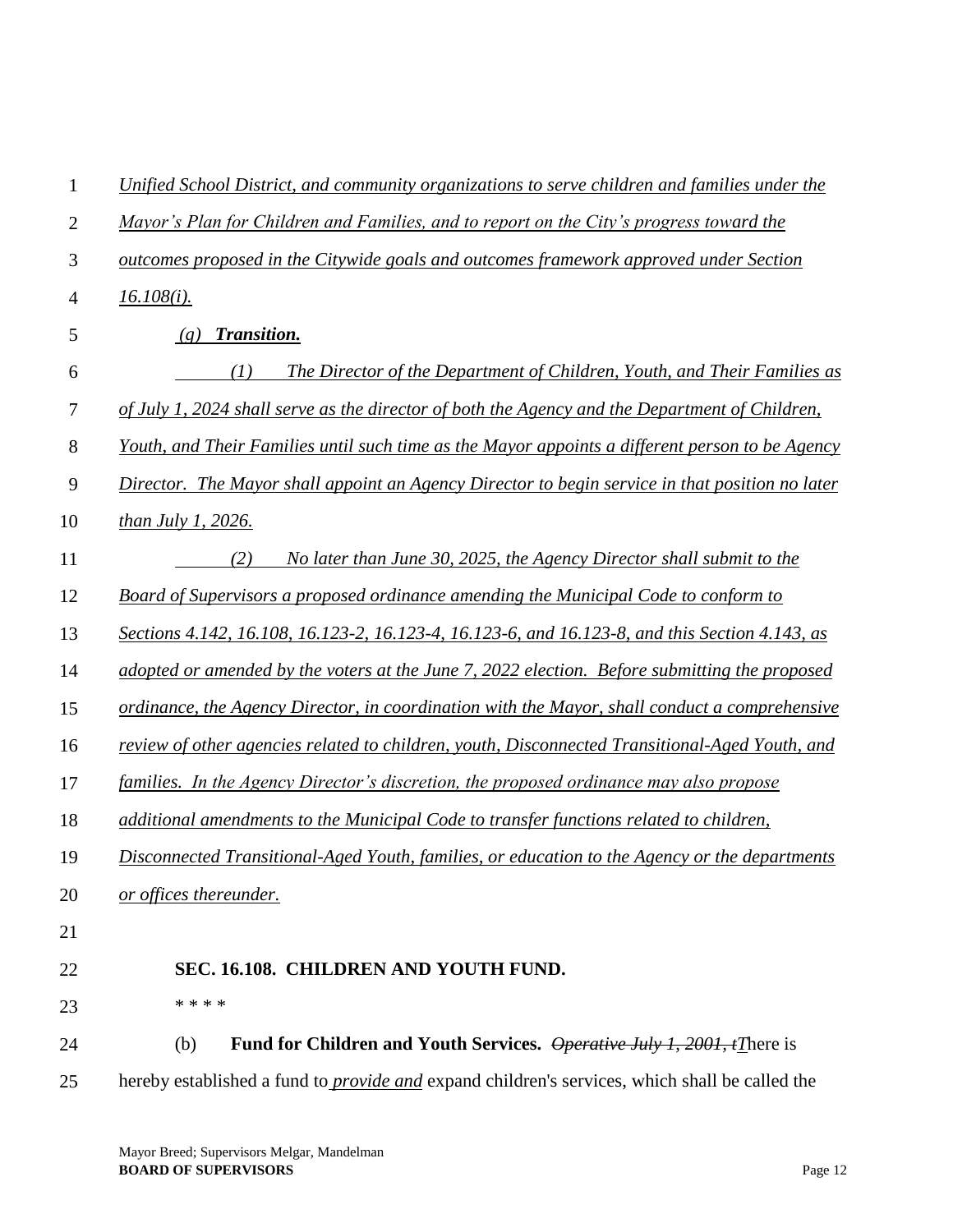| 1              | Children and Youth Fund ("Fund"). Monies in the Fund shall be expended or used only to            |
|----------------|---------------------------------------------------------------------------------------------------|
| $\overline{2}$ | provide services for children and youth as provided in this Section 16.108.                       |
| 3              | * * * *                                                                                           |
| $\overline{4}$ | (f)<br><b>Eligible Uses.</b> The City shall only use monies from the Fund for the following       |
| 5              | purposes:                                                                                         |
| 6              | * * * *                                                                                           |
| 7              | (2)<br>Funding for the <i>Children's Agency and the Children's Commission for</i>                 |
| 8              | administrative expenses related to the Fund. Department of Children, Youth and Their Families     |
| 9              | ("DCYF") and the Children, Youth and Their Families Oversight and Advisory Committee              |
| 10             | ereated in Section 16.108-1 ("Oversight and Advisory Committee").                                 |
| 11             | * * * *                                                                                           |
| 12             | <b>Baseline.</b> The Fund shall be used exclusively to increase the aggregate City<br>(h)         |
| 13             | appropriations and expenditures for those services for children and Disconnected Transitional-    |
| 14             | Aged Youth that are eligible to be paid from the Fund (exclusive of expenditures mandated by      |
| 15             | state or federal law). To this end, the City shall not reduce the amount of such City             |
| 16             | appropriations for eligible services (not including appropriations from the Fund and exclusive of |
| 17             | expenditures mandated by state or federal law) under this section below the amount so             |
| 18             | appropriated for the fiscal year 2000-2001 ("the base year") as set forth in the Controller's     |
| 19             | baseline budget, as adjusted ("the <i>Children and Youth Baselinebase amount</i> ").              |
| 20             | The Controller shall calculate City appropriations made in fiscal year 2013-2014 for              |
| 21             | services for Disconnected Transitional-Aged Youth aged 18 through 24 years. Beginning with        |
| 22             | fiscal year 2014-2015, that amount shall be added to the Children and Youth Baselinebase          |
| 23             | <i>amount</i> and adjusted as provided below. The City shall not reduce the amount of such City   |
| 24             | appropriations for services for Disconnected Transitional-Aged Youth (not including               |
| 25             |                                                                                                   |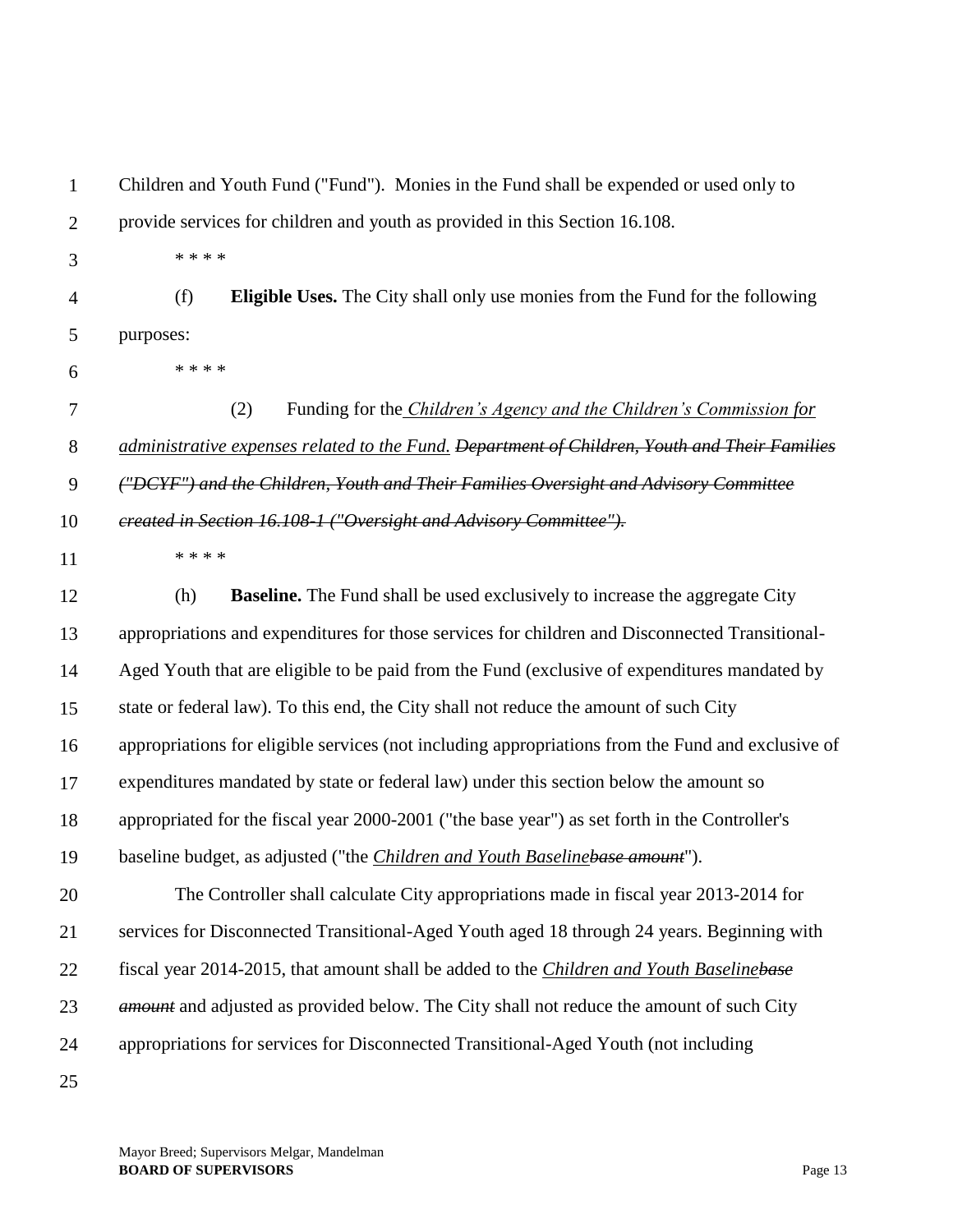2

appropriations from the Fund and exclusive of expenditures mandated by state or federal law) under this section below the amount so appropriated for fiscal year 2013-2014, as adjusted.

3 4 5 6 7 8 9 10 11 12 13 14 15 16 17 18 19 20 The *Children and Youth Baselinebase amount* shall be adjusted for each year after the base year by the Controller based on calculations consistent from year to year by the percentage increase or decrease in aggregate City and County discretionary revenues. In determining aggregate City and County discretionary revenues, the Controller shall only include revenues received by the City and County that are unrestricted and may be used at the option of the Mayor and the Board of Supervisors for any lawful City purpose. Additionally, in determining aggregate City and County discretionary revenues, the Controller shall not include revenues received by the City under the increased rates in Business and Tax Regulations Code Sections 953.1(g), 953.2(h), 953.3(h), 953.4(e), 953.5(d), 953.6(f), 953.7(d), and 953.8(i) adopted by the voters at the general municipal election on November 3, 2020, and shall not include revenues received by the City under Article 36 of the Business and Tax Regulations Code adopted by the voters at the general municipal election on November 3, 2020. Errors in the Controller's estimate of discretionary revenues for a fiscal year shall be corrected by an adjustment in the next year's estimate. Within 90 days following the end of each fiscal year through Fiscal Year 2040-2041, the Controller shall calculate and publish the actual amount of City appropriations for services for children and Disconnected Transitional-Aged Youth that would have been eligible to be paid from the Fund but are paid from other sources, separately identifying expenditures mandated by state or federal law.

21 22 23 24 25 (i) **Five-Year Planning Cycle.** The City shall appropriate monies from the Fund *and allocate funds from the Children and Youth Baseline* according to a five-year planning process. This process is intended to: (1) increase transparency, accountability, and public engagement; (2) provide time and opportunities for community participation and planning; (3) ensure program stability; and (4) maximize the effectiveness of the services funded*.; provided, however, that*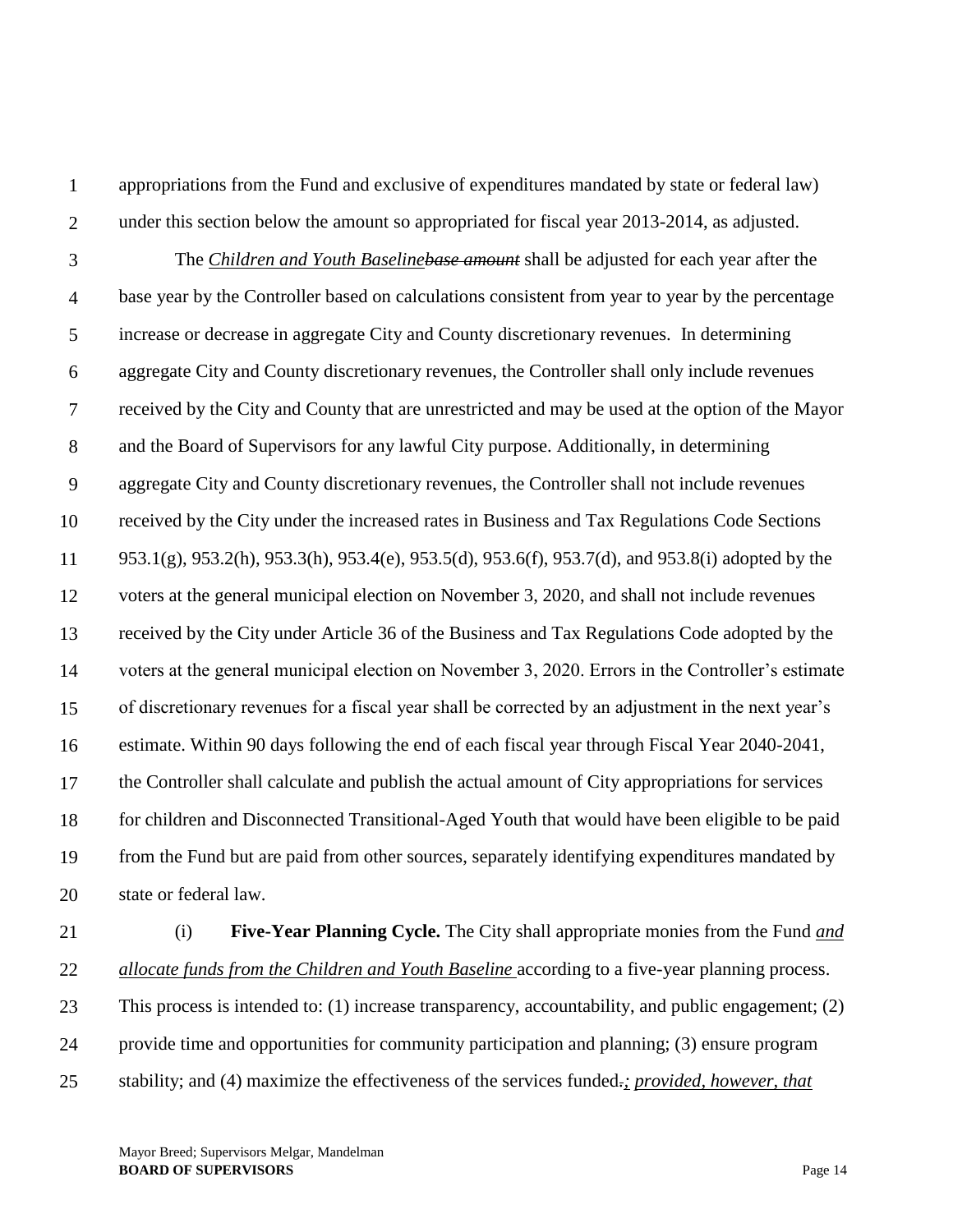1 2 3 4 5 6 7 8 9 10 11 12 13 14 15 16 17 18 19 20 21 22 23 24 25 *nothing in this Section 16.108, with the exception of subsections (i)(1)(C), (i)(2)(F), (i)(3), and (j), shall limit the authority of the Mayor and the Board of Supervisors to propose, amend, and adopt a budget, including appropriating revenues from the Fund or the Children and Youth Baseline, under Article IX of the Charter.* (1) **Year 1 – Community Needs Assessment.** *By December 31, 2024, and thereafter dDuring every fifth fiscal year beginning with Fiscal Year 2015-20162025-2026*, *DCYF the Children's Agency* shall conduct a Community Needs Assessment (*"*CNA*"*) to *inform the Mayor's Plan for Children and Familiesidentify services to receive monies from the Fund*. *The initial CNA referenced in the preceding sentence shall supplement or expand upon the CNA completed by the Department of Children, Youth, and Their Families in Fiscal Year 2021-2022.*  The CNA should include qualitative and quantitative data sets collected through interviews, focus groups, surveys, or other outreach mechanisms to determine service gaps in programming for children, youth, and families. Subject to the budgetary and fiscal provisions of the Charter, *DCYF* the Children's Agency may contract with consultants and outside experts for such services as *the department it* may require to prepare the CNA. *DCYF The Children's Agency* shall undertake a robust community process in every supervisorial district, soliciting input from a diverse cross-section of parents, youth, non*-*profit organizations, and other key stakeholders to develop the CNA: (A) *DCYF The Children's Agency* shall develop a plan for how to conduct the CNA. The CNA shall include an equity analysis of services and resources for parents, children, and youth. *DCYF The Children's Agency* shall develop a set of equity metrics to be used to establish a baseline of existing services and resources in low-income neighborhoods and disadvantaged communities, compared to services and resources available in the City as a whole. The outreach for the CNA shall create opportunities for parents, youth, nonprofit agencies, and other members of the public, to provide input. *By September 1, DCYF The*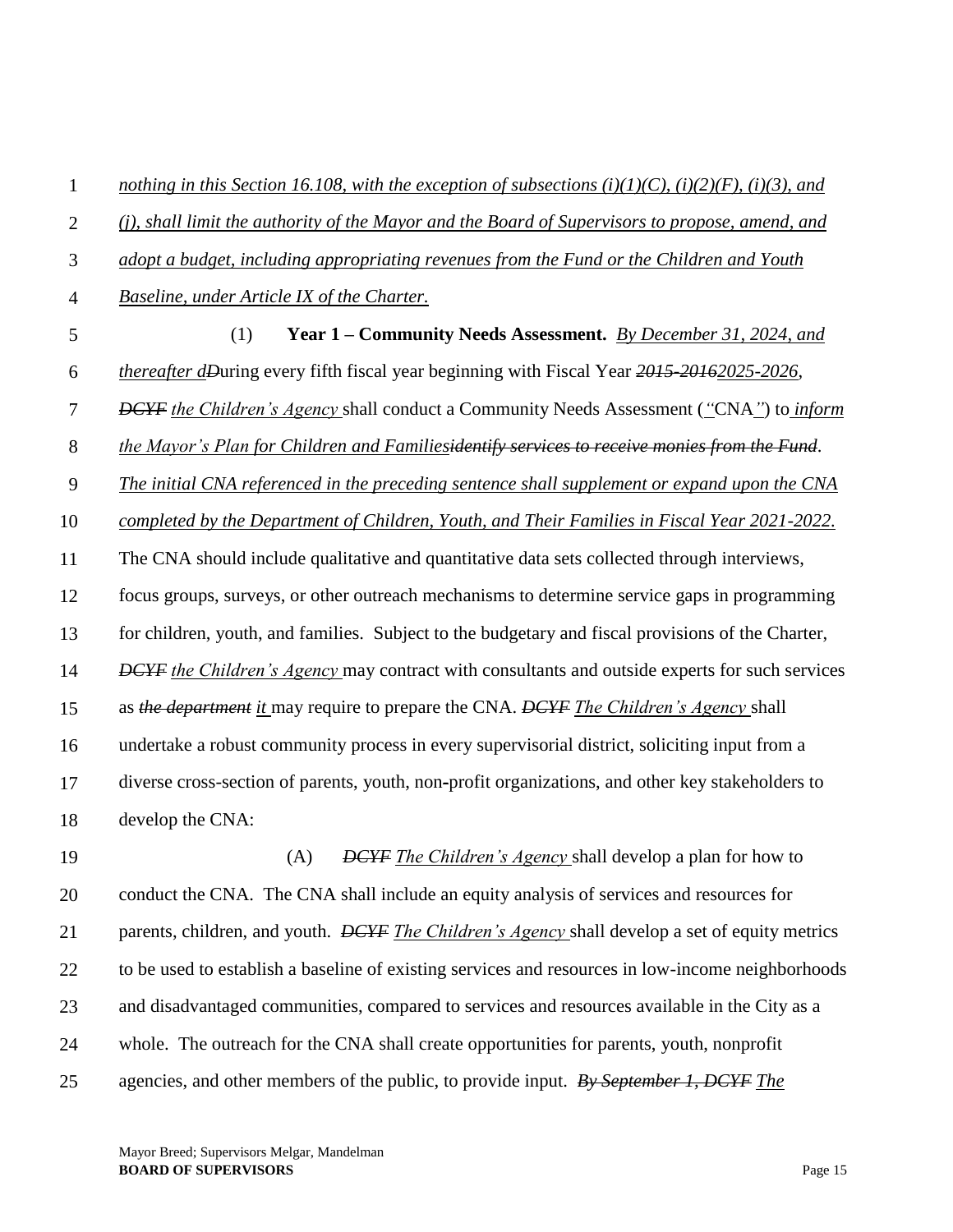| 1              | Children's Agency shall provide its plan for conducting the CNA to the Oversight and Advisory  |
|----------------|------------------------------------------------------------------------------------------------|
| $\overline{2}$ | Committee, Children's Commission, the DCYF Advisory Committee, the DEC Advisory                |
| 3              | Committee, the TAY Advisory Committee, the Service Provider Working Group created in           |
| $\overline{4}$ | Section 16.108 1(e), and the Board of Supervisors. The plan shall be a public document.        |
| 5              | The Children's Agency shall provide a draft of the CNA to the<br>(B)                           |
| 6              | Children's Commission, which shall provide input and may approve or disapprove within 30       |
| 7              | days. If the Commission disapproves the CNA, the Agency may modify and resubmit the CNA to     |
| 8              | the Commission for review and action as described in the preceding sentence.                   |
| 9              | (B) By March 1, DCYF shall complete a draft CNA and provide this draft                         |
| 10             | to the Oversight and Advisory Committee and the Service Provider Working Group for review.     |
| 11             | DCYF shall also provide the draft CNA to interested City departments, including the First Five |
| 12             | Commission, the Office of Early Care and Education (or any successor entity), the Recreation   |
| 13             | and Park Commission, the Health Commission, the Human Services Commission, the Youth           |
| 14             | Commission, the Juvenile Probation Commission, the Adult Probation Department, the             |
| 15             | Commission on the Status of Women, the Police Commission, the Library Commission, and the      |
| 16             | Arts Commission.                                                                               |
| 17             | By April 1, DCYF shall submit a final version of the CNA to the                                |
| 18             | Oversight and Advisory Committee and the Board of Supervisors. The final version may           |
| 19             | incorporate any comments or suggestions made by the public or by the agencies that received    |
| 20             | copies of the draft CNA.                                                                       |
| 21             | (D) By May 1, the Oversight and Advisory Committee shall provide input                         |
| 22             | on, approve or disapprove the CNA. If the Oversight and Advisory Committee disapproves the     |
| 23             | report, DCYF may modify and resubmit the report.                                               |
| 24             | By June 1, the Board of Supervisors shall consider and approve or<br>(EC)                      |
| 25             | disapprove, or modify, the CNA. If the Board disapproves the CNA, DCYF the Children's          |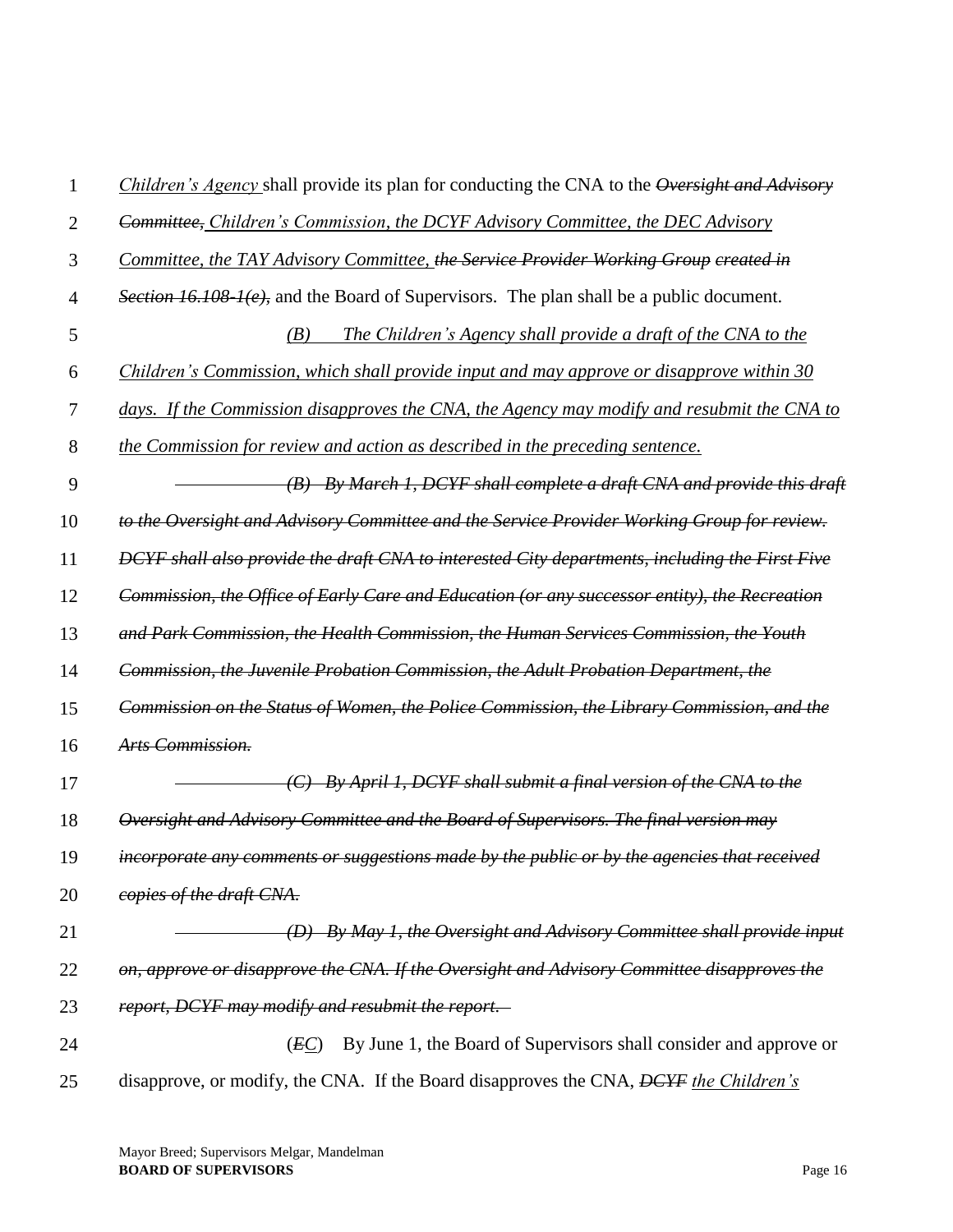| $\mathbf{1}$   | Agency may modify and resubmit the CAN CNA to the Board of Supervisors, provided, however,                  |
|----------------|-------------------------------------------------------------------------------------------------------------|
| $\overline{2}$ | that the City may not expend monies from the Fund or the Children and Youth Baseline during                 |
| 3              | the five-year cycle until the Board of Supervisors has approved the CNA.                                    |
| $\overline{4}$ | (2)<br>Year 2 – Mayor's Plan for Children and Families, including an                                        |
| 5              | Outcomes Framework, Services and Allocation Plan, and Baseline Allocation Plan.                             |
| 6              | During every fifth fiscal year beginning with Fiscal Year 2016-2017, DCYF shall prepare                     |
| $\tau$         | a Services and Allocation Plan ("SAP") to determine services eligible to receive monies from the            |
| 8              | Fund.                                                                                                       |
| 9              | The Children's Agency shall prepare the Mayor's Plan for Children and Families                              |
| 10             | ("Mayor's Plan"), provided that the Department of Children, Youth, and Their Families shall                 |
| 11             | prepare the Mayor's Plan during years before the Agency comes into existence as described in                |
| 12             | this subsection $(2)$ . The Mayor's Plan shall include at least three parts: a set of proposed              |
| 13             | Citywide outcomes for services to children and families, including an outcomes framework                    |
| 14             | ("outcomes framework") that is responsive to the CNA; a Services Allocation Plan ("SAP") to                 |
| 15             | determine proposed types of services eligible to receive monies from the Fund; and a Baseline               |
| 16             | Allocation Plan ("BAP") to determine the portion of Children and Youth Baseline funds                       |
| 17             | allocated to each of the outcomes in the outcomes framework. In Fiscal Year 2022-2023, the                  |
| 18             | Department of Children, Youth, and Their Families shall prepare the SAP. In Fiscal Year 2023-               |
| 19             | 24, the Department of Children, Youth, and Their Families shall prepare the outcomes                        |
| 20             | framework and BAP. Thereafter, during every fifth fiscal year beginning with Fiscal Year 2026-              |
| 21             | 2027, the Agency shall prepare the outcomes framework, SAP, and BAP together. <del>DCYF</del> The           |
| 22             | <i>Children's Agency</i> shall use the following process to prepare the <i>framework</i> , the SAP, and the |
| 23             | $BAP$ :                                                                                                     |
| 24             | The Children's Agency shall prepare a report describing a<br>(A)                                            |
| 25             | Citywide outcomes framework for children and families based on the CNA. The Agency shall                    |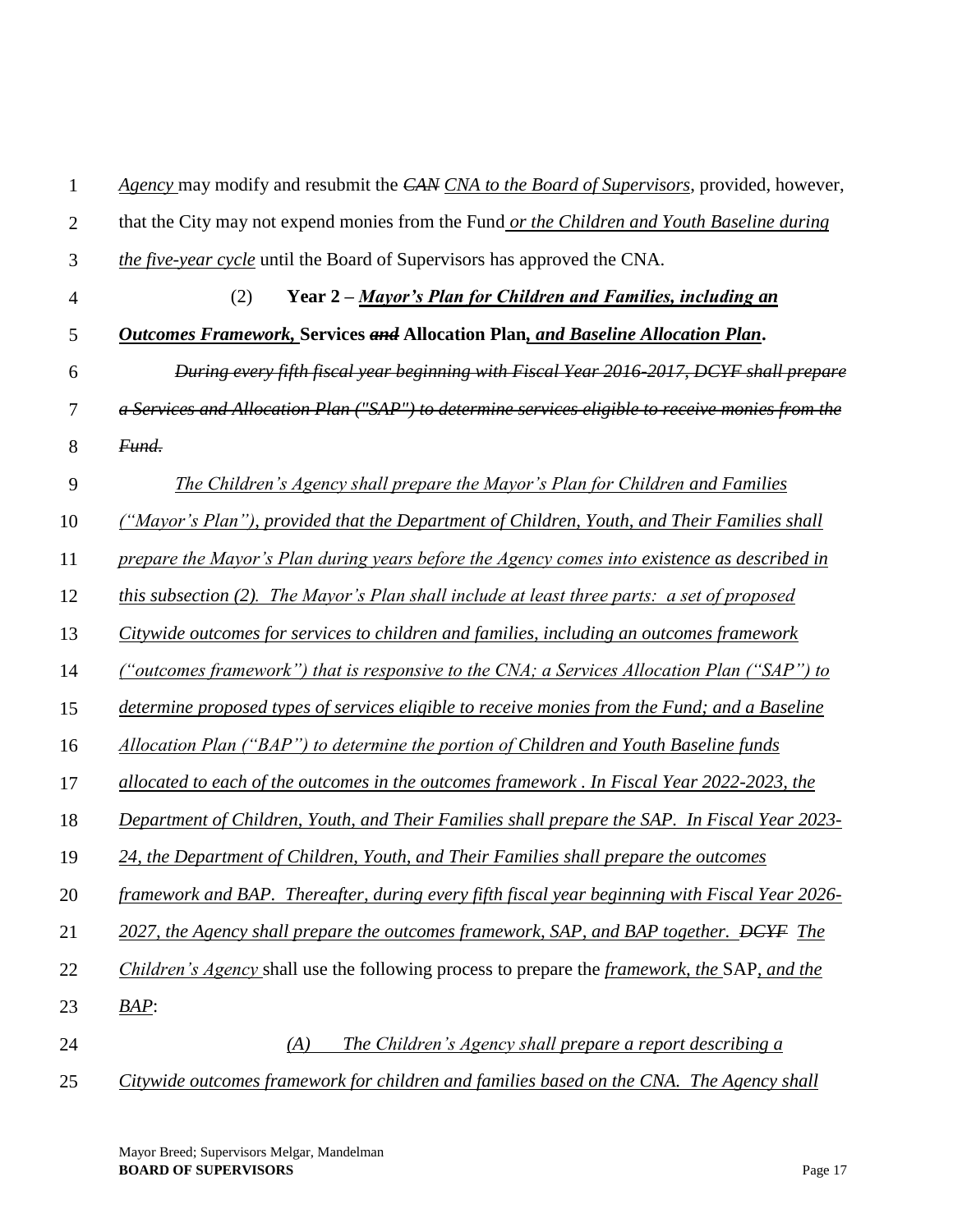| $\mathbf{1}$   | present the outcomes framework to the Children's Commission. The Commission may approve                             |
|----------------|---------------------------------------------------------------------------------------------------------------------|
| $\overline{2}$ | or disapprove the outcomes framework. If the Commission disapproves, the Agency may submit                          |
| 3              | a revised outcomes framework. The Agency may not submit a final SAP or BAP under                                    |
| 4              | subsection (i)(2)(E) of this Section 16.108 until the Commission has approved the outcomes                          |
| 5              | framework.                                                                                                          |
| 6              | <b>DCYF</b> The Children's Agency shall prepare a draft SAP and a<br>(AB)                                           |
| $\tau$         | <i>draft BAP</i> in consultation with interested City <i>departments agencies</i> , <i>including the First Five</i> |
| 8              | Commission, the Office of Early Care and Education (or any successor entity), the Recreation                        |
| 9              | and Park Commission, the Health Commission, the Human Services Commission, the Youth                                |
| 10             | Commission, the Juvenile Probation Commission, the Adult Probation Department, the                                  |
| 11             | Commission on the Status of Women, the Police Commission, the Library Commission, and the                           |
| 12             | Arts Commission, as well as the San Francisco Unified School District, community-based service                      |
| 13             | providers, parents, children, youth, and other members of the public.                                               |
| 14             | The SAP and BAP each must:                                                                                          |
| 15             | Demonstrate consistency with the CNA and <i>the outcomes</i><br>(i)                                                 |
| 16             | framework with Citywide vision and goals for children and families;                                                 |
| 17             | Include all services for children and Disconnected<br>(ii)                                                          |
| 18             | Transitional-Aged Youth;                                                                                            |
| 19             | Be outcome-oriented and include goals and measurable and<br>(iii)                                                   |
| 20             | verifiable objectives and outcomes;                                                                                 |
| 21             | $(iv)$ Include capacity-building and evaluation of services as                                                      |
| 22             | separate funding areas;                                                                                             |
| 23             | $(v)$ State how services will be coordinated and have specific                                                      |
| 24             | amounts allocated towards specific goals, service models, populations, and neighborhoods;                           |
| 25             |                                                                                                                     |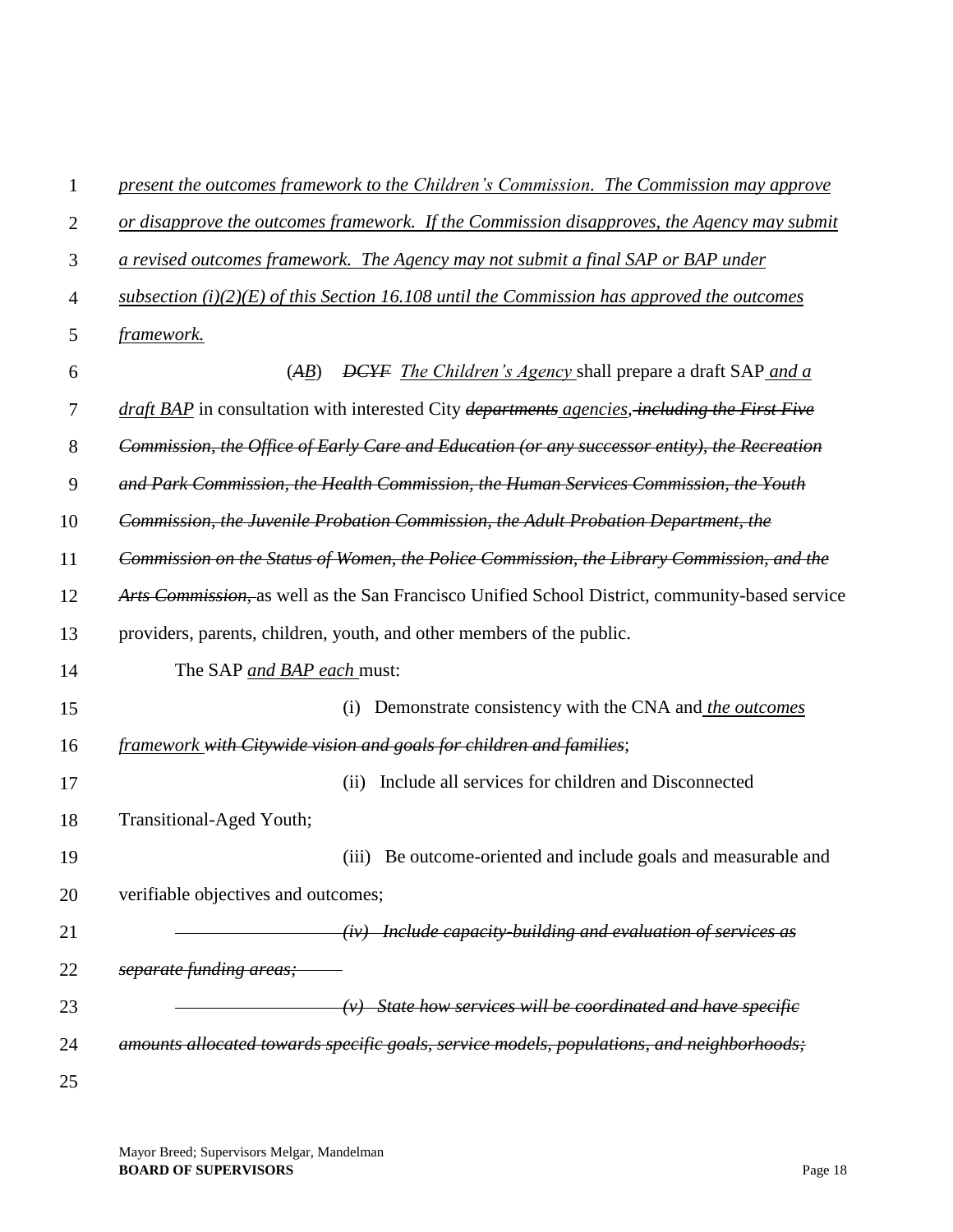| $\mathbf{1}$   | $(vi)$ Include funding for youth initiated projects totaling at least 3                               |
|----------------|-------------------------------------------------------------------------------------------------------|
| $\overline{2}$ | percent of the total proposed expenditures from the Fund for the cycle;                               |
| 3              | $(\overrightarrow{viiv})$ Include evaluation data from the previous funding cycle                     |
| 4              | and the details of the Children and Youth Baseline; and,                                              |
| 5              | Incorporate strategies to coordinate and align all services for<br>(viii)                             |
| 6              | children funded by the San Francisco Unified School District and all other governmental or            |
| 7              | private entities and administered by the City, whether or not those services are eligible to receive  |
| 8              | monies from the Fund or the Children and Youth Baseline.                                              |
| 9              | In addition, the SAP must:                                                                            |
| 10             | (i) Include capacity-building and evaluation of services as                                           |
| 11             | separate funding areas;                                                                               |
| 12             | State how services will be coordinated and have specific<br>(ii)                                      |
| 13             | amounts allocated toward specific goals, service models, populations, and neighborhoods; and          |
| 14             | Include funding for youth-initiated projects totaling at least<br>(iii)                               |
| 15             | 3% of the total proposed expenditures from the Fund for the cycle.                                    |
| 16             | The SAP and BAP each shall include an equity analysis of services<br>(BC)                             |
| 17             | and resources for parents, children, and youth. Using the equity metrics developed for                |
| 18             | preparation of the CNA, the SAP and BAP each shall compare proposed new, augmented, and               |
| 19             | coordinated services and resources for low-income neighborhoods and disadvantaged                     |
| 20             | communities with services and resources available to the City as a whole.                             |
| 21             | Subject to the budgetary and fiscal provisions of the Charter,<br>(ED)                                |
| 22             | <b>DCYF</b> the Children's Agency may contract with consultants and outside experts for such services |
| 23             | as the department may require to prepare the SAP and the BAP, including the equity analysis of        |
| 24             | services and resources for parents, children, and youth.                                              |
| 25             |                                                                                                       |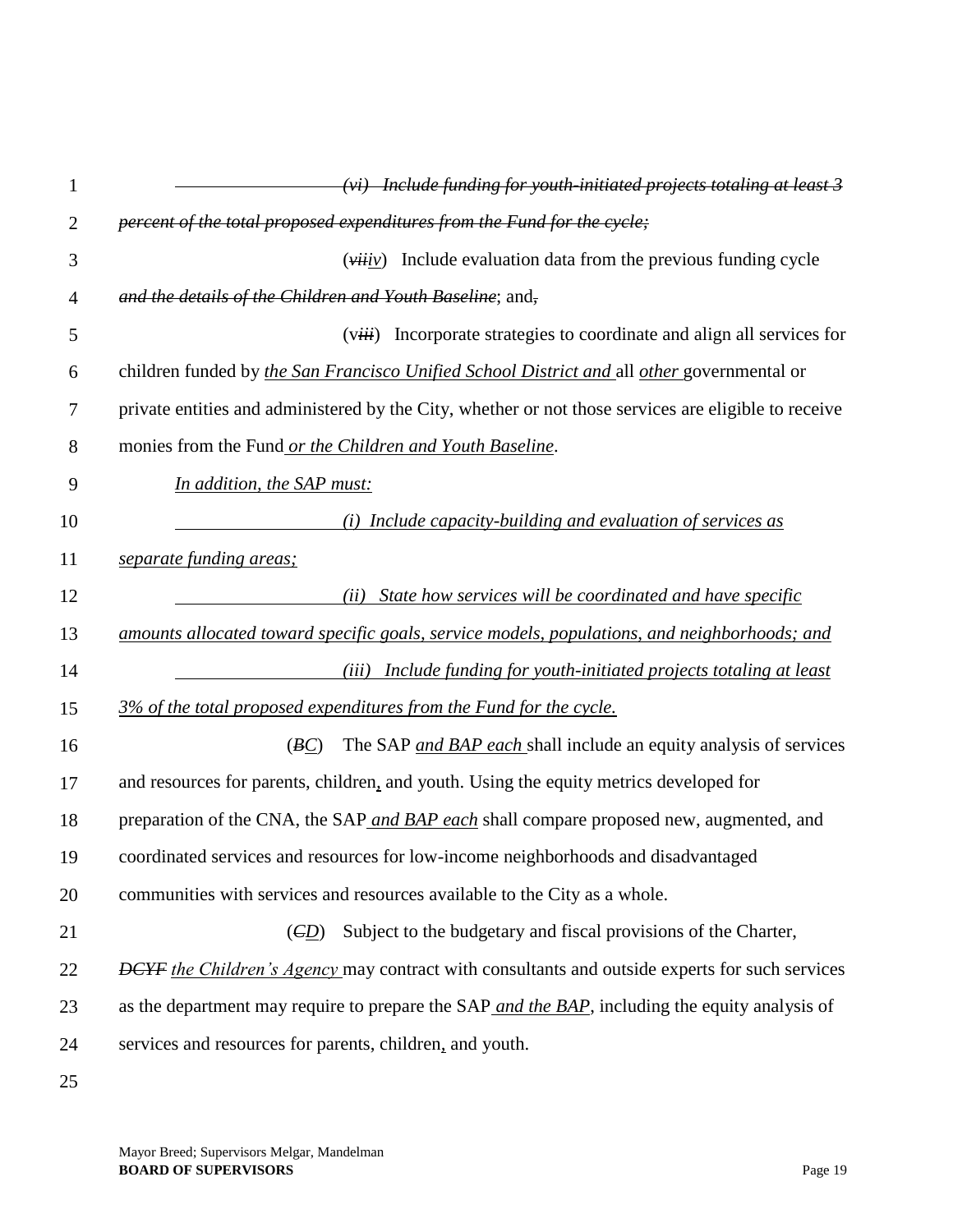| 1  | (E)<br>The Children's Agency shall provide the draft SAP to the                                  |
|----|--------------------------------------------------------------------------------------------------|
| 2  | Children's Commission. The Commission shall provide input and may approve or disapprove          |
| 3  | the draft SAP. If the Commission disapproves the SAP, the Agency may modify and resubmit the     |
| 4  | draft SAP to the Commission. The Agency may not submit a final SAP to the Board of               |
| 5  | Supervisors for approval until the Commission has approved.                                      |
| 6  | By March 1, DCYF shall provide the draft SAP to the Oversight<br>(D)                             |
| 7  | and Advisory Committee and the Service Provider Working Group. DCYF shall also provide the       |
| 8  | draft SAP to the San Francisco Unified School District and interested City departments,          |
| 9  | including the First Five Commission, the Office of Early Care and Education (or any successor    |
| 10 | entity), the Recreation and Park Commission, the Health Commission, the Human Services           |
| 11 | Commission, the Youth Commission, the Juvenile Probation Commission, the Adult Probation         |
| 12 | Department, the Commission on the Status of Women, the Police Commission, the Library            |
| 13 | Commission and the Arts Commission.                                                              |
| 14 | By April 1, DCYF shall submit a final version of SAP to the<br>(E)                               |
| 15 | Oversight and Advisory Committee and the Board of Supervisors. The final version may             |
| 16 | incorporate any comments or suggestions made by the public or by the agencies that received      |
| 17 | copies of the draft SAP.                                                                         |
| 18 | By May 1, the Oversight and Advisory Committee shall approve or<br>$\left( F\right)$             |
| 19 | disapprove the SAP. If the Oversight and Advisory Committee disapproves the SAP, DCYF may        |
| 20 | modify and resubmit the SAP.                                                                     |
| 21 | By June 1, the Board of Supervisors shall consider and approve or<br>(GF)                        |
| 22 | disapprove, or modify, the SAP. If the Board disapproves the SAP, <del>DCYF</del> the Children's |
| 23 | Agency may modify and resubmit the SAP to the Board, provided, however, that the City may        |
| 24 | not expend monies from the Fund until the SAP has been approved by the Board-of Supervisors.     |
| 25 |                                                                                                  |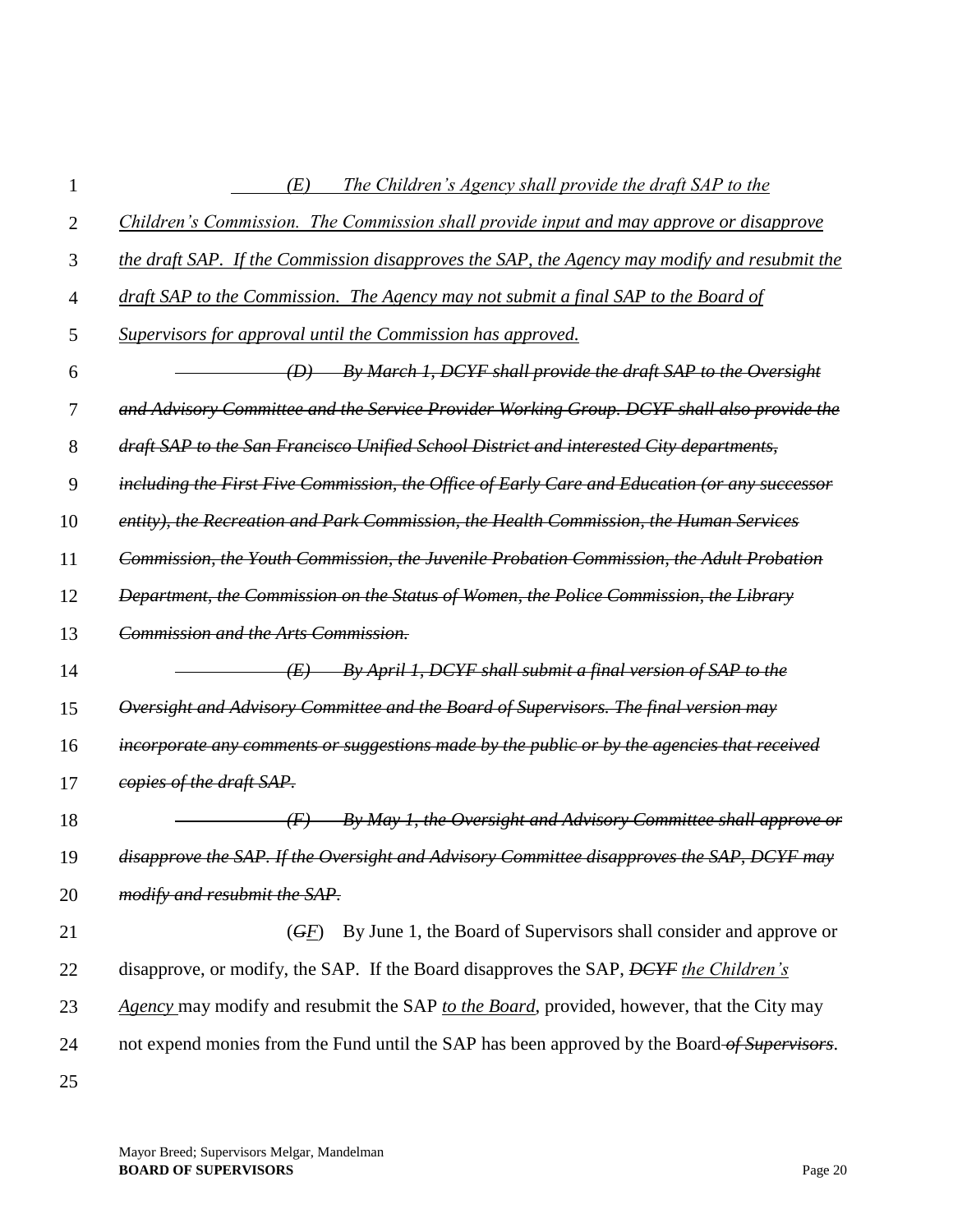| 1              | During subsequent years of the planning cycle, DCYF the<br>(HG)                                   |
|----------------|---------------------------------------------------------------------------------------------------|
| $\mathbf{2}$   | Children's Agency, with the approval of the Oversight and Advisory Committee Children's           |
| 3              | Commission and the Board of Supervisors, may amend the SAP to address emerging needs. And         |
| $\overline{4}$ | during subsequent years of the planning cycle, the Children's Agency may amend the BAP to         |
| 5              | address emerging needs.                                                                           |
| 6              | Year 3 – Selection of Contractors. <i>In Fiscal Year 2023-24, the</i><br>(3)                      |
| $\tau$         | Department of Children, Youth, and Their Families shall conduct competitive solicitations for     |
| $8\,$          | services to be funded from the Fund. Thereafter, dDuring every fifth fiscal year beginning with   |
| 9              | Fiscal Year 2017-20182028-2029, DCYF the Children's Agency shall conduct competitive              |
| 10             | solicitations for services to be funded from the Fund.                                            |
| 11             | In each of those fiscal years, the Children's Agency (or, in Fiscal Year 2023-2024, the           |
| 12             | Department of Children, Youth, and Their Families) also shall request interested City             |
| 13             | departments to submit proposals for services to be funded from the Children and Youth Baseline.   |
| 14             | Interested City departments shall submit proposals to the Children's Agency, and the San          |
| 15             | Francisco Unified School District may submit proposals to the Children's Agency in                |
| 16             | collaboration with interested City departments. Each proposal shall at minimum describe how       |
| 17             | the department will use funds consistent with the BAP. In Fiscal Year 2024-2025 and every fifth   |
| 18             | fiscal year thereafter, the Children's Agency shall review the proposals submitted by City        |
| 19             | departments, including proposals submitted by the San Francisco Unified School District in        |
| 20             | collaboration with a City department. Additionally, the City shall not appropriate funds from the |
| 21             | Children and Youth Baseline to a City department in a fiscal year unless either the Children's    |
| 22             | <u>Agency or the Mayor has determined in writing that the department has agreed to share any</u>  |
| 23             | appropriate and relevant data with the Children's Agency in that fiscal year. The City shall not  |
| 24             | appropriate funds from the Children and Youth Baseline for use by the San Francisco Unified       |
| 25             | School District unless the District has entered a data sharing agreement with the Children's      |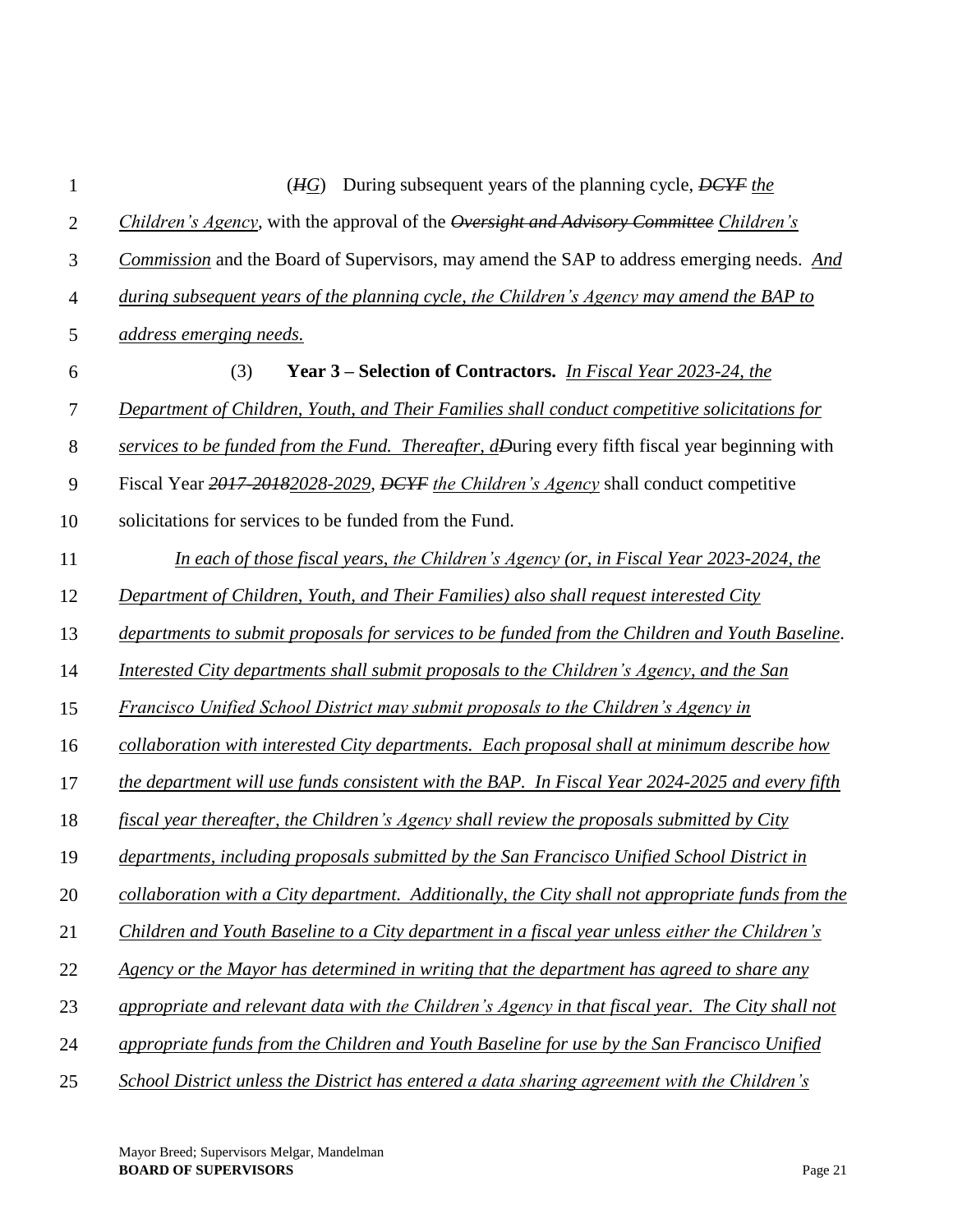| $\mathbf{1}$   | Agency. During subsequent years of the planning cycle, the Children's Agency may recommend            |
|----------------|-------------------------------------------------------------------------------------------------------|
| $\overline{2}$ | to the Mayor and the Board of Supervisors changes to allocations from the Children and Youth          |
| 3              | Baseline allocation to address amendments to the BAP and emerging needs, provided that all            |
| $\overline{4}$ | allocations from the Baseline shall be consistent with the most recent CNA and BAP.                   |
| 5              | Year 4 – Service Cycle Begins. Contracts for services from the Fund<br>(4)                            |
| 6              | shall start on July 1 of Year 4 of the planning cycle, beginning with Fiscal Year 2018 2019 2024      |
| $\tau$         | 2025. During subsequent years of the planning cycle, DCYF the Children's Agency, with the             |
| 8              | approval of the Oversight and Advisory Committee Children's Commission, may issue                     |
| 9              | supplemental competitive solicitations to address amendments to the SAP and emerging needs.           |
| 10             | All expenditures for services from the Fund shall be consistent with the most recent CNA and          |
| 11             | SAP. Grants awarded by City departments using funds allocated from the Children and Youth             |
| 12             | Baseline shall begin on July 1 of Fiscal Year 2025-2026 and then again in Fiscal Year 2029-           |
| 13             | 2030 and every fifth fiscal year thereafter, provided that the departments awarding grants may        |
| 14             | in their discretion determine that it is in the public interest to award such grants at other         |
| 15             | <i>intervals.</i>                                                                                     |
| 16             | (5)<br><b>DCYF</b> The Children's Agency may recommend, and the Oversight and                         |
| 17             | Advisory Committee and the Board of Supervisors may approve, changes to the due dates and             |
| 18             | timelines provided in this subsection (i), <i>subject to approval. The Board of Supervisors shall</i> |
| 19             | <i>approve such changes</i> by ordinance.                                                             |
| 20             | <b>Evaluation.</b> DEYF The Children's Agency shall provide for the evaluation on a<br>(j)            |
| 21             | regular basis of all services funded through the Fund and the Children and Youth Baseline, and        |
| 22             | shall prepare on a regular basis an Evaluation and Data Report for the Oversight and Advisory         |
| 23             | Committee. To support the evaluation, departments receiving funds under the Children and              |
| 24             | Youth Baseline shall report progress to the Children's Agency on an annual basis. Subject to          |
| 25             | the budgetary and fiscal provisions of the Charter, DCYF the Children's Agency may contract           |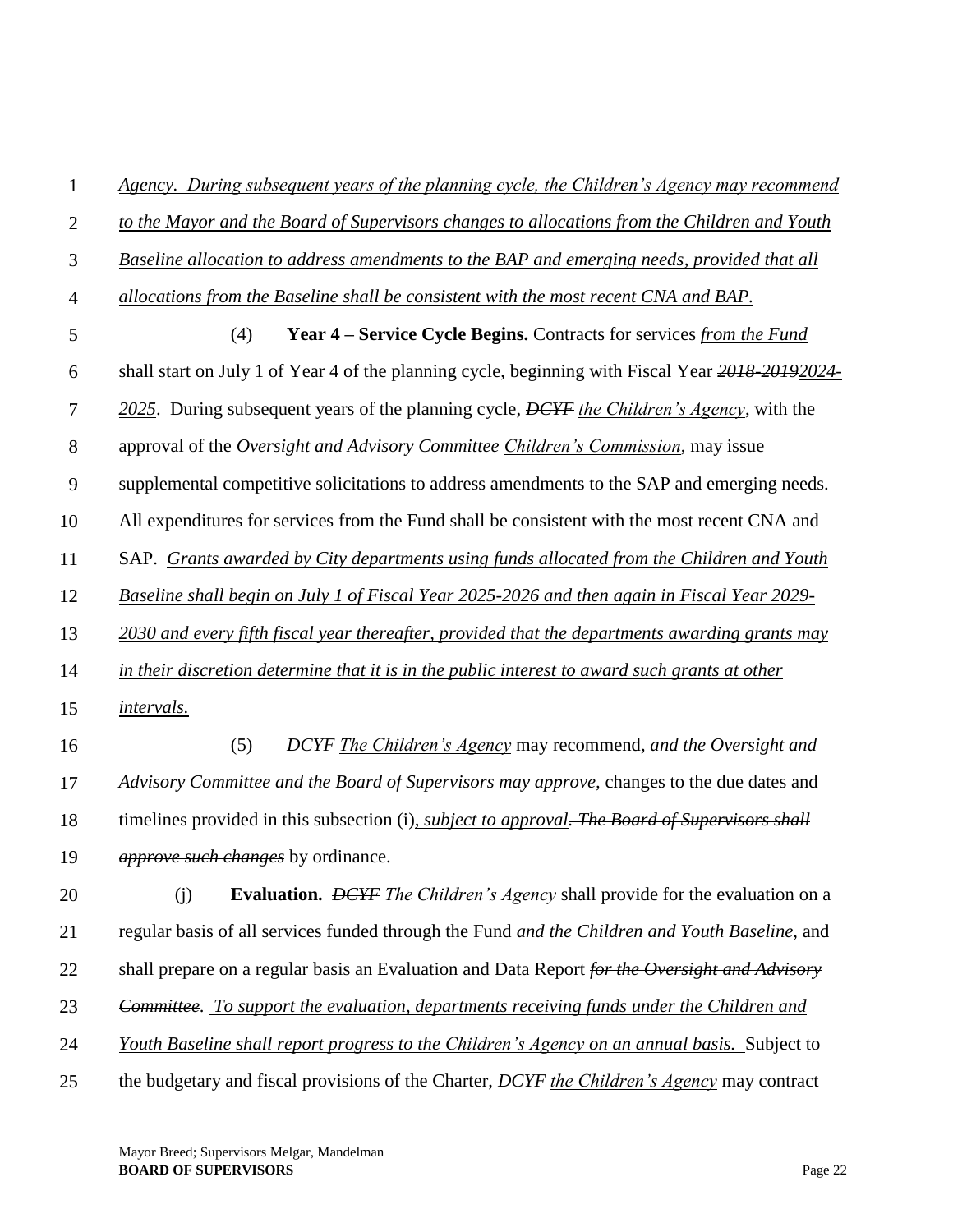1 2 3 4 5 6 7 8 9 10 11 12 13 14 15 16 17 18 19 20 21 22 23 24 25 with consultants and outside experts for such services as the *department Children's Agency* may require to conduct such evaluations and to prepare the Evaluation and Data Report. *The Children's Agency shall provide each report to the Children's Commission.* (k) **Selection of Contractors.** The *Oversight and Advisory Committee Children's Commission* shall *adopt recommend* standards and procedures for the selection of contractors to be funded from the Fund. It shall be the policy of the City to use competitive solicitation processes where appropriate *for allocating monies from the Fund* and to give priority to the participation of non-profit agencies. *The Children's Agency shall adopt standards and procedures for the selection of departments to be funded from the Children and Youth Baseline, subject to review and approval by the Mayor.*  (l) **Implementation.** (1) In implementation of this Section 16.108, facilitating public participation and maximizing availability of information to the public shall be primary goals. (2) *DCYF The Children's Agency* shall administer the Fund and prepare the CNA*, and* the SAP*, and the BAP* pursuant to this Section 16.108. (3) The Board of Supervisors *may by may enact* ordinance*s* implement*ing* this Section 16.108. \* \* \* \* *SEC. 16.108-1. CHILDREN, YOUTH AND THEIR FAMILIES OVERSIGHT AND ADVISORY COMMITTEE. (a) Creation. There shall be a Children, Youth and Their Families Oversight and Advisory Committee ("Oversight and Advisory Committee") to review the governance and policies of the Department of Children, Youth and Their Families ("DCYF"), to monitor and participate in the administration of the Children and Youth Fund as provided in Charter Section*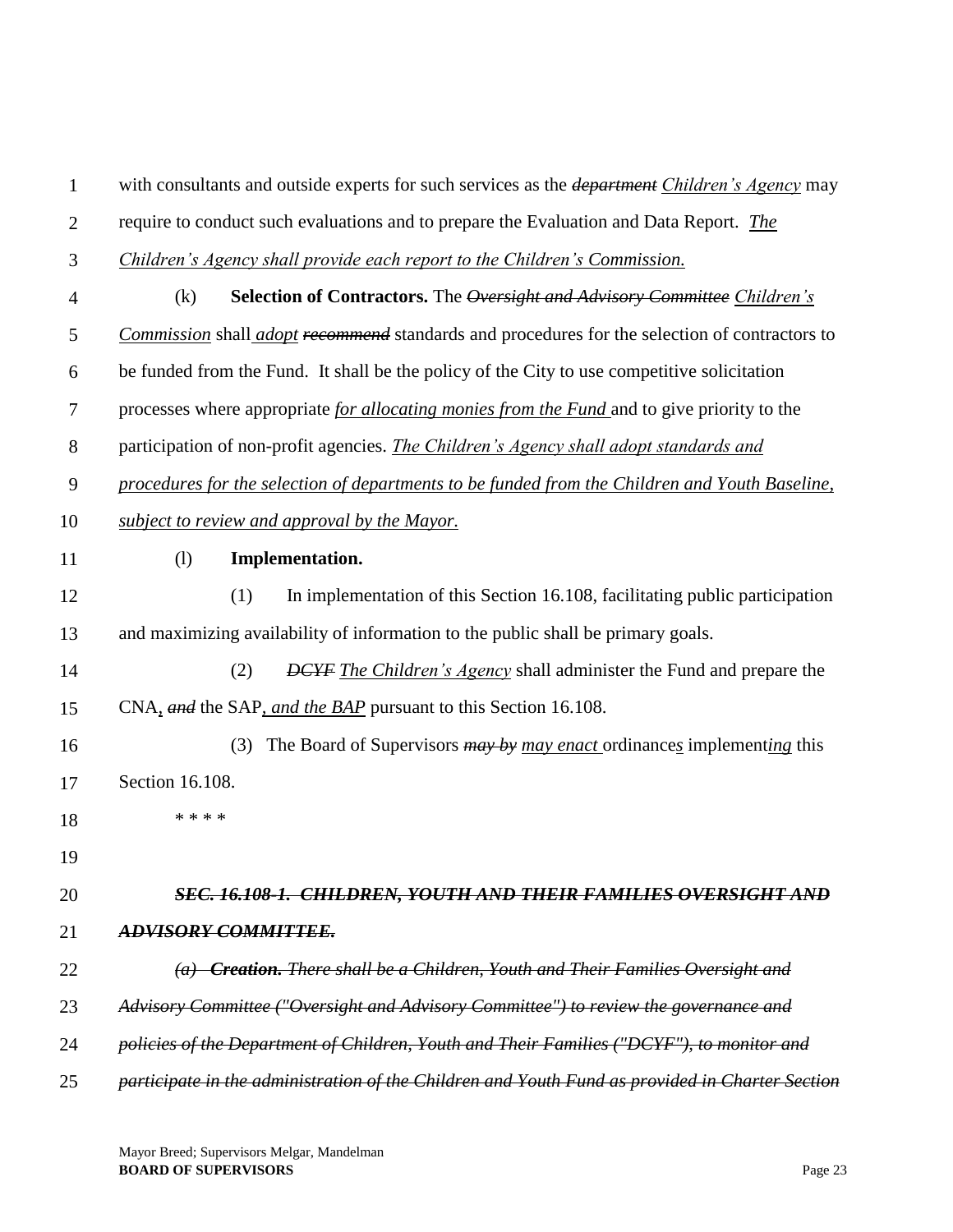| 1              | 16.108 ("Fund"), and to take steps to ensure that the Fund is administered in a manner             |
|----------------|----------------------------------------------------------------------------------------------------|
| $\overline{2}$ | <i>accountable to the community.</i>                                                               |
| 3              | $(b)$ Responsibilities.                                                                            |
| 4              | (1) The Oversight and Advisory Committee shall develop recommendations for                         |
| 5              | DCYF and the Fund regarding outcomes for children and youth services, the evaluation of            |
| 6              | services, common data systems, a process for making funding decisions, program improvement         |
| 7              | and capacity building of service providers, community engagement in planning and evaluating        |
| 8              | services, leveraging dollars of the Fund and the use of the Fund as a catalyst for innovation. The |
| 9              | Oversight and Advisory Committee shall promote and facilitate transparency in the                  |
| 10             | administration of the Fund.                                                                        |
| 11             | (2) As provided in Section 16.108, the Oversight and Advisory Committee shall review               |
| 12             | and approve the planning process for the Community Needs Assessment ("CNA") and the final          |
| 13             | CNA, the Services and Allocation Plan, and DCYF's overall spending plan (including, as             |
| 14             | separate items, approval of the departmental budget and of DCYF's proposed grants as a             |
| 15             | package), and shall review the annual Data and Evaluation Report. Nothing in this Section shall    |
| 16             | limit the authority of the Mayor and the Board of Supervisors to propose, amend, and adopt a       |
| 17             | budget under Article IX of the Charter.                                                            |
| 18             | (3) The Oversight and Advisory Committee shall participate in the evaluation of the                |
| 19             | Director of DCYF, assist in recruitment for the Director when the position is vacant, and may      |
| 20             | recommend candidates to the Mayor.                                                                 |
| 21             | (4) The Oversight and Advisory Committee shall establish and maintain a Service                    |
| 22             | <b>Provider Working Group as provided in subsection (e).</b>                                       |
| 23             | (5) The Oversight and Advisory Committee shall meet at least six times a year.                     |
| 24             | (c) <b>Composition.</b> The Oversight and Advisory Committee shall have eleven members.            |
| 25             | The Mayor shall appoint members for Seats 1 through 6. The Board of Supervisors shall appoint      |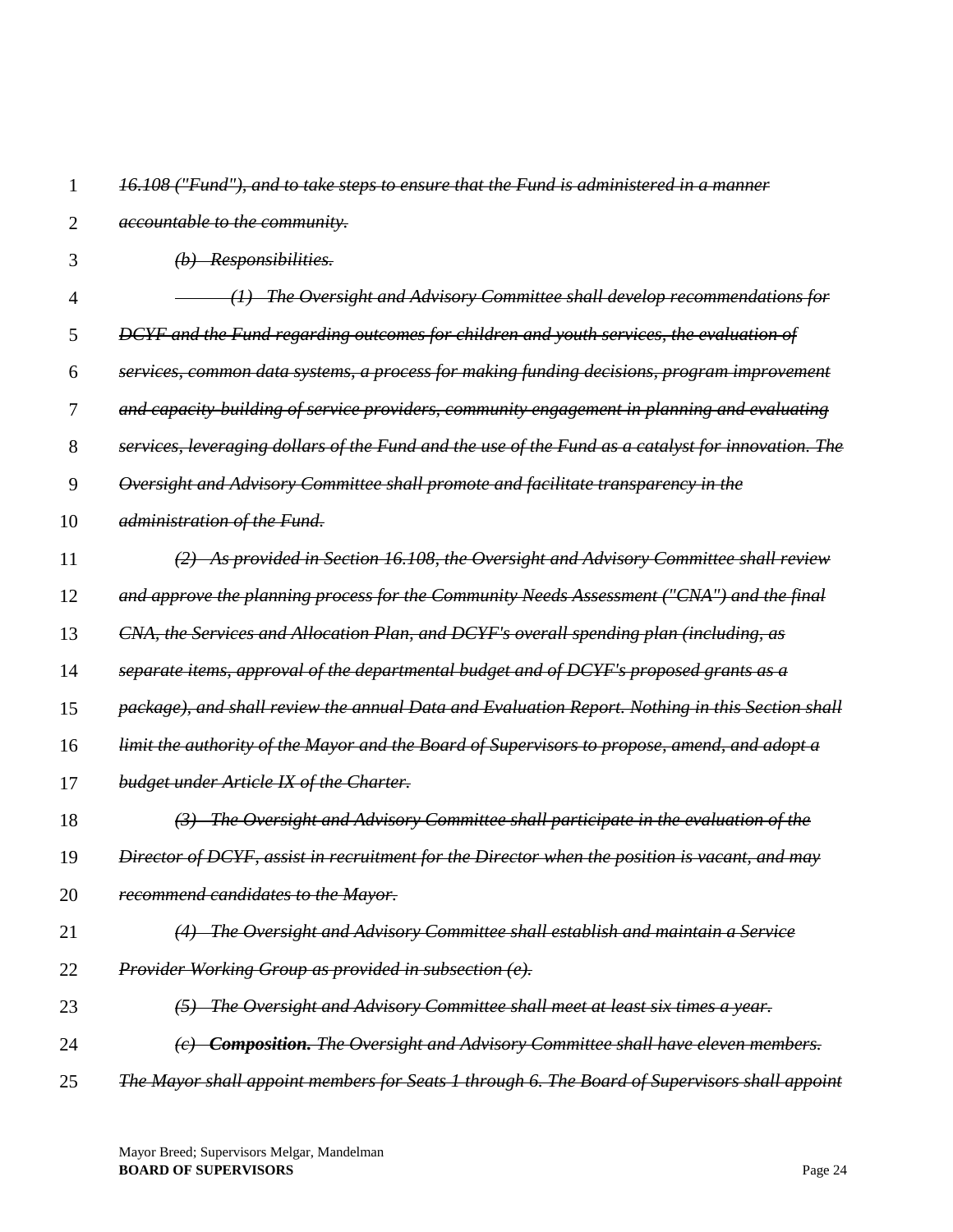| 24 | UNIFIED SCHOOL DISTRICT; CERTIFICATION REGARDING GOVERNANCE                                       |
|----|---------------------------------------------------------------------------------------------------|
| 23 | SEC. 16.121. DISCRETIONARY APPROPRIATIONS TO THE SAN FRANCISCO                                    |
| 22 |                                                                                                   |
| 21 | chairs. Working Group meetings shall be open and encourage widespread participation.              |
| 20 | meetings. After the terms of the initial co-chairs expire, the Working Group shall select its own |
| 19 | who shall be responsible for developing the structure of the Working Group and facilitating the   |
| 18 | Oversight and Advisory Committee shall appoint two initial co-chairs of the Working Group,        |
| 17 | Working Group shall be supported by DCYF staff, and shall meet at least four times a year. The    |
| 16 | Working Group shall be actively providing services to children, youth and their families. The     |
| 15 | education and consultation to the Oversight and Advisory Committee. All members of the            |
| 14 | Group shall engage a broad cross-section of service providers in providing information,           |
| 13 | the responsibilities of DCYF or other departments receiving monies from the Fund. The Working     |
| 12 | design and plans, and any other issues of concern to the Working Group related to the Fund or     |
| 11 | Advisory Committee on funding priorities, policy development, the planning cycle, evaluation      |
| 10 | create a Service Provider Working Group ("Working Group") to advise the Oversight and             |
| 9  | (e) Service Provider Working Group. The Oversight and Advisory Committee shall                    |
| 8  | July 1, 2015.                                                                                     |
| 7  | and Advisory Committee. The Board of Supervisors shall adopt such legislation to be effective by  |
| 6  | the membership, structure, functions, appointment criteria, terms and support of the Oversight    |
| 5  | (d) <b>Implementation.</b> The Board of Supervisors shall further provide by ordinance for        |
| 4  | when at least eight members have been appointed and are present.                                  |
| 3  | Committee shall commence on the date of the first meeting of the Committee, which may occur       |
| 2  | initial members of the Committee by July 1, 2015. The terms of the initial appointees to the      |
| 1  | members for Seats 7 through 11. The Mayor and the Board of Supervisors shall appoint the          |

25 *REQUIREMENTS.*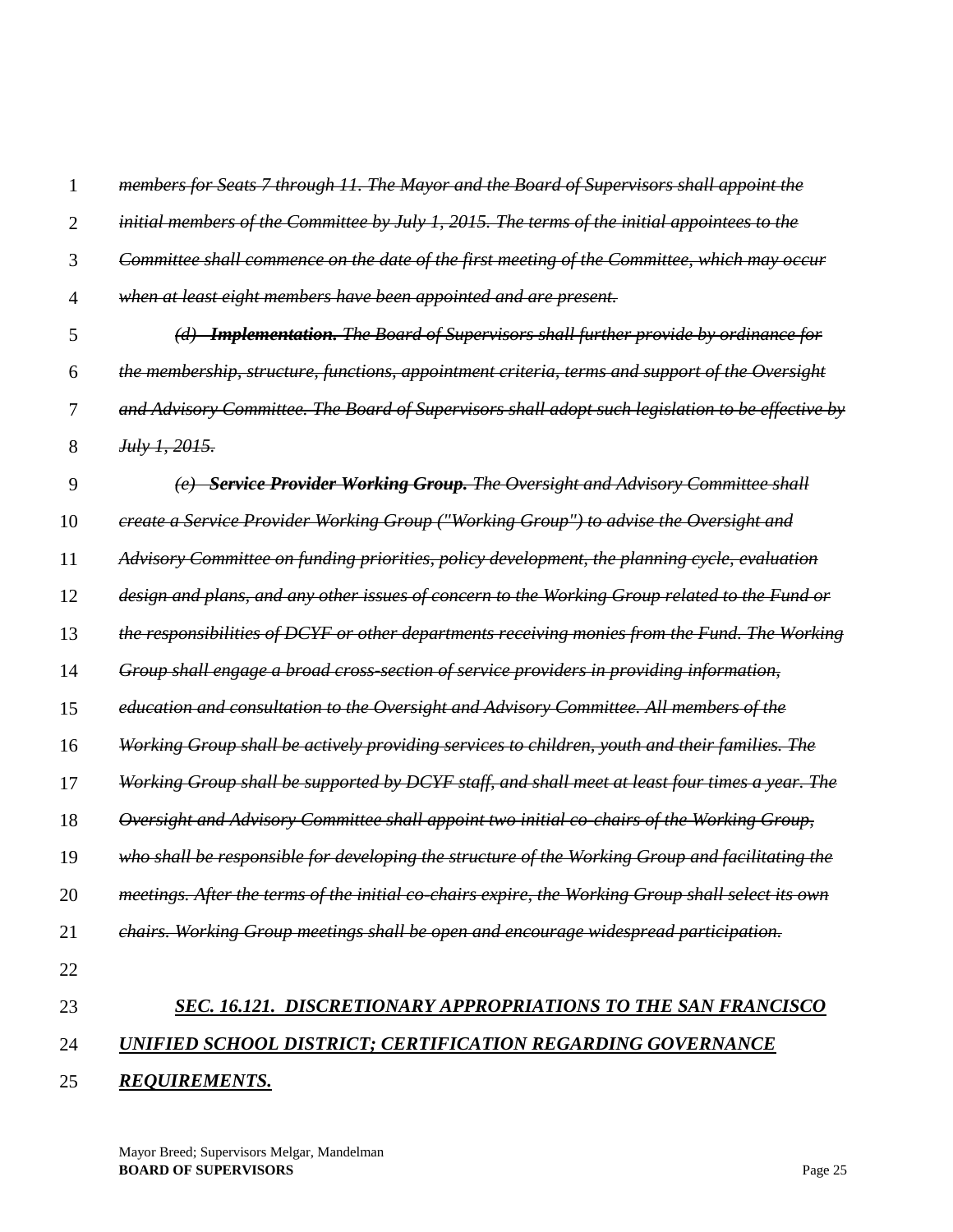| 1  | (a) Certification Prior to Approval of Discretionary Appropriations to the San                         |
|----|--------------------------------------------------------------------------------------------------------|
| 2  | <b>Francisco Unified School District.</b> Prior to the City's approval of any appropriation to the San |
| 3  | Francisco Unified School District ("District") not required by this Charter or State law, the          |
| 4  | Board of Education must submit to the Mayor and the Board of Supervisors a written                     |
| 5  | certification stating that the District and the Board of Education complied with the governance        |
| 6  | requirements of subsection (b) during the preceding calendar year. The certification shall be          |
| 7  | <i>accompanied by a written report supporting the certification.</i>                                   |
| 8  | <b>Governance Requirements.</b><br>(b)                                                                 |
| 9  | Duties and Roles of the Board Education. The Board of Education shall                                  |
| 10 | exercise the following duties and roles as specified:                                                  |
| 11 | (A) Vision and Strategy. To ensure the District has a strategic plan that                              |
| 12 | reflects the vision, values, and needs of the San Francisco community and a Superintendent who         |
| 13 | is capable and supported to implement it, the Board of Education shall:                                |
| 14 | Establish the overall vision and high-level goals of the District                                      |
| 15 | and monitor progress toward those goals;                                                               |
| 16 | (ii) Provide input on and approve the strategic plan proposed by                                       |
| 17 | the Superintendent under Section $(b)(2)(B)$ of this Section and ensure the community's vision and     |
| 18 | values are represented in the plan;                                                                    |
| 19 | <i>(iii)</i> Support the Superintendent's efforts to implement the                                     |
| 20 | strategic plan, including supporting the coordination and collaboration with City departments          |
| 21 | serving children and families; and                                                                     |
| 22 | (iv) Serve as the appointing authority of the Superintendent and                                       |
| 23 | General Counsel but not dictate, suggest or interfere with respect to any appointment,                 |
| 24 | promotion, compensation, or disciplinary action regarding other District staff unless otherwise        |
| 25 | required by law; and conduct an annual evaluation of the Superintendent.                               |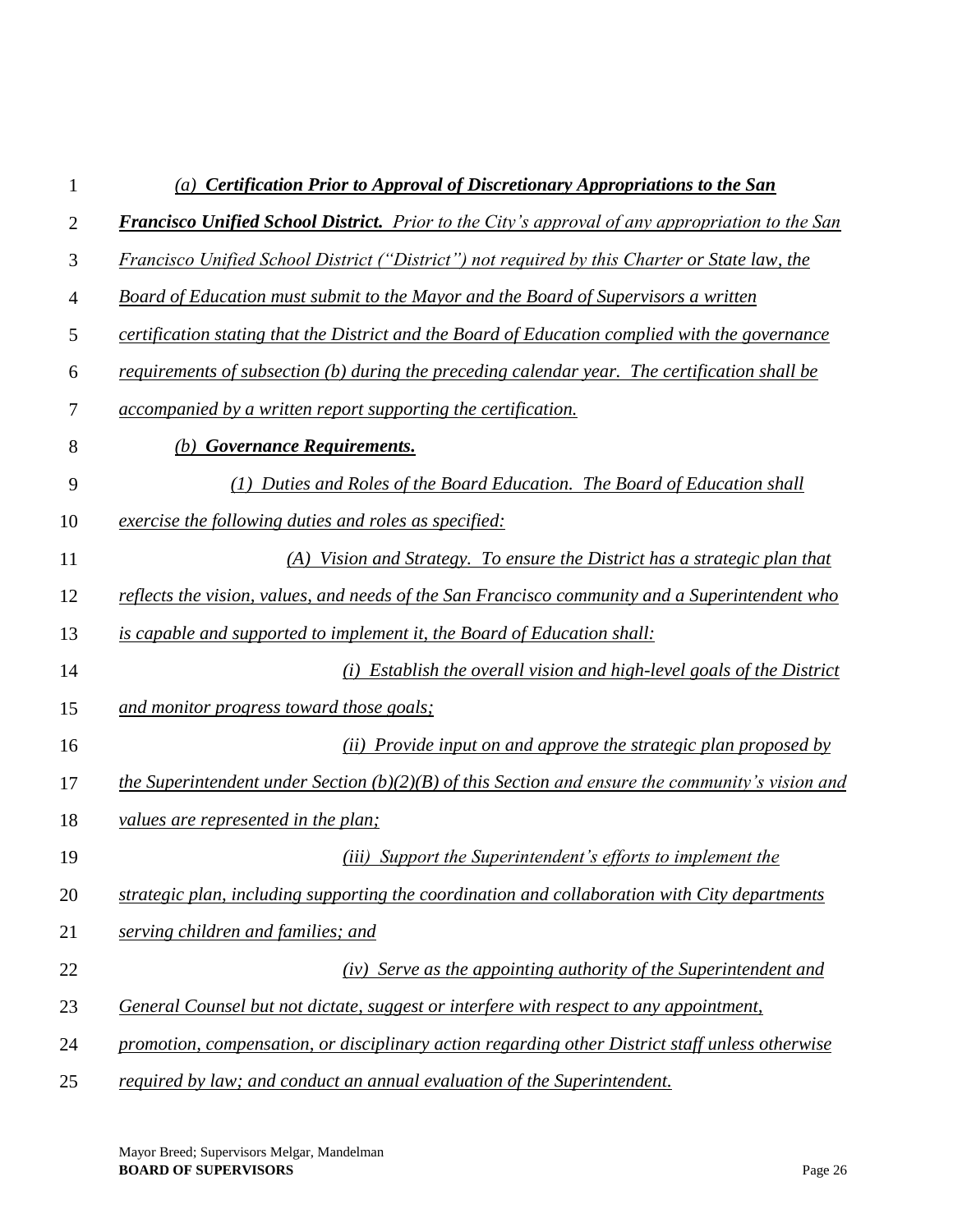| $\mathbf{1}$   | (B) Fiscal Oversight. To create the conditions and policies for the                            |
|----------------|------------------------------------------------------------------------------------------------|
| 2              | District to operate in an efficient and fiscally prudent manner, the Board of Education shall: |
| 3              | $(i)$ In its discretion, approve the District's budget;                                        |
| $\overline{4}$ | (ii) Request that the Superintendent present a financial impact                                |
| 5              | analysis for any change in policy or practice that has total financial resource requirements   |
| 6              | totaling greater than \$2 million in one year or \$5 million over five years;                  |
| 7              | (iii) In its discretion, approve ballot measures proposed by the                               |
| 8              | District, including bond measures;                                                             |
| 9              | (iv) In its discretion, approve contracts governing the terms and                              |
| 10             | conditions of employment with labor organizations representing the District's employees;       |
| 11             | (v) In its discretion, approve contracts above \$250,000 as well as                            |
| 12             | those that require Board of Education approval under the California Education Code, but not    |
| 13             | dictate, suggest, or interfere with respect to any other contracts proposed or entered by the  |
| 14             | District;                                                                                      |
| 15             | $(vi)$ In its discretion, approve capital projects; and                                        |
| 16             | (vii) In its discretion, approve the settlement of legal proceedings                           |
| 17             | <i>involving the District.</i>                                                                 |
| 18             | Separation of Duties. So that the Board of Education and                                       |
| 19             | Superintendent can fulfill their unique roles while working together as a governance team, the |
| 20             | Board of Education and its members, as applicable, shall:                                      |
| 21             | $(i)$ Not perform administration or management functions that are                              |
| 22             | clearly the responsibility of the Superintendent and staff;                                    |
| 23             | (ii) Submit any requests for information from the District to the                              |
| 24             | Superintendent or the Superintendent's designee and not directly to other District employees   |
| 25             | except with permission of the Superintendent; and                                              |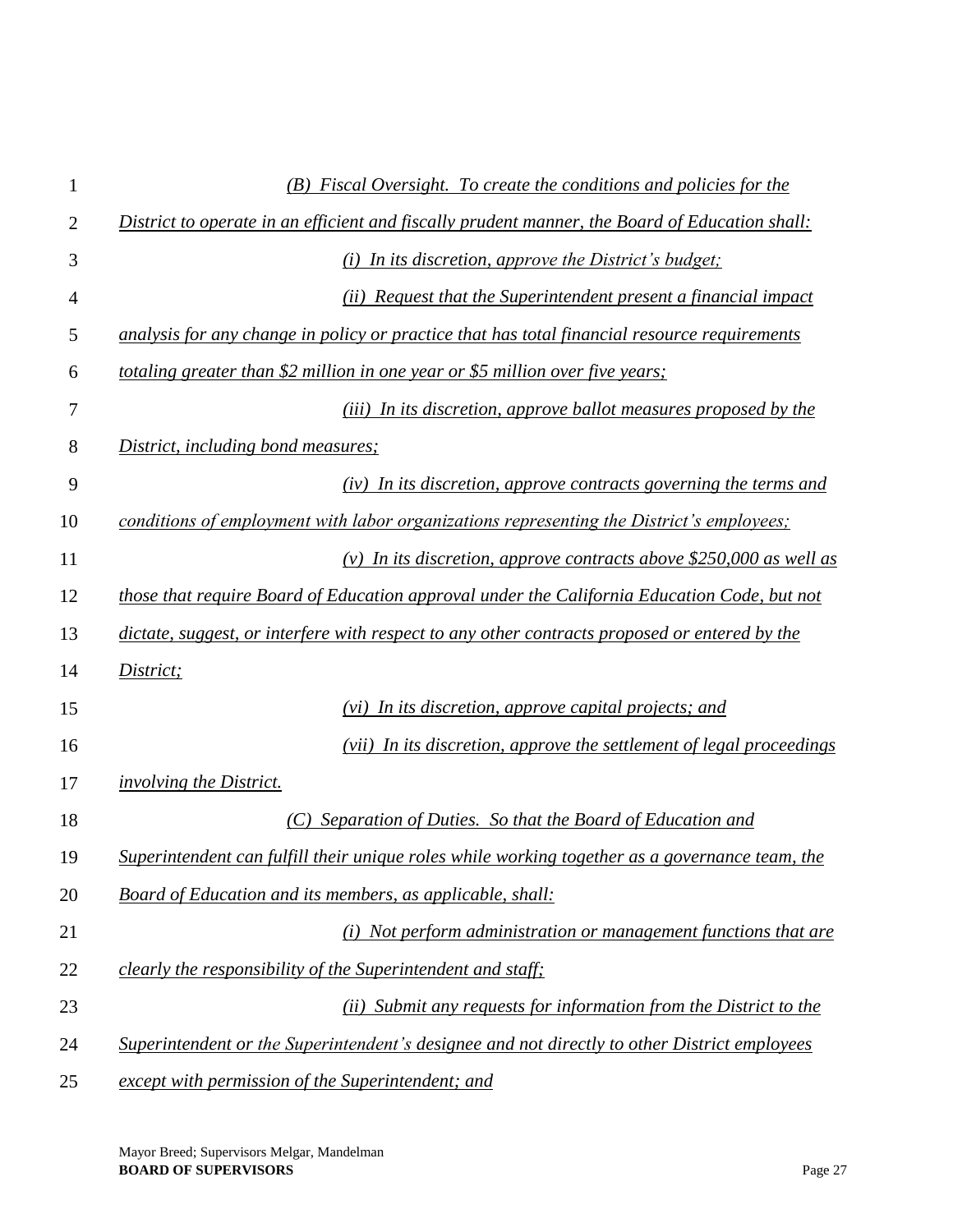| 1  | With the exception of complaints concerning the<br>(iii)                                         |
|----|--------------------------------------------------------------------------------------------------|
| 2  | Superintendent of General Counsel and any complaints asserted within the parameters of an        |
| 3  | established whistleblower program, refer complaints about District administration or             |
| 4  | management to the Superintendent or Superintendent's designee so that they may receive proper    |
| 5  | consideration through the appropriate District process.                                          |
| 6  | (D) Community Engagement. To understand and faithfully represent the                             |
| 7  | community's vision and values, the Board of Education, and its members, as applicable, shall:    |
| 8  | (i) Annually create and execute a plan for engaging with a broad                                 |
| 9  | and representative cross-section of the San Francisco community. The plan shall include          |
| 10 | dedicated activities where the primary goal is to listen to community members;                   |
| 11 | (ii) Subject to any applicable public noticing requirements, use                                 |
| 12 | methods other than public comment periods in regular and special board meetings to solicit       |
| 13 | feedback and input from the community. Methods may include but are not limited to facilitating   |
| 14 | small group listening sessions, observing School Site Council meetings, and volunteering in      |
| 15 | schools;                                                                                         |
| 16 | (iii) Ensure that forums for community engagement are accessible                                 |
| 17 | to community members who may not otherwise be able to attend regular or special Board of         |
| 18 | <i>Education meetings;</i>                                                                       |
| 19 | (iv) Gather input from the community in advance of major policy                                  |
| 20 | decisions that would result in shifts in the District's overall vision and high-level goals; and |
| 21 | $(v)$ Share information with the public regarding District                                       |
| 22 | performance and major policy decisions that impact student achievement or wellbeing.             |
| 23 | Governance Standards. To ensure the Board of Education models the<br>(E)                         |
| 24 | highest standard of conduct and efficacy, the Board and its members, as applicable, shall:       |
| 25 |                                                                                                  |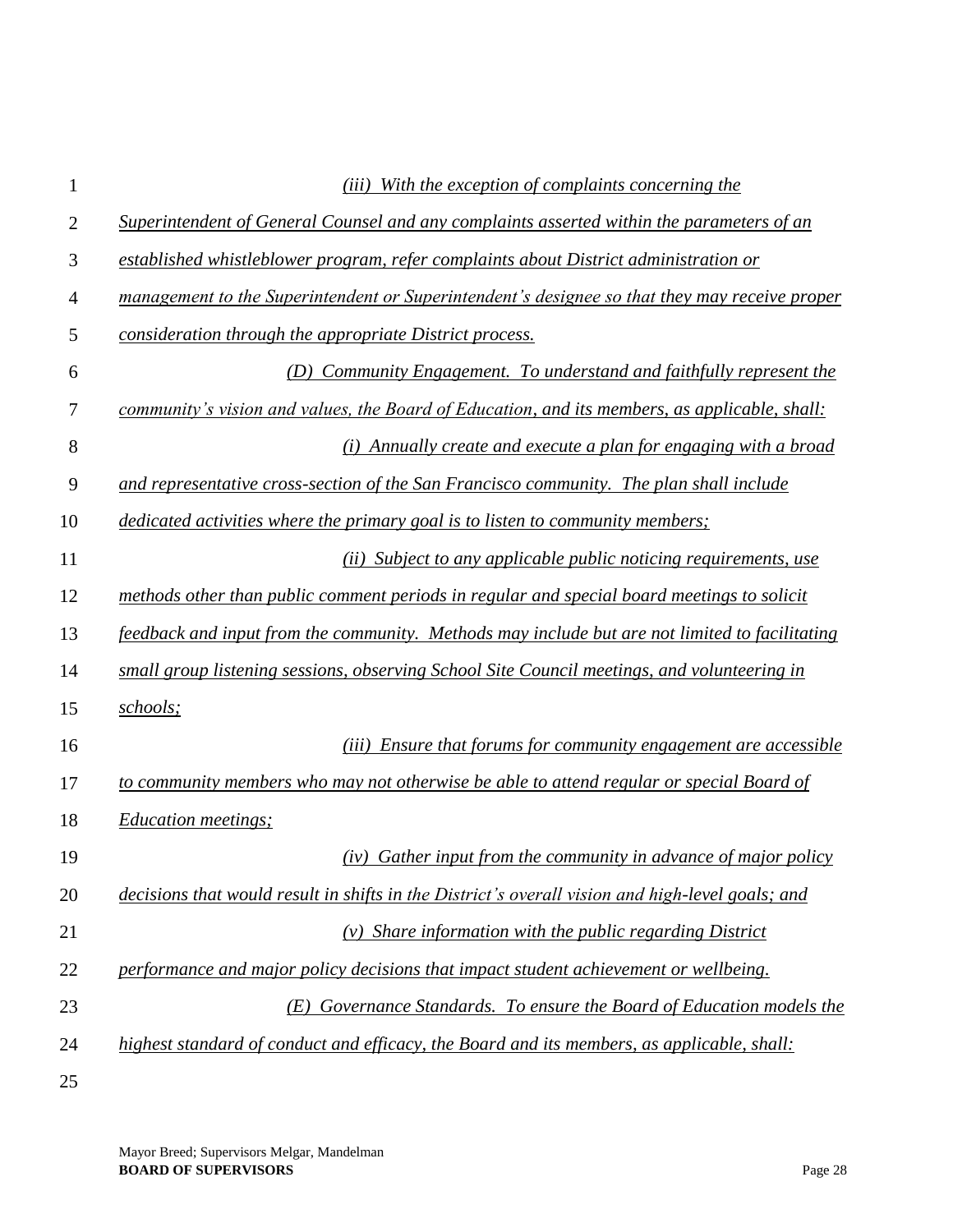| 1              | (i) Keep academic achievement and wellbeing for all students as                                 |
|----------------|-------------------------------------------------------------------------------------------------|
| $\overline{2}$ | the primary focus of actions and decisions, and shall not hold any partisan principle, group    |
| 3              | interest, or personal interest above the education of students;                                 |
| 4              | (ii) Act with integrity, treat others with dignity, and understand                              |
| 5              | <i>the implications of demeanor and behavior;</i>                                               |
| 6              | (iii) Assume collective responsibility for building unity and                                   |
| 7              | creating a positive organizational culture, including recognizing and respecting differences of |
| 8              | perspective and style on the Board and among staff, students, families, and the community;      |
| 9              | (iv) Manage Board meetings in a manner that allows for                                          |
| 10             | appropriate consideration of issues, respects community members' time and participation, and    |
| 11             | places central emphasis on student achievement and wellbeing;                                   |
| 12             | $(v)$ Ensure that individual Board members do not exercise the                                  |
| 13             | authority of the Board, for example by speaking on behalf of the Board, without express advance |
| 14             | permission from the Board;                                                                      |
| 15             | (vi) Ensure that individual Board members do not use their                                      |
| 16             | position as a Board member to attempt to influence District employees about issues specifically |
| 17             | related to the Board member's child or child's school (when the child is attending a District   |
| 18             | school or may be attending a District school in the future); and                                |
| 19             | (vii) Adopt and periodically review and revise as appropriate                                   |
| 20             | governance principles, norms, and protocols.                                                    |
| 21             | (F) Professional Development. To support development of the                                     |
| 22             | knowledge, skills, habits, and mindsets of Board members to best serve the interests of San     |
| 23             | Francisco's children and to ensure the Board regularly assesses and reflects upon its           |
| 24             | performance and identifies areas for improvement, the Board and its members, as applicable,     |
| 25             | shall:                                                                                          |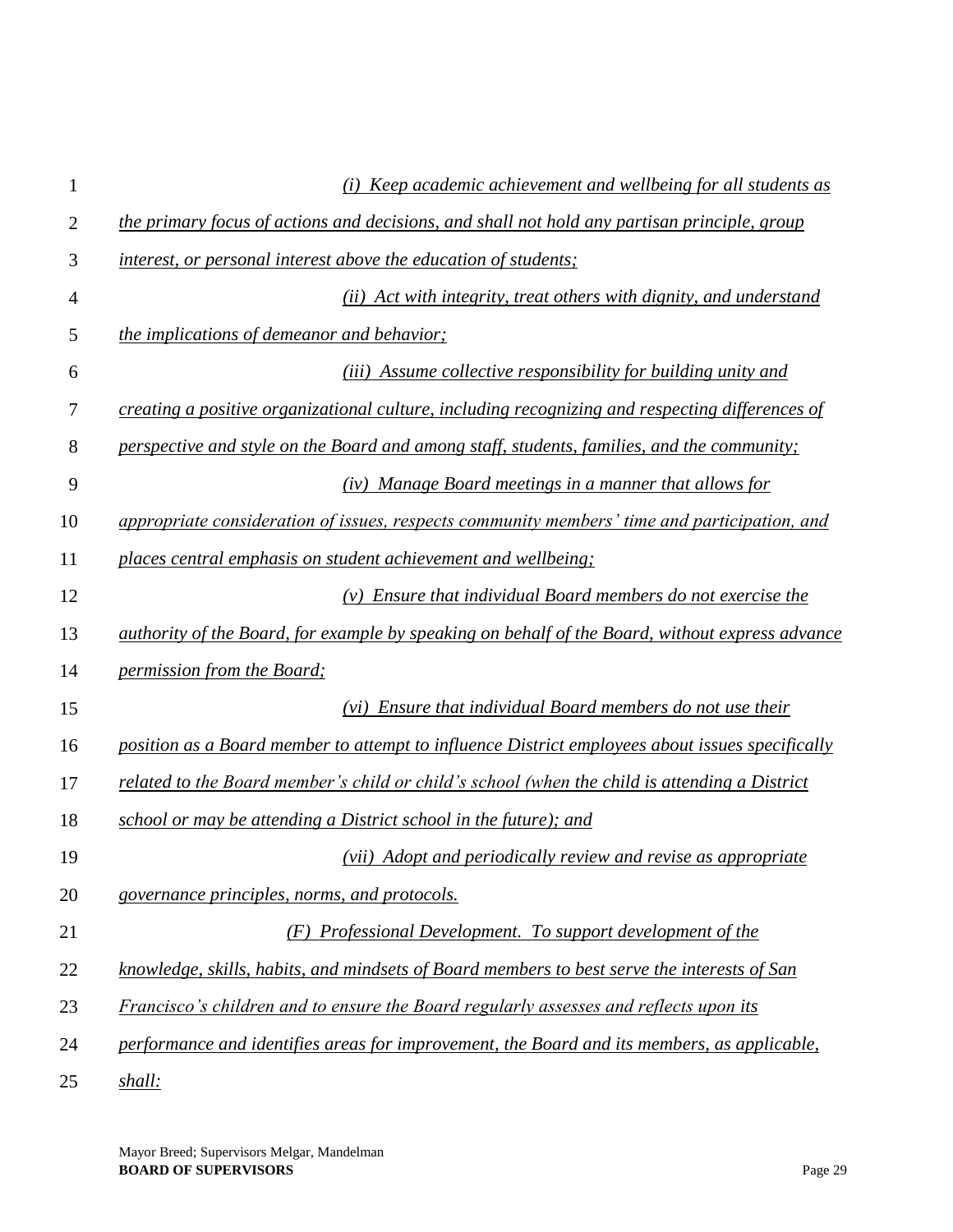| 1              | (i) Regularly engage in training and ongoing coaching. Such                                          |
|----------------|------------------------------------------------------------------------------------------------------|
| $\overline{2}$ | training shall include, at a minimum, the following elements: monitoring and improving student       |
| 3              | outcomes, governance, financial and budgetary literacy, ethics, equity, community engagement,        |
| 4              | and leadership;                                                                                      |
| 5              | (ii) Provide initial training on the above elements to new Board                                     |
| 6              | members before they assume office or within 60 days of assuming office;                              |
| 7              | Conduct an annual self-evaluation before completing the<br>(iii)                                     |
| 8              | Board's evaluation of the Superintendent. The self-evaluation shall, at a minimum: assess the        |
| 9              | Board's contribution toward improving student outcomes including academic achievement and            |
| 10             | wellbeing, and assess the Board's adherence to its governance principles, norms, and protocols       |
| 11             | as adopted by the Board; and                                                                         |
| 12             | Contract with one or more experts who are not employed by<br>(iv)                                    |
| 13             | the District to facilitate the training, coaching, and self-evaluations required in subsections      |
| 14             | $(b)(1)(F)(i)$ -(iii); provided that the Board and the Superintendent must agree on the selection of |
| 15             | the experts.                                                                                         |
| 16             | (G) Annual Report. To ensure the Board holds improving student                                       |
| 17             | outcomes as its highest priority, to ensure the general public has access to clear data regarding    |
| 18             | student outcomes, and to ensure the Mayor and Board of Supervisors can be effective partners         |
| 19             | with the District, the Board of Education shall:                                                     |
| 20             | (i) Request that the Superintendent create an easily                                                 |
| 21             | understandable and succinct annual report that includes the District's progress toward its           |
| 22             | overall vision and high-level goals, including student outcome goals for individual student          |
| 23             | groups' academic achievement and wellbeing; and                                                      |
| 24             | (ii) Submit the report to the Mayor and the Board of Supervisors.                                    |
| 25             |                                                                                                      |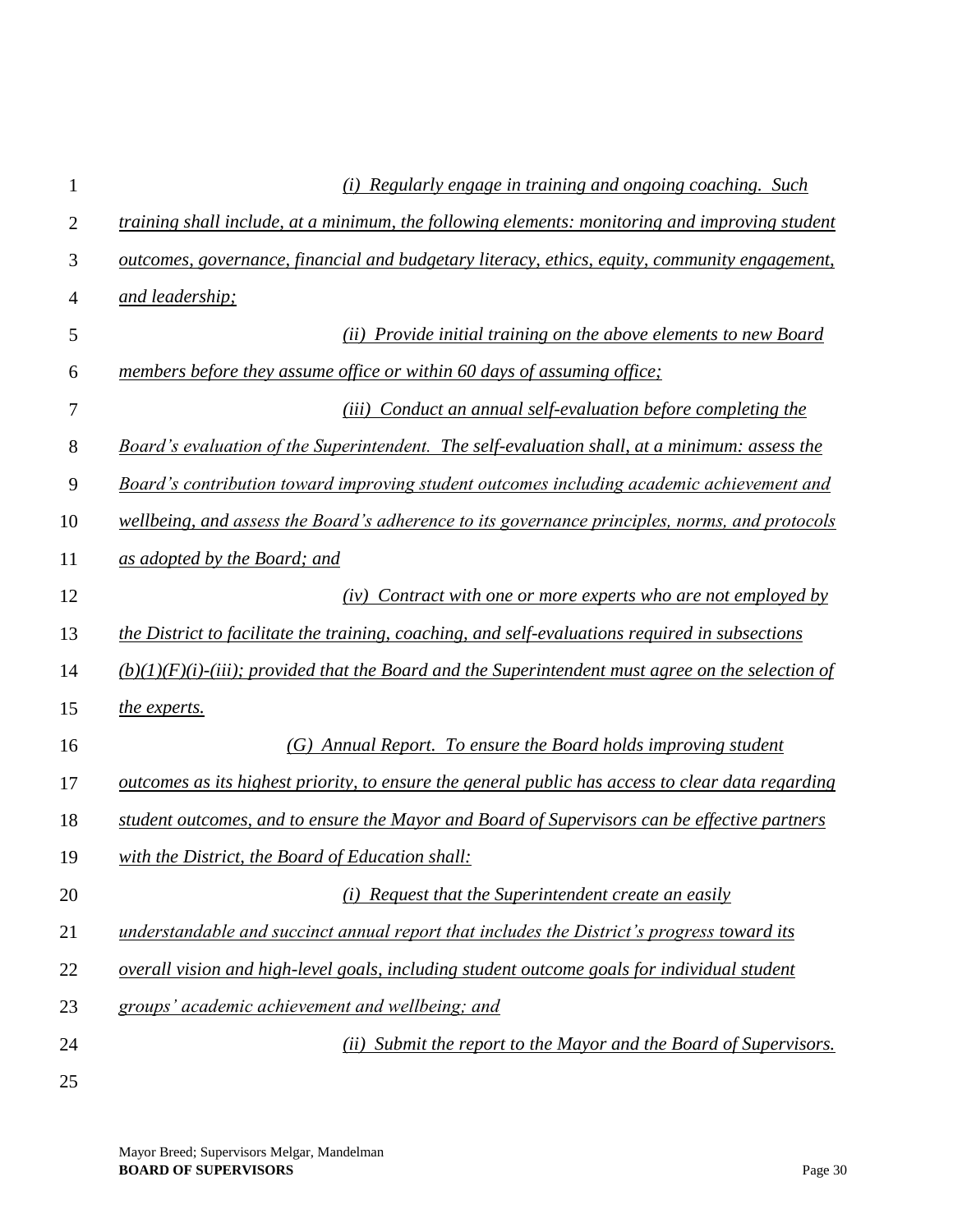| 1              | $(H)$ By April 1 each year, each member of the Board of Education must                            |
|----------------|---------------------------------------------------------------------------------------------------|
| $\overline{2}$ | certify in writing that they have read and understand the requirements contained in this          |
| 3              | subsection $(b)(1)$ .                                                                             |
| 4              | (2) Duties and Roles of Superintendent. The role of the Superintendent is to                      |
| 5              | oversee the management and administration of the District and execute its strategic plan. In      |
| 6              | addition to any responsibilities required by law or assigned to the Superintendent by the Board   |
| 7              | of Education, the Superintendent shall have the responsibilities listed below. These              |
| 8              | responsibilities may not be fulfilled by the Board of Education or by its individual members. The |
| 9              | Superintendent shall:                                                                             |
| 10             | $(A)$ Implement the policies, vision, and goals set by the Board of                               |
| 11             | Education;                                                                                        |
| 12             | (B) Develop and implement a strategic plan, including receiving Board of                          |
| 13             | Education and community feedback concerning the plan;                                             |
| 14             | $(C)$ Unless otherwise required by law, serve as the appointing authority                         |
| 15             | for all employees of the District except the General Counsel, which includes decisions regarding  |
| 16             | appointment, promotion, compensation, and disciplinary action;                                    |
| 17             | (D) Receive and address complaints raised by families, students, staff,                           |
| 18             | and members of the public concerning problems at schools, including but not limited to problems   |
| 19             | with families, students, District vendors, and staff except the Superintendent and the General    |
| 20             | Counsel, and with the exception of complaints submitted within the parameters of an established   |
| 21             | <i>whistleblower program;</i>                                                                     |
| 22             | Manage the District's budget approved by the Board of Education;<br>(E)                           |
| 23             | (F) Inform the Board of Education about progress toward strategic goals                           |
| 24             | and significant operational issues on a timely and regular basis; and                             |
| 25             |                                                                                                   |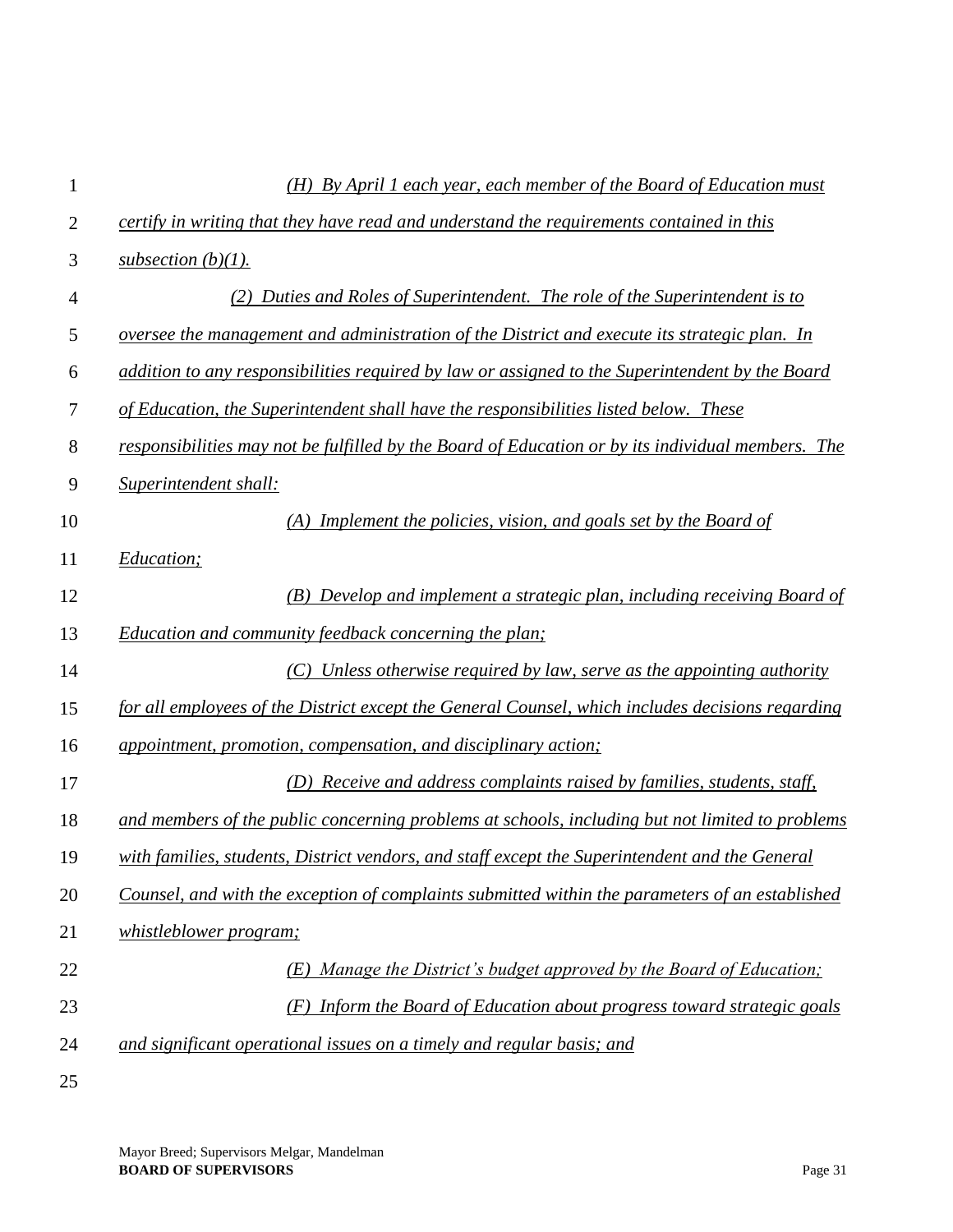| 1  | $(G)$ Present a financial impact analysis for any change in policy or                            |
|----|--------------------------------------------------------------------------------------------------|
| 2  | practice that has total financial resource requirements totaling greater than \$2 million in one |
| 3  | year or \$5 million over five years.                                                             |
| 4  | To the extent financial resources are required to satisfy the governance requirements of this    |
| 5  | subsection (b), the Board of Education shall include such resources in the District's budget.    |
| 6  | (c) Statement of Policy Concerning Qualities of Members of the Board of Education.               |
| 7  | The people of San Francisco believe that effective members of the Board of Education             |
| 8  | can come from all parts of the community and all backgrounds. The children of San Francisco      |
| 9  | deserve the best members of the Board of Education that the City has to offer, and to that end,  |
| 10 | the people of San Francisco aspire to seek members who, at a minimum, have demonstrated the      |
| 11 | following traits.                                                                                |
| 12 | (A) Commitment to improving all students' outcomes, including academic                           |
| 13 | <i>achievement and wellbeing;</i>                                                                |
| 14 | (B) Unqualified belief that all District students can achieve at high levels;                    |
| 15 | (C) Community leadership;                                                                        |
| 16 | (D) Commitment to serving in a governance role and not performing duties                         |
| 17 | reserved for management;                                                                         |
| 18 | Commitment to sound fiscal management and strategic resource allocation;<br>(E)                  |
| 19 | and                                                                                              |
| 20 | (F) Ability to work collaboratively with colleagues and stakeholders who hold                    |
| 21 | diverse points of view.                                                                          |
| 22 | (d) No Conflict With State Law. This Section 16.121 is not intended to supersede State           |
| 23 | law and shall not be interpreted and applied so to create any requirement, power, or duty in     |
| 24 | conflict with State law.                                                                         |
| 25 |                                                                                                  |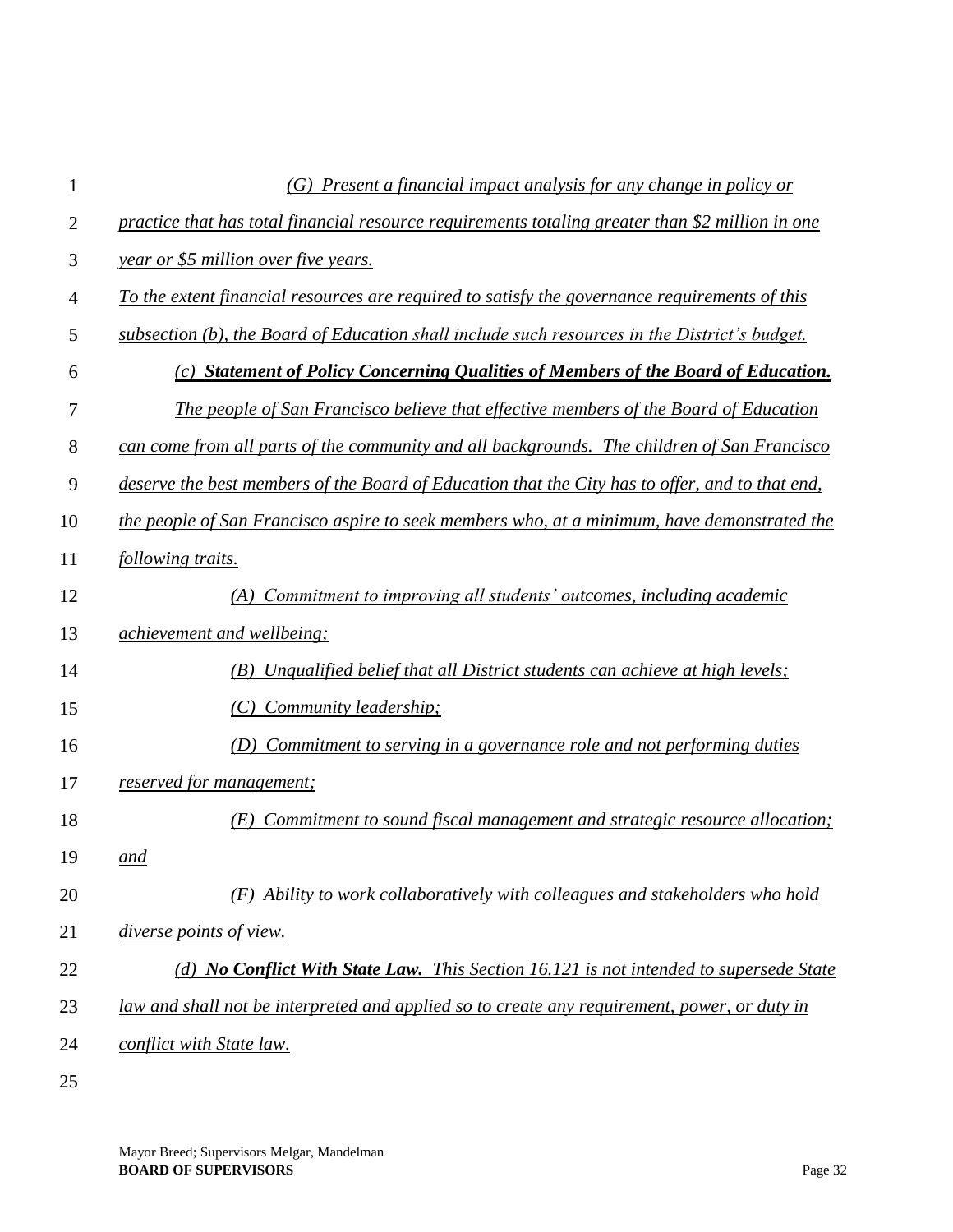#### **SEC. 16.123-2. PUBLIC EDUCATION ENRICHMENT FUND.**

2 3 4 (a) **Creating the Fund.** There shall be a Public Education Enrichment Fund. The City shall each year appropriate monies to the Public Education Enrichment Fund according to subsections (b), (c), and (d), below.

5

## (b) **Baseline Appropriations.**

6 7 8 9 10 11 12 13 14 15 16 17 18 19 20 21 *(1) Amount of Baseline Appropriations.* The Fund shall be used exclusively to increase the aggregate City appropriations to and expenditures for the San Francisco Unified School District. To this end, *except as provided in subsection (b)(2) or in Section 16.123-8,* the City shall not reduce the amount of such City appropriations (not including appropriations from the Fund and exclusive of expenditures mandated by state or federal law) in any year during which funds are required to be set aside under this Section 16.123-2 below the amount so appropriated for Fiscal Year 2002-2003 ("the base year"). These baseline appropriations shall be separate from the City's annual contributions to the Public Education Enrichment Fund under subsection (c), and shall be appropriated by the City to the School District each year through and including Fiscal Year 2040-2041*, except as provided in subsection (b)(2) or in Section 16.123-8*. The amount of the City's baseline appropriations to the School District shall be adjusted for each year after the base year by the Controller based on calculations consistent from year to year by the percentage increase or decrease in City and County discretionary General Fund revenues. In determining City and County discretionary General Fund revenues, the Controller shall only include revenues received by the City and County that are unrestricted and may be used at the option of the Mayor and the Board of Supervisors for any lawful City purpose.

22 Additionally, in determining aggregate City and County discretionary General Fund revenues,

23 the Controller shall not include revenues received by the City under the increased rates in

24 Business and Tax Regulations Code Sections 953.1(g), 953.2(h), 953.3(h), 953.4(e), 953.5(d),

25 953.6(f), 953.7(d), and 953.8(i) adopted by the voters at the general municipal election on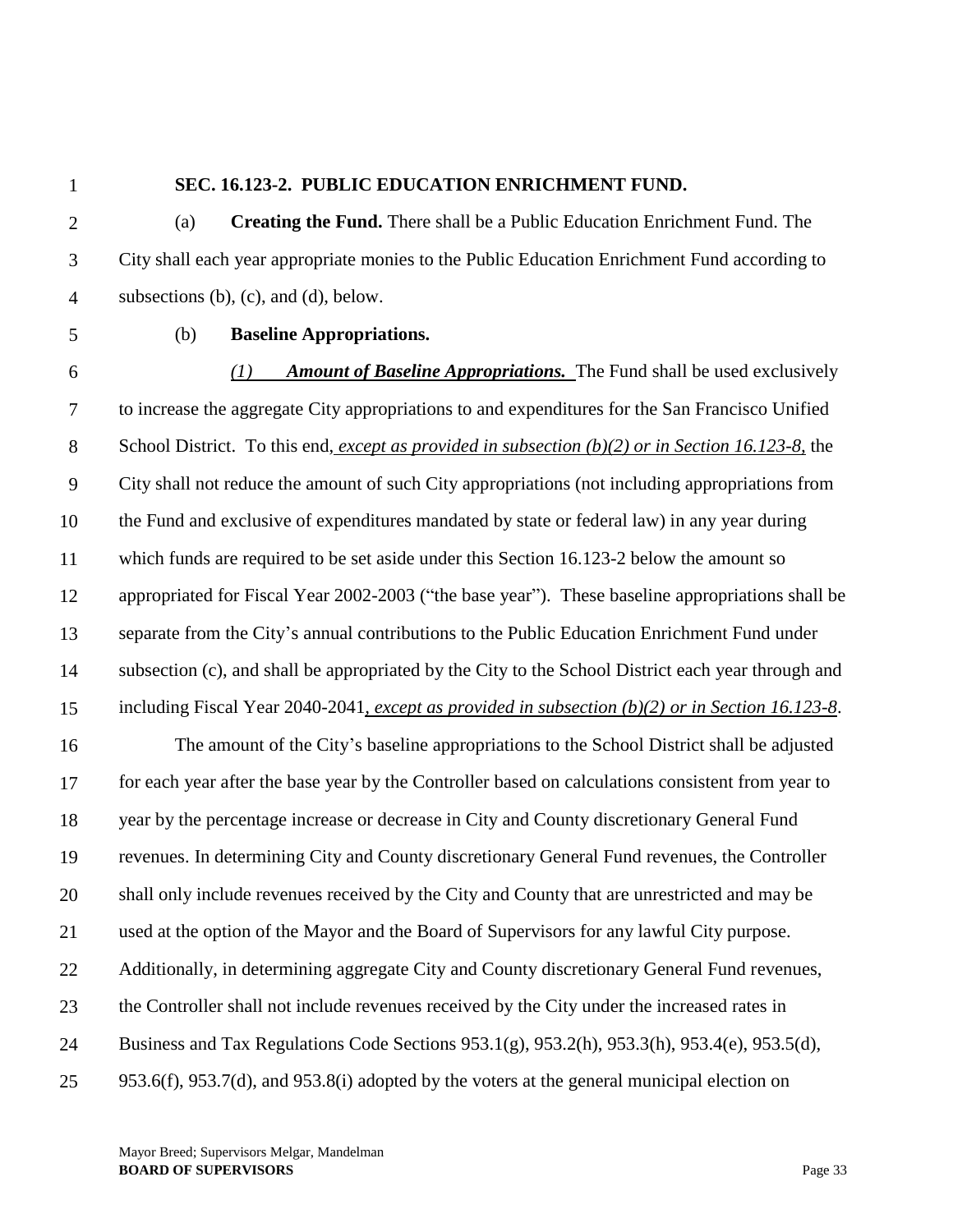| $\mathbf{1}$   | November 3, 2020, and shall not include revenues received by the City under Article 36 of the         |
|----------------|-------------------------------------------------------------------------------------------------------|
| $\overline{2}$ | Business and Tax Regulations Code adopted by the voters at the general municipal election on          |
| 3              | November 3, 2020. Errors in the Controller's estimate of discretionary revenues for a fiscal year     |
| $\overline{4}$ | shall be corrected by an adjustment in the next year's estimate. Using audited financial results for  |
| 5              | the prior fiscal year, the Controller shall calculate and publish the actual amount of City           |
| 6              | appropriations that would have been required under this baseline for the School District.             |
| $\tau$         | <b>School District Spending Proposal.</b> In Fiscal Year 2024-25, again in<br>(2)                     |
| $8\,$          | Fiscal Year 2028-29, and every fifth year thereafter, as a condition of receiving funds under this    |
| 9              | Section 16.123-2, the School District shall submit a proposal to the Children's Agency and            |
| 10             | Children's Commission describing how it plans to use the baseline funds described in this             |
| 11             | section (b) during the subsequent five fiscal years consistent with the Mayor's Plan for Children     |
| 12             | and Families. Upon receipt, the Commission shall consider the report and may approve or               |
| 13             | disapprove the School District's proposal. If the Commission disapproves the School District's        |
| 14             | proposal, the School District may submit a modified proposal. The City shall not provide the          |
| 15             | School District any funds under this subsection (b) during the five-year period until and unless      |
| 16             | the Commission approves a proposal submitted by the School District.                                  |
| 17             | * * * *                                                                                               |
| 18             | Audit Requirements. All disbursements from the Fund and from the baseline<br>(e)                      |
| 19             | appropriations shall be subject to periodic audit by the Controller. The San Francisco Unified        |
| 20             | School District and the <i>Children's Agency Office of Early Care and Education, or any successor</i> |
| 21             | <i>entity</i> ("OECE") shall agree to such audits as a condition of receiving disbursements from the  |
| 22             | Fund.                                                                                                 |
| 23             |                                                                                                       |
| 24             | SEC. 16.123-4. UNIVERSAL ACCESS TO EARLY EDUCATION.                                                   |
| 25             | * * * *                                                                                               |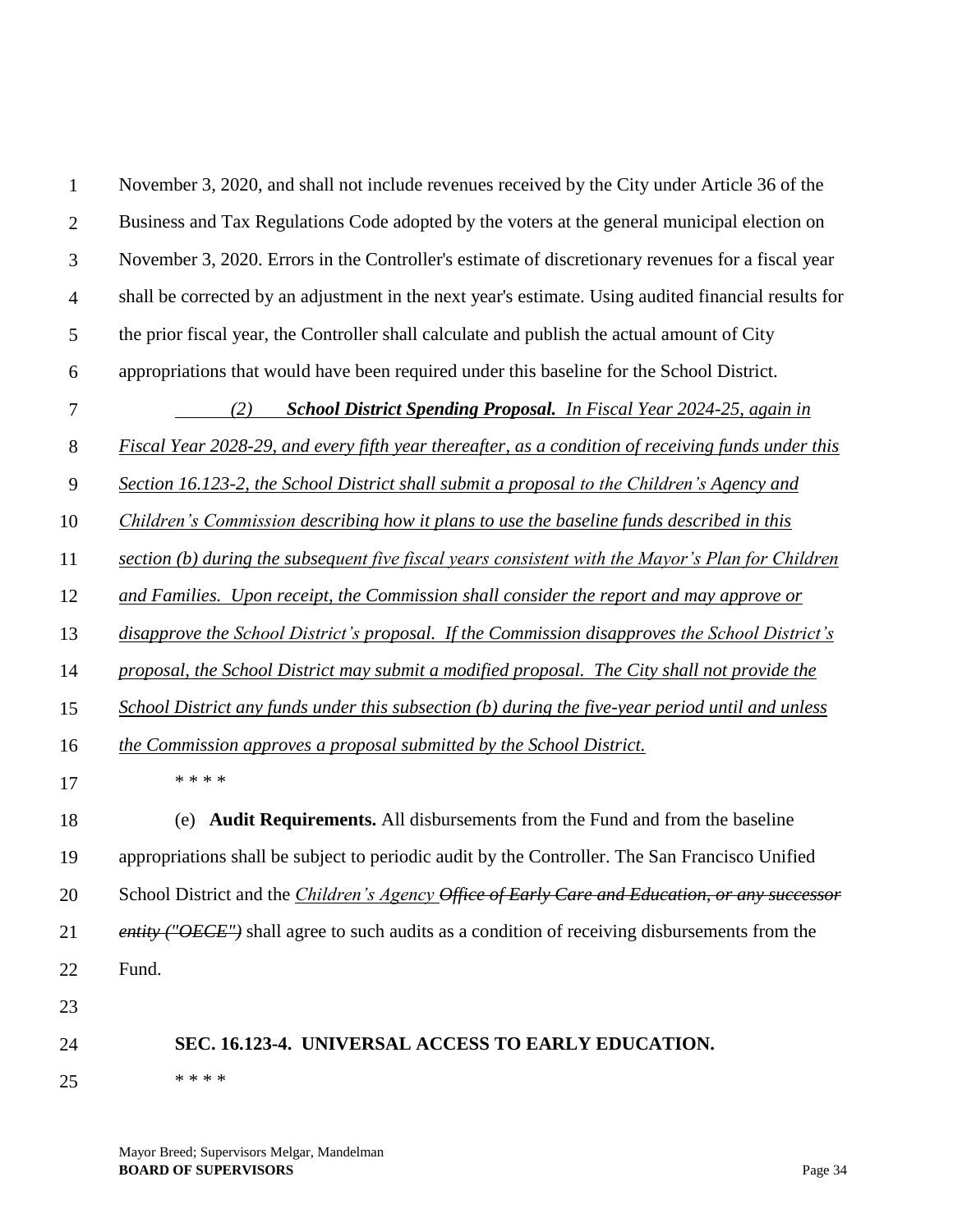| 1  | (b) Planning Process. No later than January 1, 2016, the OECE, in consultation with              |
|----|--------------------------------------------------------------------------------------------------|
| 2  | the San Francisco Child Care Planning and Advisory Council, the First Five Commission, the       |
| 3  | <u>San Francisco Unified School District, the San Francisco Human Services Agency, the San</u>   |
| 4  | Francisco Department of Children, Youth and Their Families, and community stakeholders,          |
| 5  | shall submit to the Board of Supervisors a proposal for expanding quality universal early        |
| 6  | education for San Francisco. The Board of Supervisors shall approve the plan by resolution; if   |
| 7  | the Board does not approve the plan, it may refer the plan back to the OECE for revision.        |
| 8  | In preparing the plan, the OECE may consult with the First Five Commission to develop            |
| 9  | universal early education funding guidelines consistent with the findings of the 2012-2013 Child |
| 10 | Care Planning and Advisory Council's San Francisco Child Care Needs Assessment. the 2012         |
| 11 | San Francisco Citywide Plan for Early Education, First 5 San Francisco's 2013 Evaluations of     |
| 12 | the Preschool for All program, the San Francisco Unified School District's 2014 Kindergarten     |
| 13 | Readiness Data, and the Office of Early Care and Education's 2014 Financing Study.               |
| 14 | The plan shall include goals for the quality of early care and education programs, shall         |
| 15 | align with emerging developments in state and/or federal early care and education policy, and    |
| 16 | shall address the professional development needs of center-based and family child care           |
| 17 | providers. "Professional development" as used in this Section 16.123-4 includes education.       |
| 18 | technical assistance and coaching, training, and supports, and shall be aligned with the City's  |
| 19 | goals for early care and education program quality. Additionally, in preparing the plan, the     |
| 20 | OECE shall develop guidelines designed to meet neighborhood-specific needs, including school     |
| 21 | readiness, subsidy availability, children's dual language development, facility development,     |
| 22 | parent engagement and education, inclusion of children with special needs, and provider support  |
| 23 | for both family child care homes and child care centers. Such funding guidelines also shall      |
| 24 | address the unmet need for universal early education and child care slots in specific City       |
| 25 | neighborhoods.                                                                                   |

Mayor Breed; Supervisors Melgar, Mandelman **BOARD OF SUPERVISORS** Page 35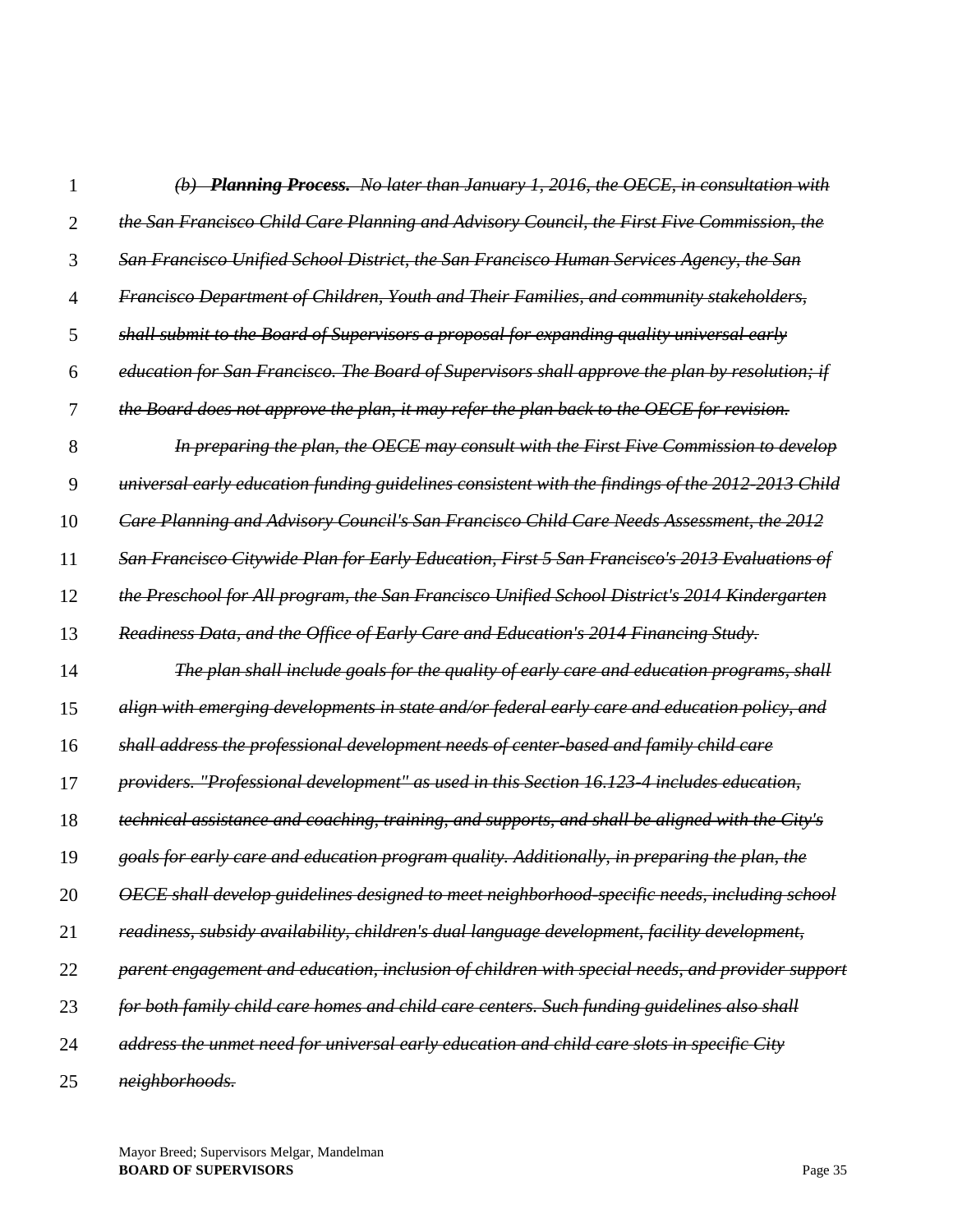| $\overline{2}$ | families. The OECE Citizens' Advisory Committee shall develop a set of equity metrics to be used   |
|----------------|----------------------------------------------------------------------------------------------------|
| 3              | to compare existing services and resources in low-income and disadvantaged communities with        |
| $\overline{4}$ | services and resources available in the City as a whole.                                           |
| 5              | Following the Board of Supervisors' approval of the plan, the OECE, in collaboration               |
| 6              | with the San Francisco Unified School District and First Five Commission, shall develop an         |
| $\tau$         | evaluation plan for tracking the results of the City's investments in early care and education.    |
| 8              | Annual Disbursements. For Fiscal Year 2014-2015, the City shall appropriate<br>(be)                |
| 9              | one third of the money in the Public Education Enrichment Fund to the First Five Commission        |
| 10             | for universal preschool programs administered by the Commission. Beginning July 1, 2015, the       |
| 11             | City each year shall appropriate one-third of the money in the Public Education Enrichment Fund    |
| 12             | to the <b>OECE</b> Office of Early Care and Education for early education programs to be           |
| 13             | administered by that office or entity or its successor. Beginning July 1, 2024, the City each year |
| 14             | shall appropriate one-third of the money in the Public Education Enrichment Fund to the            |
| 15             | Children's Agency for early education programs to be administered by the Agency.                   |
| 16             | (d) Citizens Advisory Committee. No later than March 1, 2015, the Board of                         |
| 17             | Supervisors shall establish, by ordinance, a Citizens Advisory Committee to provide                |
| 18             | recommendations to the OECE on universal access to early education and the funds                   |
| 19             | <i>appropriated under this Section.</i>                                                            |
| 20             |                                                                                                    |
| 21             | SEC. 16.123-6. EXPENDITURE PLANS.                                                                  |
|                |                                                                                                    |

*The plan shall also include an equity analysis of services and resources for children and* 

22 23 24 25 (a) No later than April 1 of each year *during the term of this measure*, the San Francisco Unified School District and the *OECE Children's Agency* shall each submit an expenditure plan for funding to be received from the Public Education Enrichment Fund for the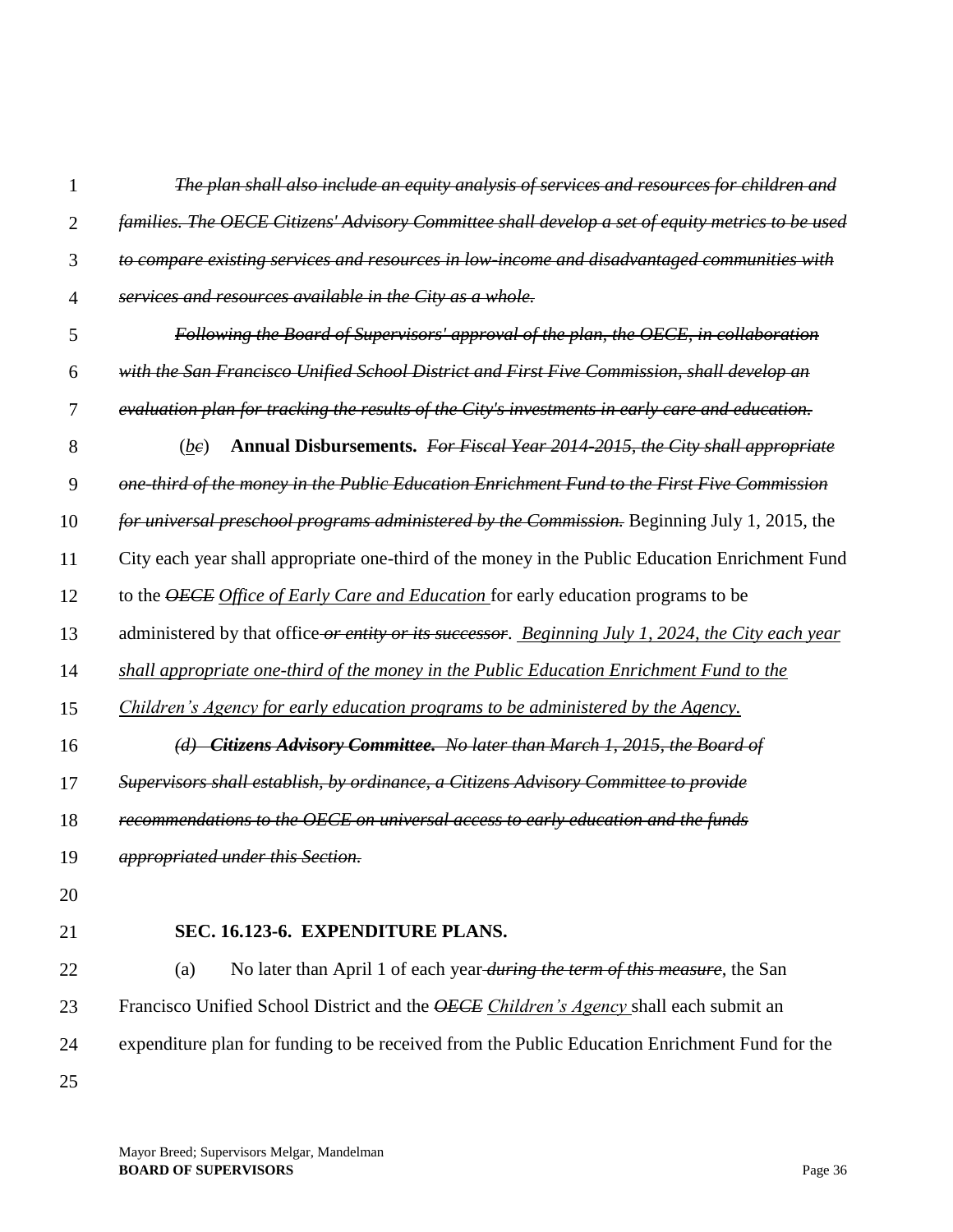1 2 upcoming fiscal year to the Mayor and the Board of Supervisors, in response to the Controller's March fund estimate for the coming fiscal year.

- 3 4 5 6 (b) The plans shall include a budget for the expenditures, descriptions of programs and services, performance goals, target populations, hiring and recruitment plans for personnel, plans for matching or other additional funding, operating reserves, and any other matters that the District and the *OECE Children's Agency* deem appropriate or the Mayor or the Board requests.
- 7 8 9 10 (c) The Mayor and the Board of Supervisors may request further explanation of items included in the plans, and the District and the *OECE Children's Agency* shall respond in a timely manner to such inquiries. The Board may place appropriations provided for under this measure on reserve until it has received adequate responses to its inquiries.
- 11
- 12

#### **SEC. 16.123-8. ADJUSTMENTS.**

13 14 15 16 17 (a) **Audit Recommendations.** The Mayor and the Board of Supervisors may suspend the City's disbursements from the baseline appropriations or the Public Education Enrichment Fund under Sections 16.123-3, 16.123-4, or 16.123-5 in whole or in part for any year where the Controller certifies that the San Francisco Unified School District or the *OECE Children's Agency* has failed to adopt audit recommendations made by the Controller.

18 19 20 As part of the audit function, the Controller shall periodically review performance and cost benchmarks developed by the School District and the *OECE Children's Agency*, including: (1) Fund dollars spent for services, materials, and supplies permitted under the

21 Charter;

22

- (2) Fund dollars spent as reported to the City;
- (3) Supporting documentation of Fund expenditures; and,
- 24 (4) Progress towards established workload, efficiency*,* and effectiveness
- 25 measures.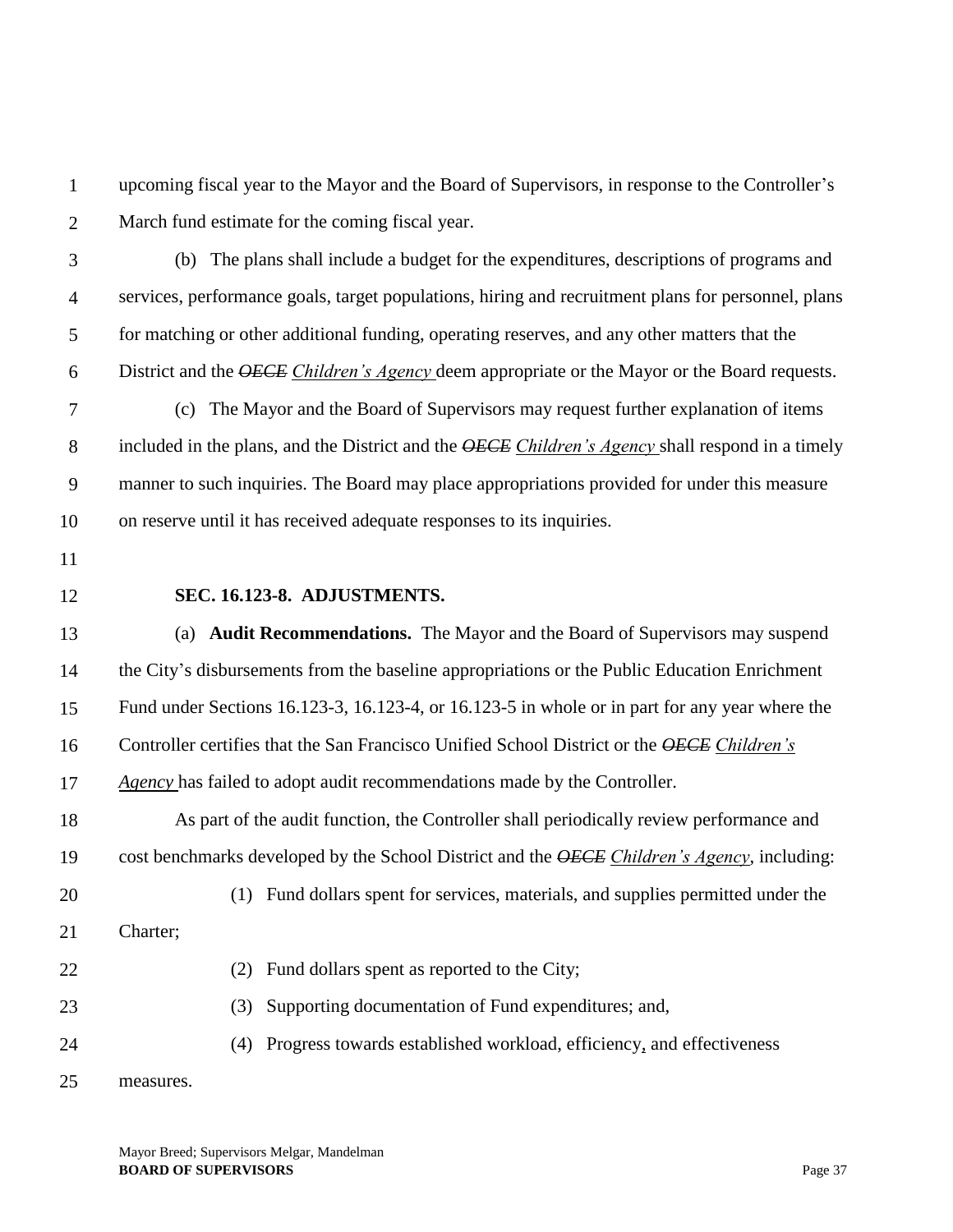1 2 3 4 5 (b) **Reserve Policies.** The Mayor and the Board of Supervisors may suspend the City's disbursements from the baseline appropriations or the Public Education Enrichment Fund under Sections 16.123-2, 16.123-4, or 16.123-5 in whole or in part for any year where the Controller certifies that the San Francisco Unified School District or the *OECE Children's Agency* has failed to adopt reserve policies recommended by the Controller.

6

\* \* \* \*

7 8 9 10 11 12 13 14 15 16 17 18 19 20 21 *(d) New Local Revenues. The Board of Supervisors may, by ordinance, proportionally reduce the contribution to the Public Education Enrichment Fund and the disbursements to the San Francisco Unified School District and the OECE required by Sections 16.123-1 through 16.123-10 if the voters of San Francisco adopt new, dedicated revenue sources for the School District or the OECE, and the offsetting reduction in disbursements is specifically authorized by the local revenue measure.*  (*ed*) **New State Revenues.** Following full implementation of the per-student funding targets outlined for *SFUSD the San Francisco Unified School District* in the State's Local Control Funding Formula ("LCFF"), as adopted in 2013, the Board of Supervisors may, by ordinance, proportionally reduce the contribution to the Public Education Enrichment Fund and the disbursements to the San Francisco Unified School District required by this measure if the percentage increase in per-pupil LCFF funding provided by the State of California to the San Francisco Unified School District in any subsequent fiscal year exceeds the percentage increase in the City's cost of living during the previous fiscal year. The Board of Supervisors may, by ordinance, proportionally reduce the contribution to

22 23 the Public Education Enrichment Fund and the disbursements to the *OECE Children's Agency* if the State of California provides funding to the City for universal preschool, provided that such

24 disbursements are not required to match state and/or other funding.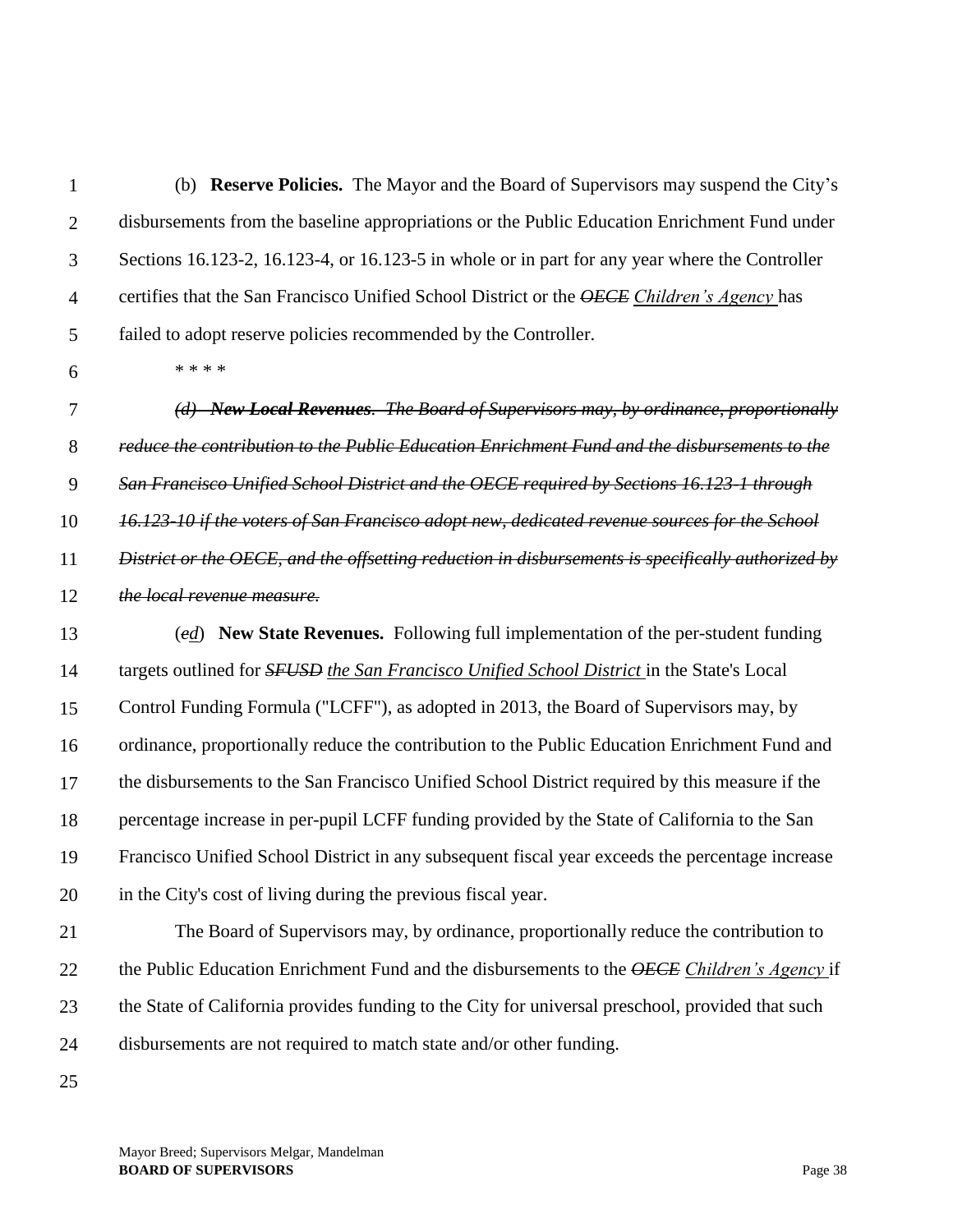# *SEC. 16.127-1. OUR CHILDREN, OUR FAMILIES COUNCIL; PREAMBLE.*

| $\overline{2}$ | $(a)$ San Francisco has historically shown great concern and compassion for its most               |
|----------------|----------------------------------------------------------------------------------------------------|
| 3              | vulnerable residents its children. The City and the community have demonstrated this               |
| 4              | commitment through the adoption of progressive, innovative and creative ideals supporting the      |
| 5              | well-being of San Francisco's children and families.                                               |
| 6              | $(b)$ To continue its legacy as a champion of children, it is imperative for San Francisco         |
| 7              | to further invest in the City's children and families.                                             |
| 8              | (c) The people of the City and County of San Francisco previously supported the                    |
| 9              | passage of the unprecedented Children's Amendment in 1991 and 2000 and the Public Education        |
| 10             | Enrichment Fund in 2004. While these initiatives dedicated funding to services, the level of       |
| 11             | unmet needs in providing critical programming and services still falls short.                      |
| 12             | (d) In order to advance a Citywide vision and long-term set of goals, City leaders,                |
| 13             | departments, the San Francisco Unified School District ("SFUSD"), and community partners           |
| 14             | must come together to align needs with services, coordinate across agencies, and develop a         |
| 15             | strategy.                                                                                          |
| 16             | (e) The Our Children, Our Families Council, comprised of department heads from the                 |
| 17             | City and SFUSD, and community stakeholders, will build a platform that will place children and     |
| 18             | families at the center of every policy decision.                                                   |
| 19             | $(f)$ With the renewal of the Children and Youth Fund and the Public Education                     |
| 20             | Enrichment Fund in November 2014, the City must seize this opportunity to develop a long-term      |
| 21             | Citywide vision, create a set of strategies, coordinate services, and identify shared goals to not |
| 22             | only ensure that all children and families already here are able to thrive, but to encourage other |
| 23             | <i>families to live here.</i>                                                                      |
| 24             |                                                                                                    |
| 25             |                                                                                                    |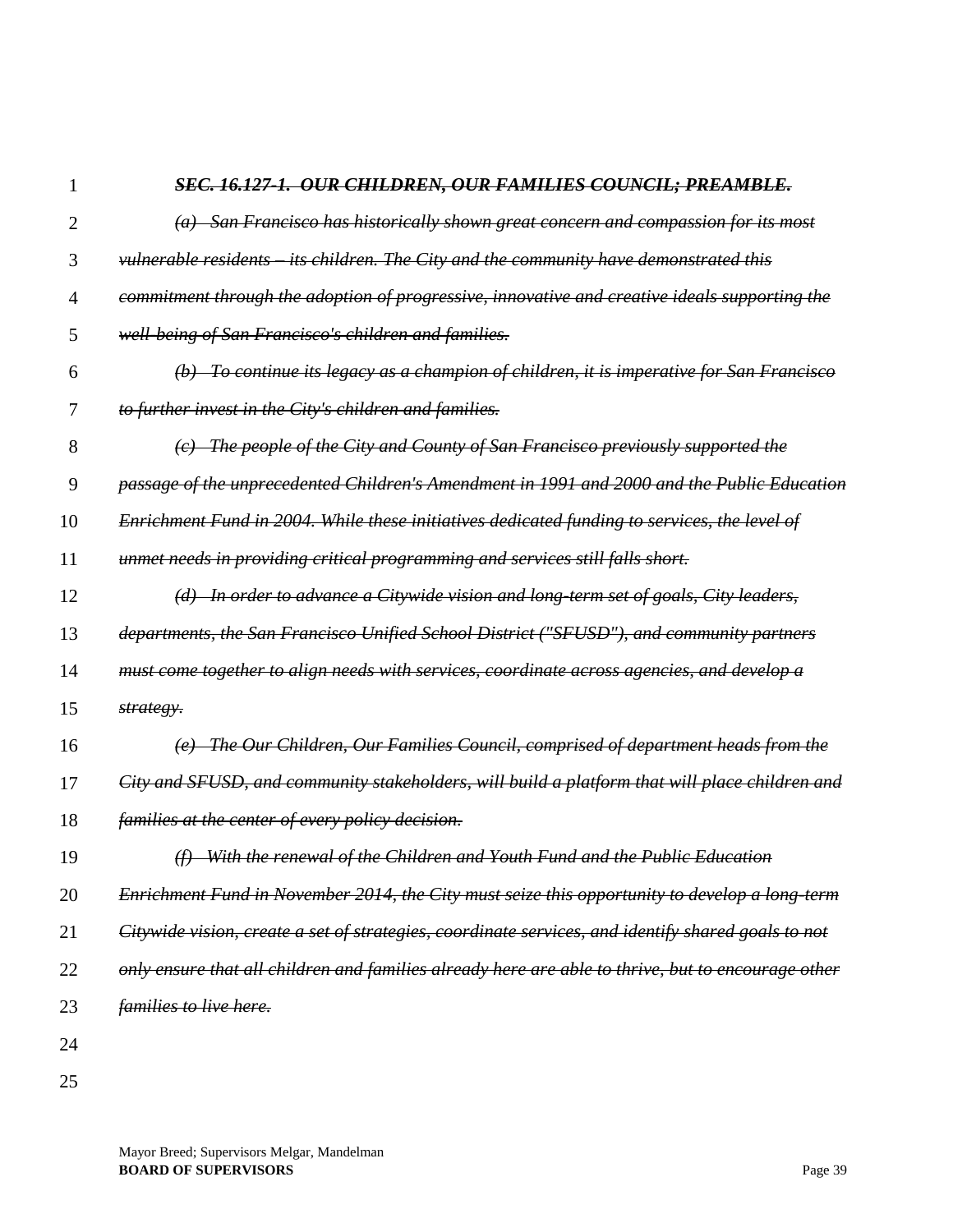|    | The percentage of children under the age of 18 in San Francisco has steadily                                     |
|----|------------------------------------------------------------------------------------------------------------------|
| 2  | declined. As of 2010, 13.4 percent of the City's total population was under the age of 18, the                   |
| 3  | lowest percentage of any major city nationwide.                                                                  |
| 4  | $(h)$ Families continue to leave San Francisco, especially those families in the low to                          |
| 5  | moderate income brackets.                                                                                        |
| 6  | San Francisco's children population is declining, with over 10 percent of 1 to 4 year<br>$\left(\ddot{t}\right)$ |
| 7  | olds moving out of the City annually and fewer children moving in.                                               |
| 8  | The declining numbers of children and families in the City cost the community<br>$\theta$                        |
| 9  | financially as less money is spent on the local economy.                                                         |
| 10 | This measure will put in place a collaborative approach around the following<br>(k)                              |
| 11 | points of unity:                                                                                                 |
| 12 | Ensuring equity, and giving priority to children and youth with the highest<br>$\leftrightarrow$                 |
| 13 | needs;                                                                                                           |
| 14 | Empowering parents, youth, and community stakeholders by giving them a<br>$\leftrightarrow$                      |
| 15 | voice in the implementation of this Citywide vision; and,                                                        |
| 16 | Building public trust through transparency and accountability meeting the                                        |
| 17 | needs of children and families.                                                                                  |
| 18 |                                                                                                                  |
| 19 | <u>SEC. 16.127-2. OUR CHILDREN, OUR FAMILIES COUNCIL; CREATION.</u>                                              |
| 20 | There shall be an Our Children, Our Families Council ("the Council") to advise the City                          |
| 21 | on the unmet needs, services, and basic needs infrastructure of children and families in San                     |
| 22 | Francisco through the creation of a Children and Families Plan for the City.                                     |
| 23 |                                                                                                                  |
| 24 | <u>SEC. 16.127-3.  OUR CHILDREN, OUR FAMILIES COUNCIL; PURPOSE.</u>                                              |
| 25 |                                                                                                                  |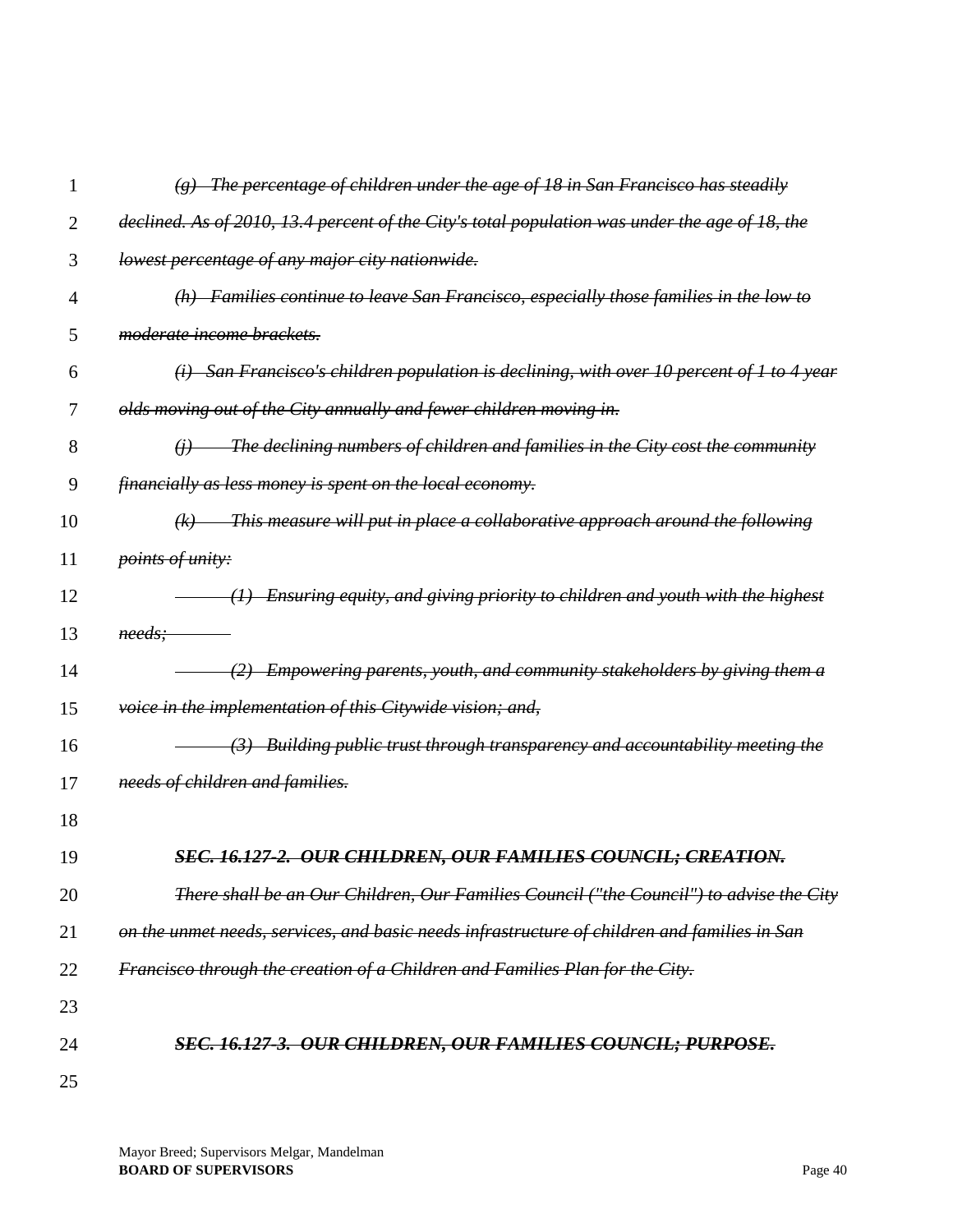| 1              | In order to advance a Citywide vision centered on the needs of children and families, City         |
|----------------|----------------------------------------------------------------------------------------------------|
| $\overline{2}$ | leaders and departments, SFUSD, and community partners must come together to coordinate            |
| 3              | their efforts across agencies and develop a strategy for achieving shared goals. The purpose of    |
| $\overline{4}$ | the Children and Families Plan to be developed by the Council will be to create an aligned and     |
| 5              | connected system of programs and services, in order to strengthen the City's ability to best serve |
| 6              | children, youth and their families, with the specific goals of promoting coordination among and    |
| 7              | increased accessibility to such programs and services, and enhancing their overall effectiveness.  |
| 8              |                                                                                                    |
| 9              | SEC. 16.127-4. OUR CHILDREN, OUR FAMILIES COUNCIL; COMPOSITION.                                    |
| 10             | The Mayor shall chair the Council, and shall invite the Superintendent of SFUSD to                 |
| 11             | serve as co-chair of the Council. Other members of the Council shall include the heads of City     |
| 12             | departments with responsibilities for services to children and families, members of the            |
| 13             | community, and stakeholders. The Mayor shall also invite the heads of SFUSD divisions              |
| 14             | <i>identified by the Superintendent to serve as members of the Council.</i>                        |
| 15             |                                                                                                    |
| 16             | <b>SEC. 16.127-5. OUR CHILDREN, OUR FAMILIES COUNCIL;</b>                                          |
| 17             | <b>RESPONSIBILITIES.</b>                                                                           |
| 18             | $(a)$ In order to ensure that all children in every neighborhood, especially those                 |
| 19             | neighborhoods with the greatest needs, have access to the resources to achieve, the Council will   |
| 20             | be responsible for developing a Citywide vision, Citywide shared priorities, Citywide program      |
| 21             | goals, and Citywide best practices for addressing those needs.                                     |
| 22             | <b>The San Francisco Children and Families Plan.</b> The Council shall craft a San<br>$\theta$     |
| 23             | Francisco Children and Families Plan ("the Plan") and identify relevant goals and strategies to    |
| 24             | align and coordinate the services to children and families provided by City departments,           |
| 25             |                                                                                                    |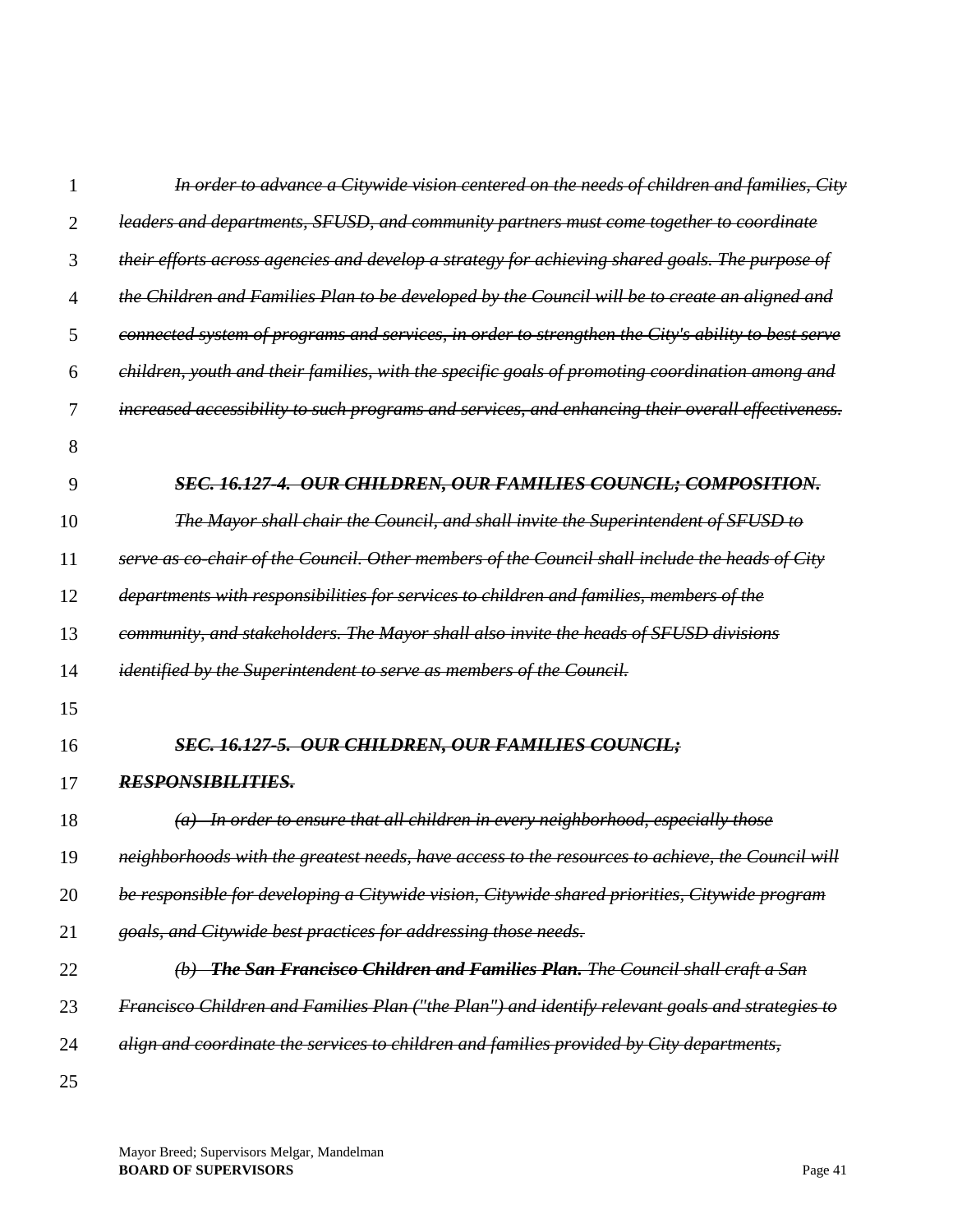| 1  | SFUSD, and community partners and to maximize support for children and families. The Plan       |
|----|-------------------------------------------------------------------------------------------------|
| 2  | shall consider the following elements:                                                          |
| 3  | Ease of access for children, youth and families in receiving services;                          |
| 4  | Educational milestones developed by SFUSD and youth development                                 |
| 5  | milestones developed by the Department of Children, Youth, and Their Families ("DCYF") and      |
| 6  | the Council;                                                                                    |
| 7  | Existing quality of service benchmarks established by City and SFUSD                            |
| 8  | departments;                                                                                    |
| 9  | Framework for a basic needs infrastructure, including, but not limited to,                      |
| 10 | housing, transit, and job placement resources; and                                              |
| 11 | $(5)$ Fairness in prioritizing the delivery of services to the children and families            |
| 12 | with the most need.                                                                             |
| 13 | The Plan shall also include an equity analysis of services and resources for children,          |
| 14 | youth, and families. The Council shall develop a set of equity metrics to be used to compare    |
| 15 | existing services and resources in low-income and disadvantaged communities with services and   |
| 16 | resources available in the City as a whole. The Council may draw upon metrics used by           |
| 17 | departments including DCYF and the Office of Early Care and Education (or any successor         |
| 18 | <del>agency).</del>                                                                             |
| 19 | $(e)$ No later than May 1, 2016, and every fifth year thereafter, the Council shall develop     |
| 20 | and adopt a set of proposed Citywide outcomes for services to children and families, including  |
| 21 | an outcomes framework responsive to the evolving needs of the community. No later than July 1,  |
| 22 | 2016, and every fifth year thereafter, the Council shall prepare and adopt a Children and       |
| 23 | Families Plan for the City, which shall include a comprehensive assessment of City policies and |
| 24 | programs, both public and private, addressing the needs of children and families in San         |
| 25 | Francisco, and policy-level recommendations for making the City more supportive of children     |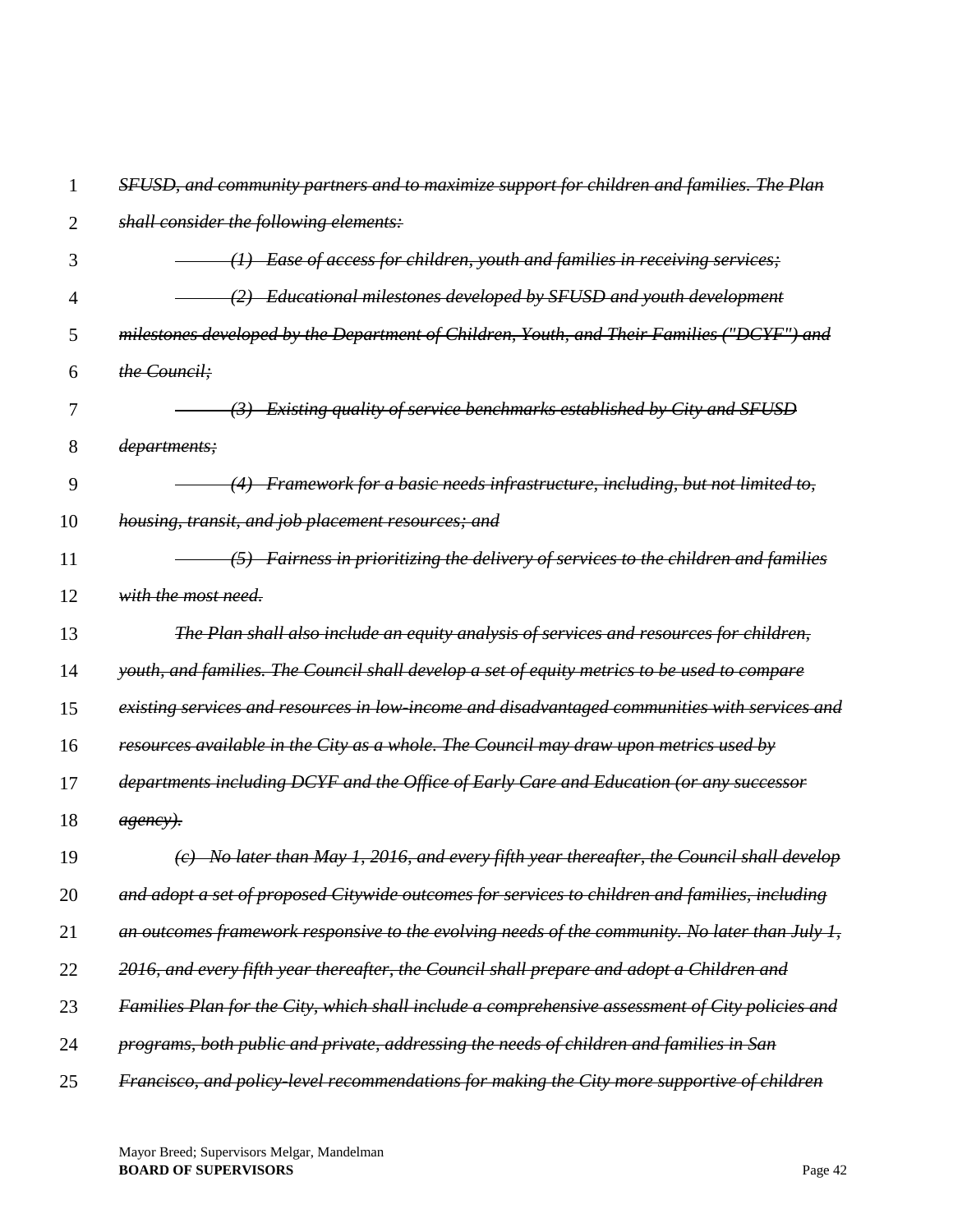- 1 2 *and families. The Council shall emphasize solicitation and incorporation of community input in the development of the initial Plan and subsequent Plans.*
- 3 *(d) No later than October 1, 2017, and each year thereafter, the Board of Supervisors*
- 4 *shall conduct a noticed public hearing to review the Council's performance and the City's*
- 5 6 *overall progress under the current Plan and to update interested parties on the status of the next Plan.*
- 7 8 *(e) All City Departments shall consider the Plan in developing their own strategic plans to make the City more supportive of children and families.*
- 9 *(f) Planning. Following the adoption of implementing legislation under Section 16.126-*
- 10 *7, the Mayor shall appoint members to the Council and the Council shall convene to make initial*
- 11 *decisions regarding staffing, organization, and implementation. The Council shall also begin*
- 12 *planning for the start of the five-year planning cycle in Fiscal Year 2016-2017. The Council may*
- 13 *recommend, and the Board of Supervisors may approve by ordinance, changes to the due dates*
- 14 *and timelines provided in this Section 16.127-5.*
- 15 *(g) Coordination of Stakeholders. The Council shall ensure that various community*
- 16 *groups, agencies, and organizations responsible for providing support, including the City,*
- 17 *SFUSD, and community partners, work together in aligned, coherent, and effective ways.*
- 18 19 *(h) Coordination of Departments. The Council shall facilitate cooperation and coordination between relevant departments of the City and SFUSD to maximize alignment and*
- 20 *improve outcomes for children and youth. The Council shall oversee development and*
- 21 *implementation of a data-sharing agreement between SFUSD and relevant City departments.*
- 22 *The Council, in cooperation with the Board of Supervisors, the San Francisco Board of*
- 23 *Education, and community groups, shall work to ensure that funds spent to benefit children and*
- 24 *families are targeted to those most in need of specific services and that the funds are used*
- 25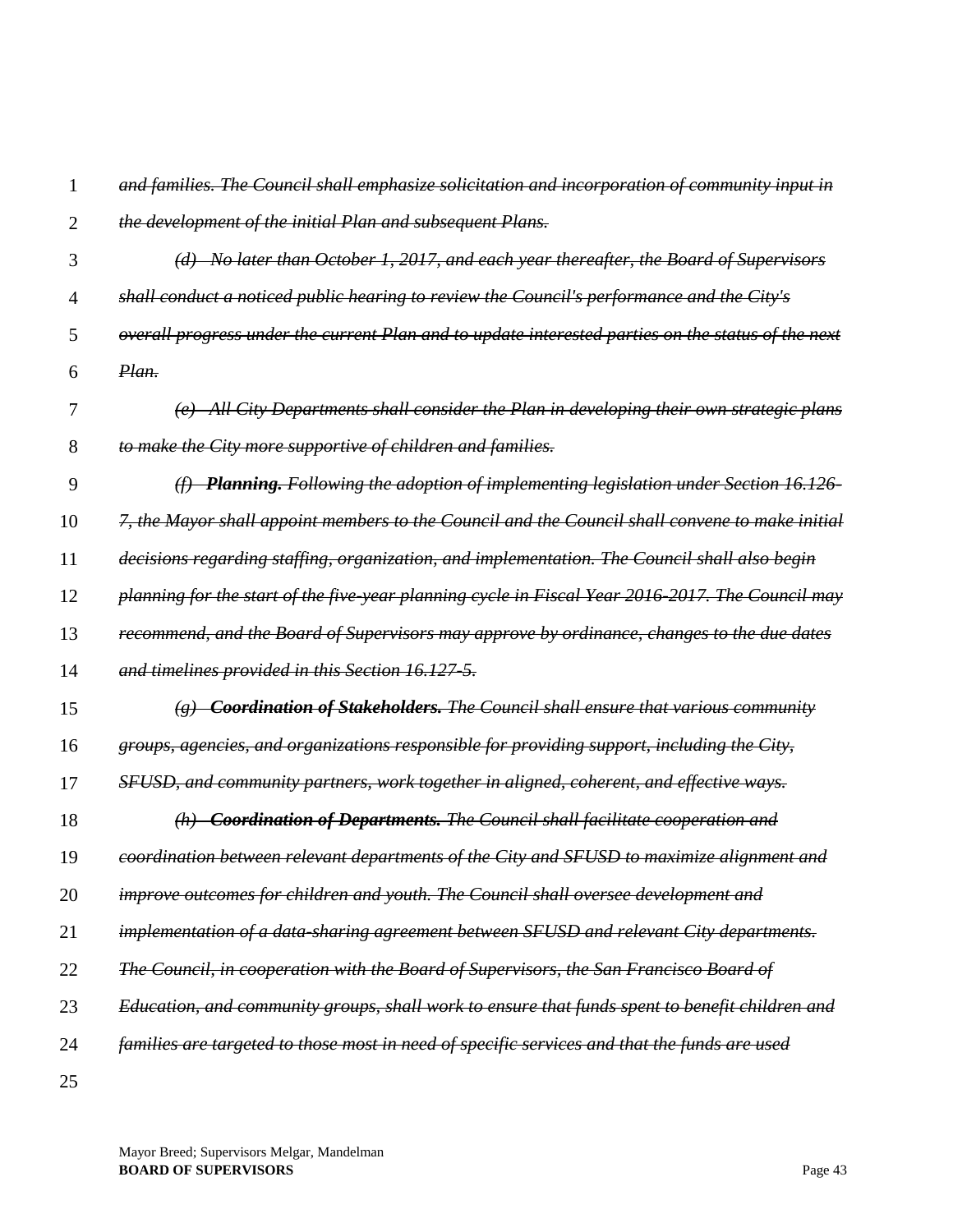1 2 *strategically to leverage and complement existing and anticipated federal, state, and local resources.*

| 3              | $(i)$ Continued Autonomy of City and SFUSD. The Council will be a policy                                           |
|----------------|--------------------------------------------------------------------------------------------------------------------|
| $\overline{4}$ | coordinating body dedicated to improving coordination between the City and its departments,                        |
| 5              | SFUSD and its departments, and community based organizations funded by those agencies.                             |
| 6              | While the Council will make recommendations to the City and SFUSD, the City and SFUSD will                         |
| 7              | each retain its full independence and authority regarding programmatic and funding decisions.                      |
| 8              | $(i)$ Evaluation. Every five years, the Controller shall review the Council's operations                           |
| 9              | and the Plan. The Controller shall submit the results of the review to the Council, the Board of                   |
| 10             | Supervisors, and the Board of Education. The Council shall consider the results of the                             |
| 11             | Controller's review in the preparation of the next Plan. The Council shall also report to the                      |
| 12             | general public on the Council's efforts and achievements through the creation of an annual San                     |
| 13             | Francisco Children and Families First Progress Report. The Progress Report shall provide the                       |
| 14             | results of the efforts of the City, SFUSD, and the community to serve children and families under                  |
| 15             | the Plan, measured against quantifiable standards and metrics and in light of the Council's                        |
| 16             | <i>previously-adopted goals and priorities.</i>                                                                    |
| 17             |                                                                                                                    |
| 18             | SEC. 16.127-6. OUR CHILDREN, OUR FAMILIES COUNCIL; STAFFING.                                                       |
| 19             | <b>Staffing Support.</b> Subject to the fiscal and budgetary provisions of the Charter,<br>(a)                     |
| 20             | the City shall provide staff to the Council ("Council Staff") for administrative, organizational,                  |
| 21             | policy, and research support. Funding for Council Staff shall come from the General Fund;                          |
| 22             | provided, however, that SFUSD, participating City departments, and members of the public may                       |
| 23             | provide additional support and contributions.                                                                      |
| 24             | <b>Staff Roles and Responsibilities.</b> Subject to the direction of the Council, Council<br>$\left(\bm{b}\right)$ |
| 25             | Staff shall:                                                                                                       |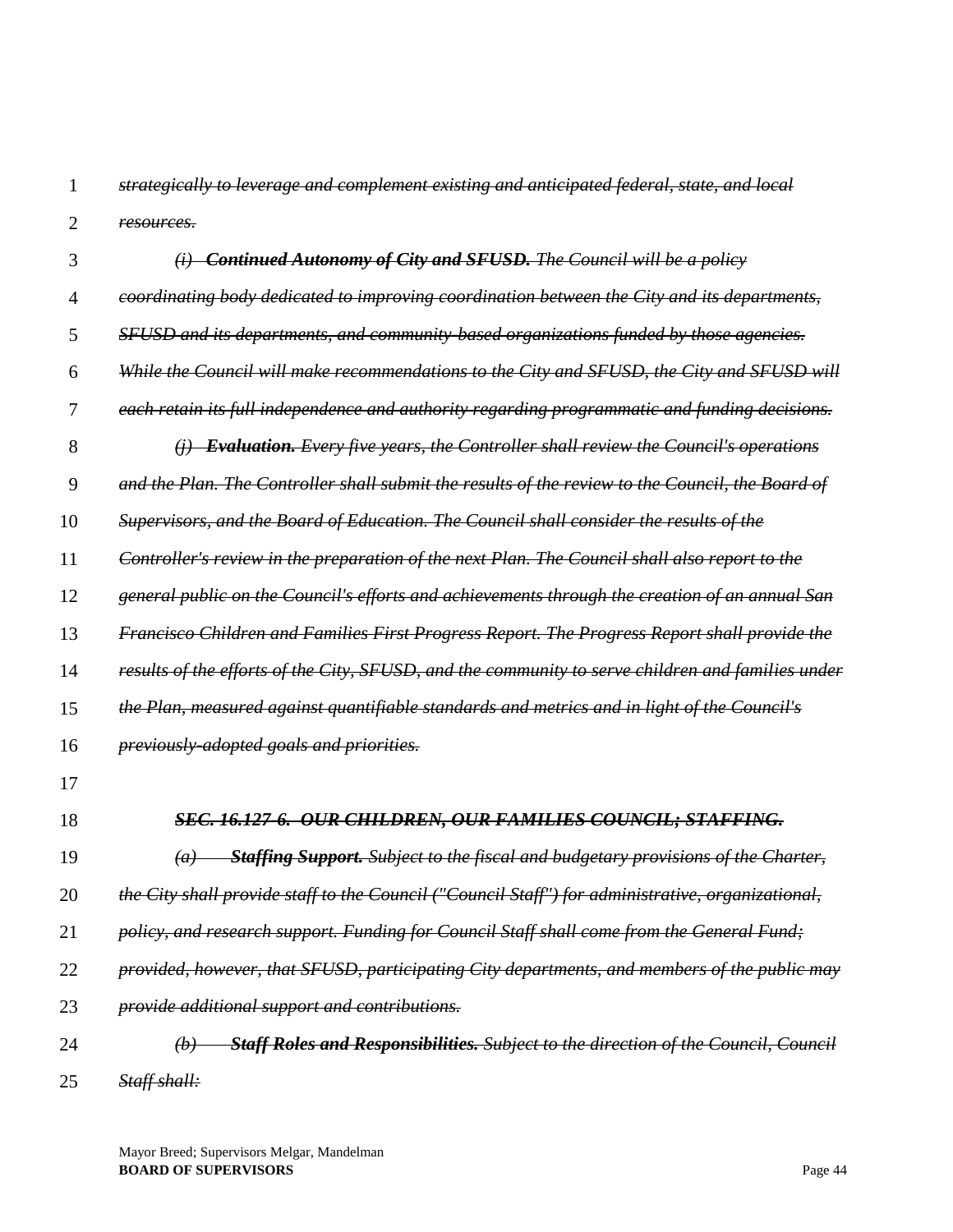| $\mathbf{1}$   | Provide administrative, organizational, policy, planning, and research<br>$\left( I\right)$       |
|----------------|---------------------------------------------------------------------------------------------------|
| $\overline{2}$ | support to the Council and its outcomes framework;                                                |
| 3              | Engage department heads from the City and SFUSD to coordinate the<br>(2)                          |
| 4              | <i>implementation of services;</i>                                                                |
| 5              | Provide support for the Council, including developing a joint data sharing<br>(3)                 |
| 6              | agreement between the City and SFUSD, monitoring the planning cycle, providing technical          |
| 7              | support, and developing policy briefs on key issues relevant to implementation of the Plan;       |
| $8\,$          | Support the development of an inventory of all Citywide services for<br>(4)                       |
| 9              | children and youth, including state and federally funded programs; and,                           |
| 10             | Support the development of the Children and Families First Progress<br>(5)                        |
| 11             | Report.                                                                                           |
| 12             | Funding. It shall be the policy of the City to provide sufficient funding and<br>$\left(e\right)$ |
| 13             | administrative support for the Council and Council Staff to perform these functions. Funding for  |
| 14             | administrative support for the Council shall come from the General Fund; provided, however,       |
| 15             | that SFUSD, participating City departments, and members of the public may provide additional      |
| 16             | support and contributions.                                                                        |
| 17             |                                                                                                   |
| 18             |                                                                                                   |
| 19             |                                                                                                   |
| 20             |                                                                                                   |
| 21             |                                                                                                   |
| 22             |                                                                                                   |
| 23             |                                                                                                   |
| 24             |                                                                                                   |
| 25             |                                                                                                   |